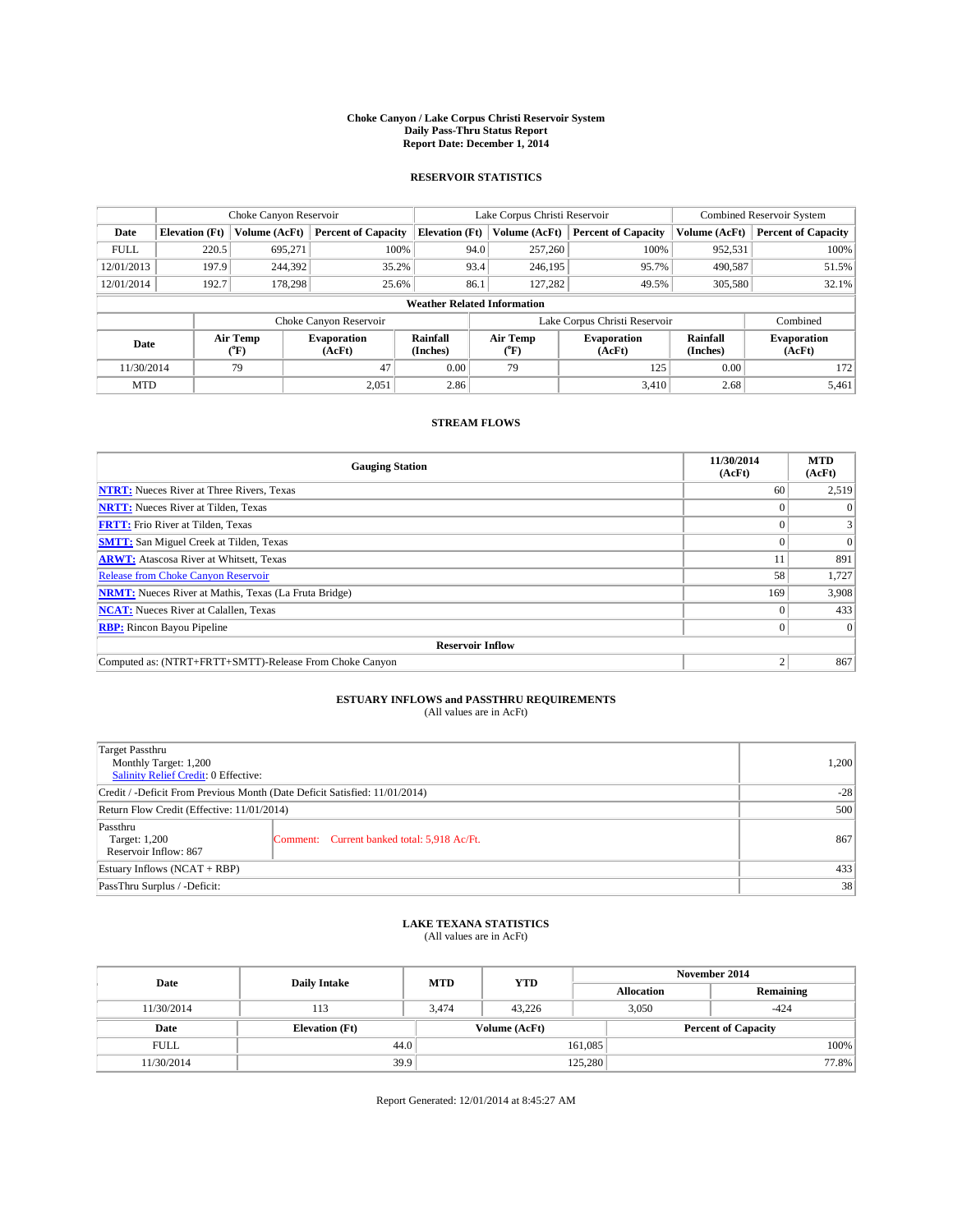#### **Choke Canyon / Lake Corpus Christi Reservoir System Daily Pass-Thru Status Report Report Date: December 2, 2014**

## **RESERVOIR STATISTICS**

|             |                                    | Choke Canyon Reservoir |                              |                       | Lake Corpus Christi Reservoir | Combined Reservoir System     |                      |                              |  |
|-------------|------------------------------------|------------------------|------------------------------|-----------------------|-------------------------------|-------------------------------|----------------------|------------------------------|--|
| Date        | <b>Elevation</b> (Ft)              | Volume (AcFt)          | <b>Percent of Capacity</b>   | <b>Elevation (Ft)</b> | Volume (AcFt)                 | <b>Percent of Capacity</b>    | Volume (AcFt)        | <b>Percent of Capacity</b>   |  |
| <b>FULL</b> | 220.5                              | 695,271                | 100%                         |                       | 257,260<br>94.0               | 100%                          | 952,531              | 100%                         |  |
| 12/02/2013  | 197.8                              | 243,831                | 35.1%                        |                       | 93.4<br>245,654               | 95.5%                         | 489,485              | 51.4%                        |  |
| 12/02/2014  | 192.6                              | 177,273                | 25.5%                        | 86.1                  | 127.417                       | 49.5%                         | 304,690              | 32.0%                        |  |
|             | <b>Weather Related Information</b> |                        |                              |                       |                               |                               |                      |                              |  |
|             |                                    |                        | Choke Canyon Reservoir       |                       |                               | Lake Corpus Christi Reservoir |                      | Combined                     |  |
| Date        |                                    | Air Temp<br>(°F)       | <b>Evaporation</b><br>(AcFt) | Rainfall<br>(Inches)  | Air Temp<br>$(^{0}F)$         | <b>Evaporation</b><br>(AcFt)  | Rainfall<br>(Inches) | <b>Evaporation</b><br>(AcFt) |  |
| 12/01/2014  |                                    | 75                     | 126                          | 0.03                  | 77                            | 118                           | 0.00                 | 244                          |  |
| <b>MTD</b>  |                                    |                        | 126                          | 0.03                  |                               | 118                           | 0.00                 | 244                          |  |

## **STREAM FLOWS**

| <b>Gauging Station</b>                                       | 12/01/2014<br>(AcFt) | <b>MTD</b><br>(AcFt) |  |  |  |
|--------------------------------------------------------------|----------------------|----------------------|--|--|--|
| <b>NTRT:</b> Nueces River at Three Rivers, Texas             | 60                   | 60                   |  |  |  |
| <b>NRTT:</b> Nueces River at Tilden, Texas                   |                      | $\Omega$             |  |  |  |
| <b>FRTT:</b> Frio River at Tilden, Texas                     |                      | $\overline{0}$       |  |  |  |
| <b>SMTT:</b> San Miguel Creek at Tilden, Texas               |                      | $\Omega$             |  |  |  |
| <b>ARWT:</b> Atascosa River at Whitsett, Texas               | 10                   | 10                   |  |  |  |
| <b>Release from Choke Canyon Reservoir</b>                   | 58                   | 58                   |  |  |  |
| <b>NRMT:</b> Nueces River at Mathis, Texas (La Fruta Bridge) | 161                  | 161                  |  |  |  |
| <b>NCAT:</b> Nueces River at Calallen, Texas                 |                      | $\mathcal{L}$        |  |  |  |
| <b>RBP:</b> Rincon Bayou Pipeline                            |                      | $\Omega$             |  |  |  |
| <b>Reservoir Inflow</b>                                      |                      |                      |  |  |  |
| Computed as: (NTRT+FRTT+SMTT)-Release From Choke Canyon      | h                    |                      |  |  |  |

# **ESTUARY INFLOWS and PASSTHRU REQUIREMENTS**<br>(All values are in AcFt)

| Target Passthru<br>Monthly Target: 1,200<br>Salinity Relief Credit: 0 Effective: |                                             |                |  |  |
|----------------------------------------------------------------------------------|---------------------------------------------|----------------|--|--|
| Credit / -Deficit From Previous Month (Date Deficit Satisfied: )                 |                                             |                |  |  |
| Return Flow Credit (Effective: 12/01/2014)                                       | 500                                         |                |  |  |
| Passthru<br>Target: 1,200<br>Reservoir Inflow: 2                                 | Comment: Current banked total: 5,880 Ac/Ft. | $\overline{2}$ |  |  |
| Estuary Inflows (NCAT + RBP)                                                     | $\overline{\mathcal{L}}$                    |                |  |  |
| PassThru Surplus / -Deficit:                                                     | 0                                           |                |  |  |

# **LAKE TEXANA STATISTICS** (All values are in AcFt)

| Date        | <b>Daily Intake</b>   | <b>MTD</b> | <b>YTD</b>    | December 2014     |                            |           |       |
|-------------|-----------------------|------------|---------------|-------------------|----------------------------|-----------|-------|
|             |                       |            |               | <b>Allocation</b> |                            | Remaining |       |
| 12/01/2014  | 111                   | 111        | 43.337        |                   | 2,939<br>3,050             |           |       |
| Date        | <b>Elevation</b> (Ft) |            | Volume (AcFt) |                   | <b>Percent of Capacity</b> |           |       |
| <b>FULL</b> | 44.0                  |            |               | 161,085           |                            |           | 100%  |
| 12/01/2014  | 39.8                  |            |               | 124,467           |                            |           | 77.3% |

Report Generated: 12/02/2014 at 9:04:22 AM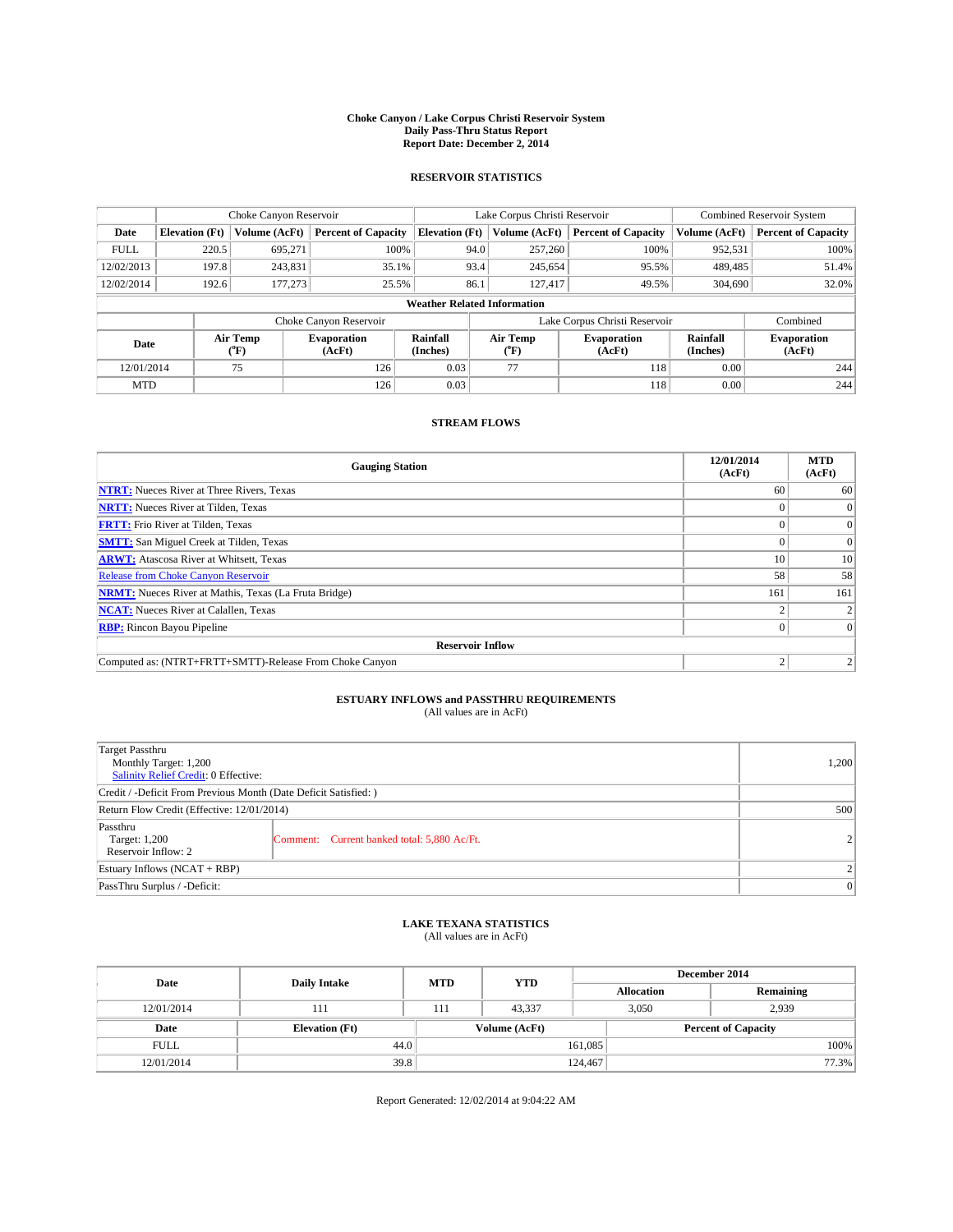#### **Choke Canyon / Lake Corpus Christi Reservoir System Daily Pass-Thru Status Report Report Date: December 3, 2014**

## **RESERVOIR STATISTICS**

|             |                                    | Choke Canyon Reservoir |                              |                       | Lake Corpus Christi Reservoir | Combined Reservoir System     |                      |                              |  |
|-------------|------------------------------------|------------------------|------------------------------|-----------------------|-------------------------------|-------------------------------|----------------------|------------------------------|--|
| Date        | <b>Elevation</b> (Ft)              | Volume (AcFt)          | <b>Percent of Capacity</b>   | <b>Elevation (Ft)</b> | Volume (AcFt)                 | <b>Percent of Capacity</b>    | Volume (AcFt)        | <b>Percent of Capacity</b>   |  |
| <b>FULL</b> | 220.5                              | 695.271                | 100%                         | 94.0                  | 257,260                       | 100%                          | 952,531              | 100%                         |  |
| 12/03/2013  | 197.8                              | 243,411                | 35.0%                        | 93.3                  | 245,294                       | 95.3%                         | 488,705              | 51.3%                        |  |
| 12/03/2014  | 192.6                              | 177,273                | 25.5%                        | 86.0                  | 126.611                       | 49.2%                         | 303,884              | 31.9%                        |  |
|             | <b>Weather Related Information</b> |                        |                              |                       |                               |                               |                      |                              |  |
|             |                                    |                        | Choke Canyon Reservoir       |                       |                               | Lake Corpus Christi Reservoir |                      | Combined                     |  |
| Date        |                                    | Air Temp<br>(°F)       | <b>Evaporation</b><br>(AcFt) | Rainfall<br>(Inches)  | Air Temp<br>$(^oF)$           | Evaporation<br>(AcFt)         | Rainfall<br>(Inches) | <b>Evaporation</b><br>(AcFt) |  |
| 12/02/2014  |                                    | 52                     | 79                           | 0.00                  | 54                            | 31                            | 0.00                 | 110                          |  |
| <b>MTD</b>  |                                    |                        | 205                          | 0.03                  |                               | 149                           | 0.00                 | 354                          |  |

## **STREAM FLOWS**

| <b>Gauging Station</b>                                       | 12/02/2014<br>(AcFt) | <b>MTD</b><br>(AcFt) |  |  |  |
|--------------------------------------------------------------|----------------------|----------------------|--|--|--|
| <b>NTRT:</b> Nueces River at Three Rivers, Texas             | 58                   | 117                  |  |  |  |
| <b>NRTT:</b> Nueces River at Tilden, Texas                   |                      |                      |  |  |  |
| <b>FRTT:</b> Frio River at Tilden, Texas                     |                      | $\overline{0}$       |  |  |  |
| <b>SMTT:</b> San Miguel Creek at Tilden, Texas               |                      | $\Omega$             |  |  |  |
| <b>ARWT:</b> Atascosa River at Whitsett, Texas               |                      | 18                   |  |  |  |
| <b>Release from Choke Canyon Reservoir</b>                   | 58                   | 115                  |  |  |  |
| <b>NRMT:</b> Nueces River at Mathis, Texas (La Fruta Bridge) | 153                  | 314                  |  |  |  |
| <b>NCAT:</b> Nueces River at Calallen, Texas                 |                      |                      |  |  |  |
| <b>RBP:</b> Rincon Bayou Pipeline                            |                      | $\Omega$             |  |  |  |
| <b>Reservoir Inflow</b>                                      |                      |                      |  |  |  |
| Computed as: (NTRT+FRTT+SMTT)-Release From Choke Canyon      |                      |                      |  |  |  |

# **ESTUARY INFLOWS and PASSTHRU REQUIREMENTS**<br>(All values are in AcFt)

| <b>Target Passthru</b><br>Monthly Target: 1,200<br>Salinity Relief Credit: 0 Effective: | 1,200                                       |                |
|-----------------------------------------------------------------------------------------|---------------------------------------------|----------------|
| Credit / -Deficit From Previous Month (Date Deficit Satisfied: )                        |                                             |                |
| Return Flow Credit (Effective: 12/01/2014)                                              | 500                                         |                |
| Passthru<br>Target: 1,200<br>Reservoir Inflow: 2                                        | Comment: Current banked total: 5,880 Ac/Ft. | $\overline{2}$ |
| Estuary Inflows (NCAT + RBP)                                                            | $\overline{2}$                              |                |
| PassThru Surplus / -Deficit:                                                            | $\Omega$                                    |                |

# **LAKE TEXANA STATISTICS** (All values are in AcFt)

| Date        | <b>Daily Intake</b>   | <b>MTD</b> | <b>YTD</b>    | December 2014     |                            |           |  |
|-------------|-----------------------|------------|---------------|-------------------|----------------------------|-----------|--|
|             |                       |            |               | <b>Allocation</b> |                            | Remaining |  |
| 12/02/2014  | 112                   | 224        | 43.449        |                   | 2,826<br>3,050             |           |  |
| Date        | <b>Elevation</b> (Ft) |            | Volume (AcFt) |                   | <b>Percent of Capacity</b> |           |  |
| <b>FULL</b> | 44.0                  |            |               | 161,085           |                            | 100%      |  |
| 12/02/2014  | 39.8                  |            |               | 124,467           |                            | 77.3%     |  |

Report Generated: 12/03/2014 at 8:10:29 AM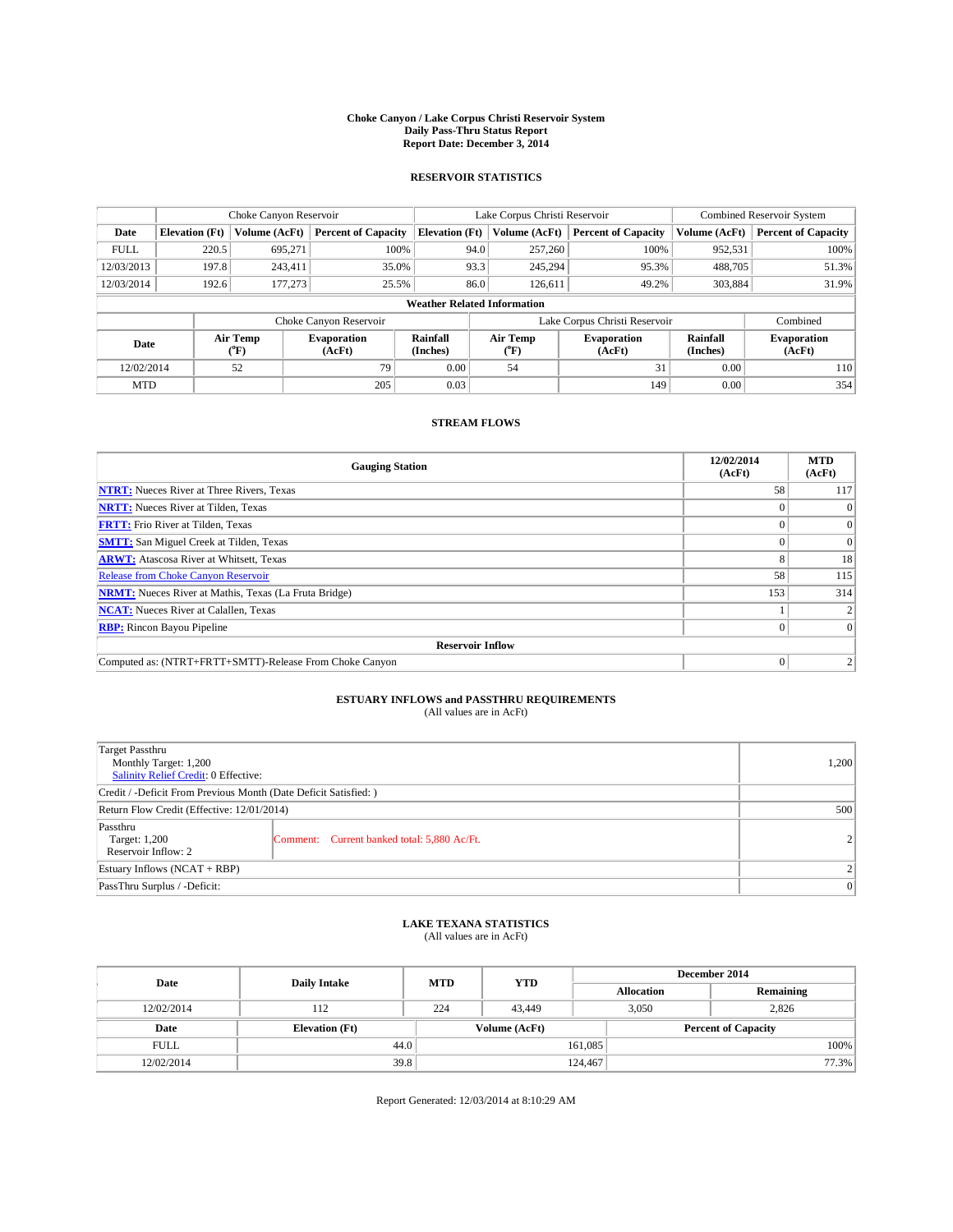#### **Choke Canyon / Lake Corpus Christi Reservoir System Daily Pass-Thru Status Report Report Date: December 4, 2014**

## **RESERVOIR STATISTICS**

|             |                       | Choke Canyon Reservoir |                              |                                    | Lake Corpus Christi Reservoir | Combined Reservoir System    |                      |                              |
|-------------|-----------------------|------------------------|------------------------------|------------------------------------|-------------------------------|------------------------------|----------------------|------------------------------|
| Date        | <b>Elevation</b> (Ft) | Volume (AcFt)          | <b>Percent of Capacity</b>   | <b>Elevation (Ft)</b>              | Volume (AcFt)                 | <b>Percent of Capacity</b>   | Volume (AcFt)        | <b>Percent of Capacity</b>   |
| <b>FULL</b> | 220.5                 | 695.271                | 100%                         | 94.0                               | 257,260                       | 100%                         | 952,531              | 100%                         |
| 12/04/2013  | 197.8                 | 242,991                | 34.9%                        | 93.3                               | 244,934                       | 95.2%                        | 487,925              | 51.2%                        |
| 12/04/2014  | 192.6                 | 178,183                | 25.6%                        | 86.0                               | 126.611                       | 49.2%                        | 304,794              | 32.0%                        |
|             |                       |                        |                              | <b>Weather Related Information</b> |                               |                              |                      |                              |
|             |                       |                        | Choke Canyon Reservoir       |                                    | Lake Corpus Christi Reservoir |                              | Combined             |                              |
| Date        |                       | Air Temp<br>(°F)       | <b>Evaporation</b><br>(AcFt) | Rainfall<br>(Inches)               | Air Temp<br>(°F)              | <b>Evaporation</b><br>(AcFt) | Rainfall<br>(Inches) | <b>Evaporation</b><br>(AcFt) |
| 12/03/2014  |                       | 61                     | 27                           | 0.03                               | 67                            | 23                           | 0.02                 | 50                           |
| <b>MTD</b>  |                       |                        | 232                          | 0.06                               |                               | 172                          | 0.02                 | 404                          |

## **STREAM FLOWS**

| <b>Gauging Station</b>                                       | 12/03/2014<br>(AcFt) | <b>MTD</b><br>(AcFt) |
|--------------------------------------------------------------|----------------------|----------------------|
| <b>NTRT:</b> Nueces River at Three Rivers, Texas             | 58                   | 175                  |
| <b>NRTT:</b> Nueces River at Tilden, Texas                   |                      |                      |
| <b>FRTT:</b> Frio River at Tilden, Texas                     |                      | $\overline{0}$       |
| <b>SMTT:</b> San Miguel Creek at Tilden, Texas               |                      | $\Omega$             |
| <b>ARWT:</b> Atascosa River at Whitsett, Texas               |                      | 25                   |
| <b>Release from Choke Canyon Reservoir</b>                   | 58                   | 173                  |
| <b>NRMT:</b> Nueces River at Mathis, Texas (La Fruta Bridge) | 153                  | 466                  |
| <b>NCAT:</b> Nueces River at Calallen, Texas                 |                      |                      |
| <b>RBP:</b> Rincon Bayou Pipeline                            |                      | $\Omega$             |
| <b>Reservoir Inflow</b>                                      |                      |                      |
| Computed as: (NTRT+FRTT+SMTT)-Release From Choke Canyon      | $\Omega$             |                      |

# **ESTUARY INFLOWS and PASSTHRU REQUIREMENTS**<br>(All values are in AcFt)

| Target Passthru<br>Monthly Target: 1,200<br>Salinity Relief Credit: 0 Effective: |                                             |                |  |  |
|----------------------------------------------------------------------------------|---------------------------------------------|----------------|--|--|
| Credit / -Deficit From Previous Month (Date Deficit Satisfied: )                 |                                             |                |  |  |
| Return Flow Credit (Effective: 12/01/2014)                                       |                                             |                |  |  |
| Passthru<br>Target: 1,200<br>Reservoir Inflow: 2                                 | Comment: Current banked total: 5,880 Ac/Ft. | 2 <sup>1</sup> |  |  |
| Estuary Inflows (NCAT + RBP)                                                     |                                             |                |  |  |
| PassThru Surplus / -Deficit:                                                     | 0                                           |                |  |  |

# **LAKE TEXANA STATISTICS** (All values are in AcFt)

| Date        | <b>Daily Intake</b>   | <b>MTD</b>    | <b>YTD</b> | December 2014     |                            |           |       |
|-------------|-----------------------|---------------|------------|-------------------|----------------------------|-----------|-------|
|             |                       |               |            | <b>Allocation</b> |                            | Remaining |       |
| 12/03/2014  | 113                   | 337           | 43.562     |                   | 3,050<br>2,713             |           |       |
| Date        | <b>Elevation</b> (Ft) | Volume (AcFt) |            |                   | <b>Percent of Capacity</b> |           |       |
| <b>FULL</b> | 44.0                  |               |            | 161,085           |                            |           | 100%  |
| 12/03/2014  | 39.8                  |               |            | 124,467           |                            |           | 77.3% |

Report Generated: 12/04/2014 at 8:10:00 AM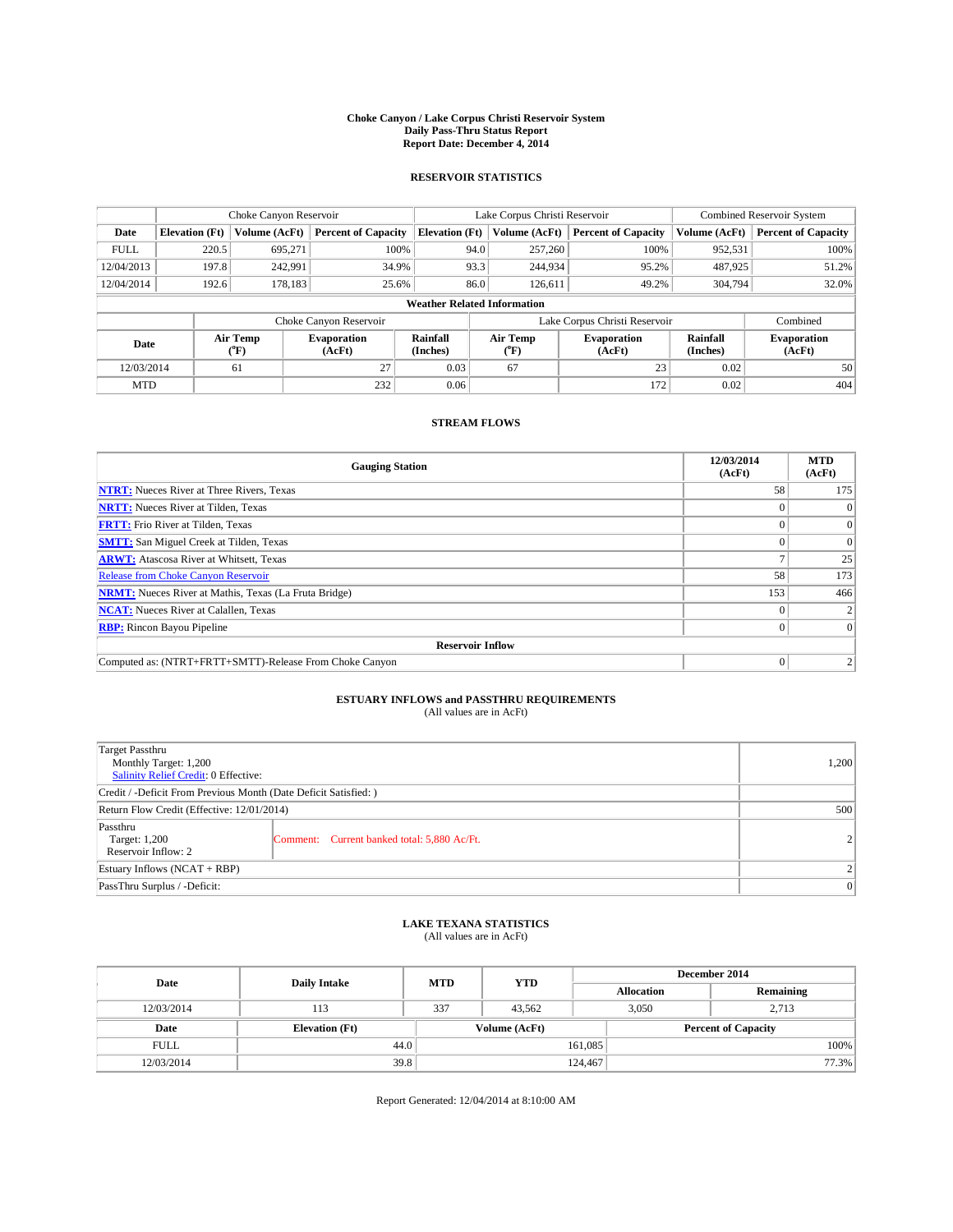#### **Choke Canyon / Lake Corpus Christi Reservoir System Daily Pass-Thru Status Report Report Date: December 5, 2014**

## **RESERVOIR STATISTICS**

|             |                       | Choke Canyon Reservoir |                              |                                    | Lake Corpus Christi Reservoir | Combined Reservoir System    |                      |                              |
|-------------|-----------------------|------------------------|------------------------------|------------------------------------|-------------------------------|------------------------------|----------------------|------------------------------|
| Date        | <b>Elevation</b> (Ft) | Volume (AcFt)          | <b>Percent of Capacity</b>   | <b>Elevation (Ft)</b>              | Volume (AcFt)                 | <b>Percent of Capacity</b>   | Volume (AcFt)        | <b>Percent of Capacity</b>   |
| <b>FULL</b> | 220.5                 | 695.271                | 100%                         | 94.0                               | 257,260                       | 100%                         | 952,531              | 100%                         |
| 12/05/2013  | 197.8                 | 243,831                | 35.1%                        | 93.3                               | 244,934                       | 95.2%                        | 488,765              | 51.3%                        |
| 12/05/2014  | 192.6                 | 177,955                | 25.6%                        | 86.0                               | 126.611                       | 49.2%                        | 304,566              | 32.0%                        |
|             |                       |                        |                              | <b>Weather Related Information</b> |                               |                              |                      |                              |
|             |                       |                        | Choke Canyon Reservoir       |                                    | Lake Corpus Christi Reservoir |                              |                      |                              |
| Date        |                       | Air Temp<br>(°F)       | <b>Evaporation</b><br>(AcFt) | Rainfall<br>(Inches)               | Air Temp<br>("F)              | <b>Evaporation</b><br>(AcFt) | Rainfall<br>(Inches) | <b>Evaporation</b><br>(AcFt) |
| 12/04/2014  |                       | 72                     | 40                           | 0.03                               | 71                            | 39                           | 0.05                 | 79                           |
| <b>MTD</b>  |                       |                        | 272                          | 0.09                               |                               | 211                          | 0.07                 | 483                          |

## **STREAM FLOWS**

| <b>Gauging Station</b>                                       | 12/04/2014<br>(AcFt) | <b>MTD</b><br>(AcFt) |
|--------------------------------------------------------------|----------------------|----------------------|
| <b>NTRT:</b> Nueces River at Three Rivers, Texas             | 58                   | 232                  |
| <b>NRTT:</b> Nueces River at Tilden, Texas                   |                      |                      |
| <b>FRTT:</b> Frio River at Tilden, Texas                     |                      | $\overline{0}$       |
| <b>SMTT:</b> San Miguel Creek at Tilden, Texas               |                      | $\overline{0}$       |
| <b>ARWT:</b> Atascosa River at Whitsett, Texas               |                      | 30                   |
| <b>Release from Choke Canyon Reservoir</b>                   | 58                   | 230                  |
| <b>NRMT:</b> Nueces River at Mathis, Texas (La Fruta Bridge) | 153                  | 619                  |
| <b>NCAT:</b> Nueces River at Calallen, Texas                 |                      |                      |
| <b>RBP:</b> Rincon Bayou Pipeline                            |                      | $\Omega$             |
| <b>Reservoir Inflow</b>                                      |                      |                      |
| Computed as: (NTRT+FRTT+SMTT)-Release From Choke Canyon      | $\Omega$             |                      |

# **ESTUARY INFLOWS and PASSTHRU REQUIREMENTS**<br>(All values are in AcFt)

| Target Passthru<br>Monthly Target: 1,200<br>Salinity Relief Credit: 0 Effective: |                                             |                |  |  |
|----------------------------------------------------------------------------------|---------------------------------------------|----------------|--|--|
| Credit / -Deficit From Previous Month (Date Deficit Satisfied: )                 |                                             |                |  |  |
| Return Flow Credit (Effective: 12/01/2014)                                       |                                             |                |  |  |
| Passthru<br>Target: 1,200<br>Reservoir Inflow: 2                                 | Comment: Current banked total: 5,880 Ac/Ft. | $\overline{2}$ |  |  |
| Estuary Inflows (NCAT + RBP)                                                     | $\overline{\mathcal{L}}$                    |                |  |  |
| PassThru Surplus / -Deficit:                                                     | 0                                           |                |  |  |

# **LAKE TEXANA STATISTICS** (All values are in AcFt)

| Date        | <b>Daily Intake</b>   | <b>MTD</b> | <b>YTD</b>    | December 2014     |                            |           |  |
|-------------|-----------------------|------------|---------------|-------------------|----------------------------|-----------|--|
|             |                       |            |               | <b>Allocation</b> |                            | Remaining |  |
| 12/04/2014  | 113                   | 449        | 43.675        |                   | 2,601<br>3,050             |           |  |
| Date        | <b>Elevation</b> (Ft) |            | Volume (AcFt) |                   | <b>Percent of Capacity</b> |           |  |
| <b>FULL</b> | 44.0                  |            |               | 161,085           |                            | 100%      |  |
| 12/04/2014  | 39.8                  |            |               | 124,467           |                            | 77.3%     |  |

Report Generated: 12/05/2014 at 8:45:35 AM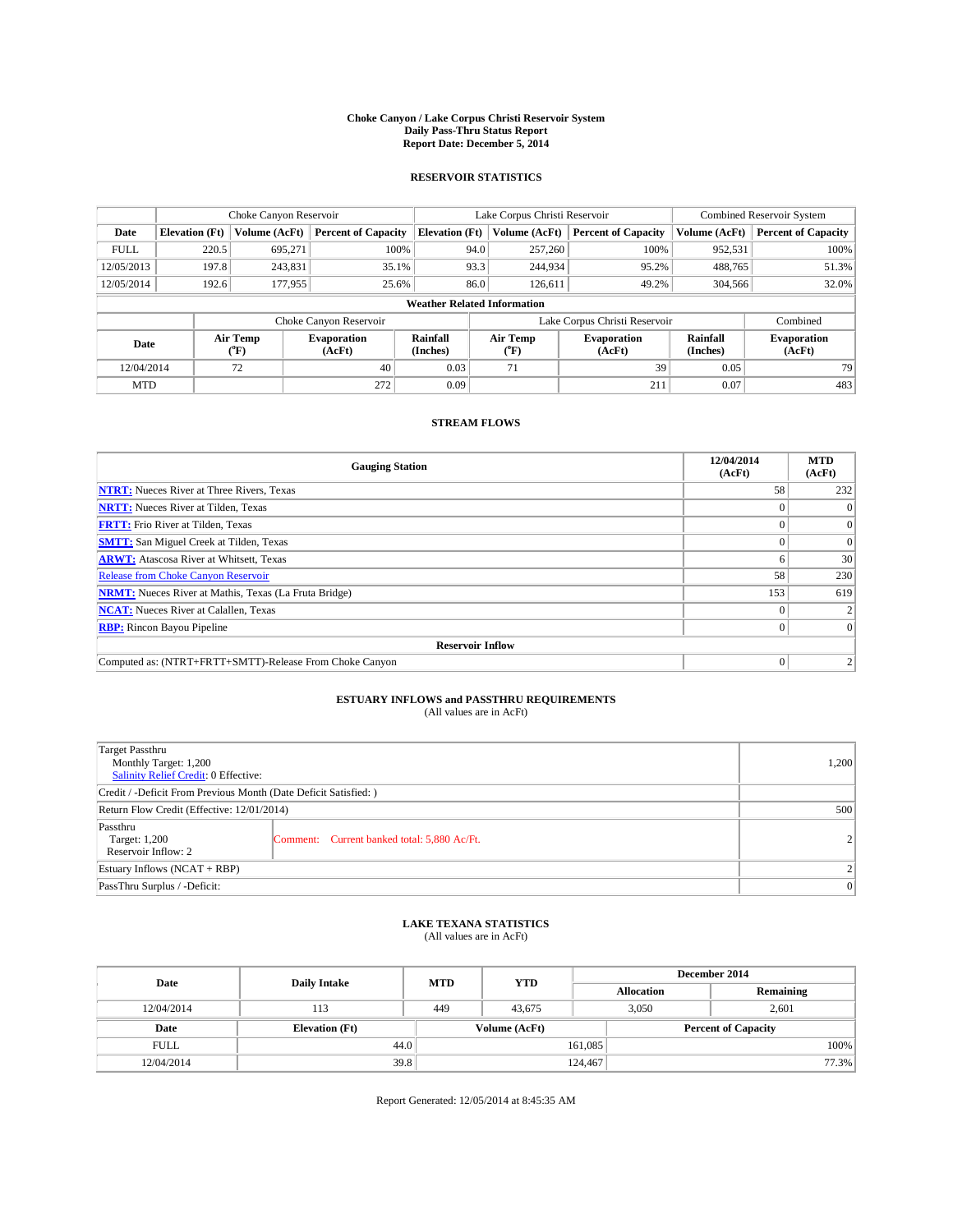#### **Choke Canyon / Lake Corpus Christi Reservoir System Daily Pass-Thru Status Report Report Date: December 6, 2014**

## **RESERVOIR STATISTICS**

|             |                       | Choke Canyon Reservoir |                              |                                    | Lake Corpus Christi Reservoir | Combined Reservoir System    |                      |                              |
|-------------|-----------------------|------------------------|------------------------------|------------------------------------|-------------------------------|------------------------------|----------------------|------------------------------|
| Date        | <b>Elevation</b> (Ft) | Volume (AcFt)          | <b>Percent of Capacity</b>   | <b>Elevation (Ft)</b>              | Volume (AcFt)                 | <b>Percent of Capacity</b>   | Volume (AcFt)        | <b>Percent of Capacity</b>   |
| <b>FULL</b> | 220.5                 | 695.271                | 100%                         | 94.0                               | 257,260                       | 100%                         | 952,531              | 100%                         |
| 12/06/2013  | 197.8                 | 242,851                | 34.9%                        | 93.4                               | 245,474                       | 95.4%                        | 488,325              | 51.3%                        |
| 12/06/2014  | 192.6                 | 178,069                | 25.6%                        | 86.0                               | 126,477                       | 49.2%                        | 304,546              | 32.0%                        |
|             |                       |                        |                              | <b>Weather Related Information</b> |                               |                              |                      |                              |
|             |                       |                        | Choke Canyon Reservoir       |                                    | Lake Corpus Christi Reservoir | Combined                     |                      |                              |
| Date        |                       | Air Temp<br>(°F)       | <b>Evaporation</b><br>(AcFt) | Rainfall<br>(Inches)               | Air Temp<br>(°F)              | <b>Evaporation</b><br>(AcFt) | Rainfall<br>(Inches) | <b>Evaporation</b><br>(AcFt) |
| 12/05/2014  |                       | 80                     | 53                           | 0.00                               | 80                            | 39                           | 0.00                 | 92                           |
| <b>MTD</b>  |                       |                        | 325                          | 0.09                               |                               | 250                          | 0.07                 | 575                          |

## **STREAM FLOWS**

| <b>Gauging Station</b>                                       | 12/05/2014<br>(AcFt) | <b>MTD</b><br>(AcFt) |
|--------------------------------------------------------------|----------------------|----------------------|
| <b>NTRT:</b> Nueces River at Three Rivers, Texas             | 58                   | 290                  |
| <b>NRTT:</b> Nueces River at Tilden, Texas                   |                      |                      |
| <b>FRTT:</b> Frio River at Tilden, Texas                     |                      | $\overline{0}$       |
| <b>SMTT:</b> San Miguel Creek at Tilden, Texas               |                      | $\overline{0}$       |
| <b>ARWT:</b> Atascosa River at Whitsett, Texas               |                      | 36                   |
| <b>Release from Choke Canyon Reservoir</b>                   | 58                   | 288                  |
| <b>NRMT:</b> Nueces River at Mathis, Texas (La Fruta Bridge) | 153                  | 772                  |
| <b>NCAT:</b> Nueces River at Calallen, Texas                 |                      |                      |
| <b>RBP:</b> Rincon Bayou Pipeline                            |                      | $\Omega$             |
| <b>Reservoir Inflow</b>                                      |                      |                      |
| Computed as: (NTRT+FRTT+SMTT)-Release From Choke Canyon      | $\Omega$             |                      |

# **ESTUARY INFLOWS and PASSTHRU REQUIREMENTS**<br>(All values are in AcFt)

| Target Passthru<br>Monthly Target: 1,200<br>Salinity Relief Credit: 0 Effective: |                                             |                |  |  |
|----------------------------------------------------------------------------------|---------------------------------------------|----------------|--|--|
| Credit / -Deficit From Previous Month (Date Deficit Satisfied: )                 |                                             |                |  |  |
| Return Flow Credit (Effective: 12/01/2014)                                       |                                             |                |  |  |
| Passthru<br>Target: 1,200<br>Reservoir Inflow: 2                                 | Comment: Current banked total: 5,880 Ac/Ft. | $\overline{2}$ |  |  |
| Estuary Inflows (NCAT + RBP)                                                     |                                             |                |  |  |
| PassThru Surplus / -Deficit:                                                     | $\Omega$                                    |                |  |  |

# **LAKE TEXANA STATISTICS** (All values are in AcFt)

| Date        | <b>Daily Intake</b>   | <b>MTD</b> | <b>YTD</b>    | December 2014     |                            |           |       |
|-------------|-----------------------|------------|---------------|-------------------|----------------------------|-----------|-------|
|             |                       |            |               | <b>Allocation</b> |                            | Remaining |       |
| 12/05/2014  | 112                   | 562        | 43.787        |                   | 2,488<br>3,050             |           |       |
| Date        | <b>Elevation</b> (Ft) |            | Volume (AcFt) |                   | <b>Percent of Capacity</b> |           |       |
| <b>FULL</b> | 44.0                  |            |               | 161,085           |                            |           | 100%  |
| 12/05/2014  | 39.7                  |            |               | 123,656           |                            |           | 76.8% |

Report Generated: 12/06/2014 at 8:44:51 AM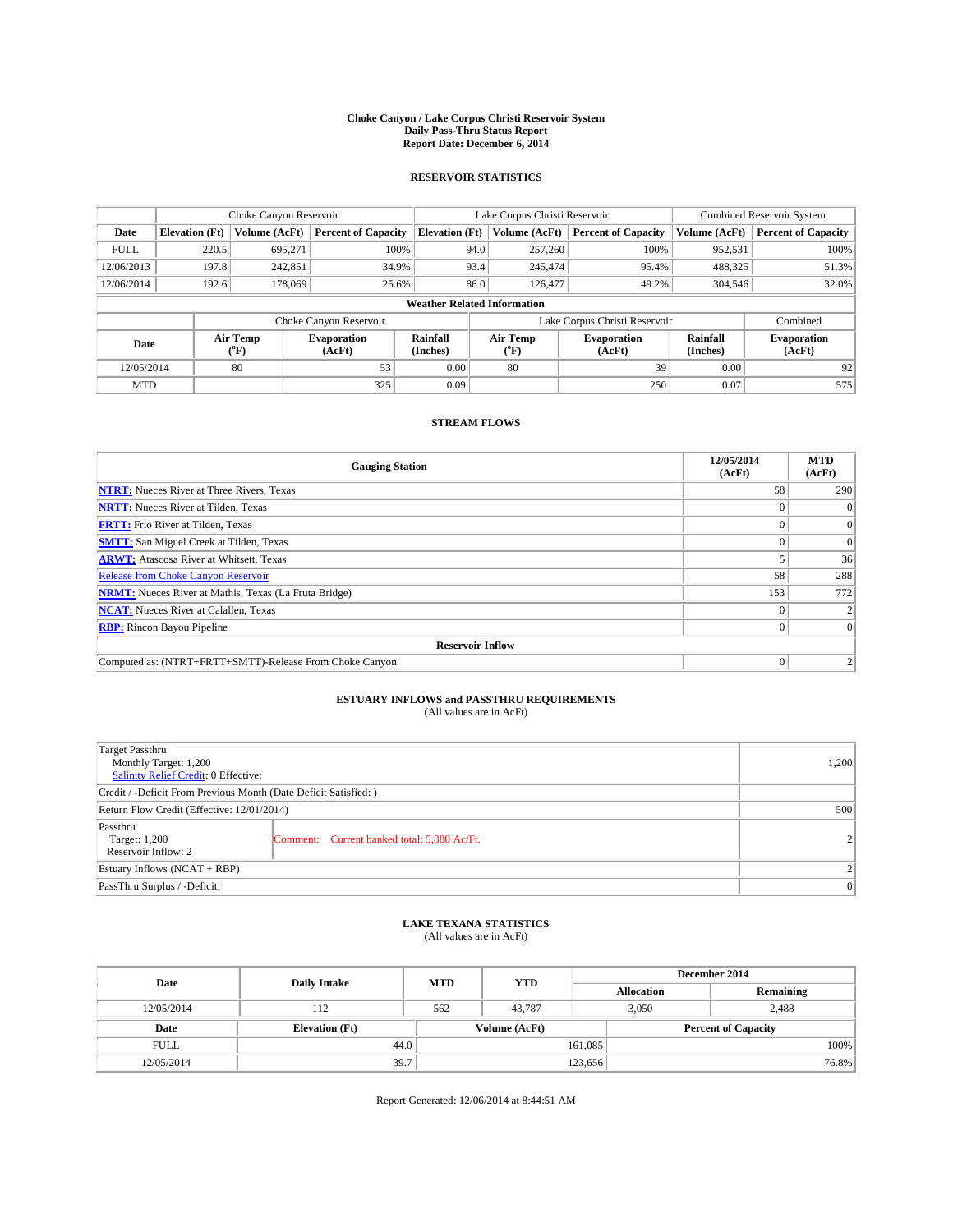#### **Choke Canyon / Lake Corpus Christi Reservoir System Daily Pass-Thru Status Report Report Date: December 7, 2014**

## **RESERVOIR STATISTICS**

|             |                       | Choke Canyon Reservoir |                              |                                    | Lake Corpus Christi Reservoir | Combined Reservoir System    |                      |                              |
|-------------|-----------------------|------------------------|------------------------------|------------------------------------|-------------------------------|------------------------------|----------------------|------------------------------|
| Date        | <b>Elevation</b> (Ft) | Volume (AcFt)          | <b>Percent of Capacity</b>   | <b>Elevation</b> (Ft)              | Volume (AcFt)                 | <b>Percent of Capacity</b>   | Volume (AcFt)        | <b>Percent of Capacity</b>   |
| <b>FULL</b> | 220.5                 | 695.271                | 100%                         | 94.0                               | 257,260                       | 100%                         | 952,531              | 100%                         |
| 12/07/2013  | 197.7                 | 242,571                | 34.9%                        | 93.3                               | 245,294                       | 95.3%                        | 487,865              | 51.2%                        |
| 12/07/2014  | 192.6                 | 177,613                | 25.5%                        | 86.0                               | 126,477                       | 49.2%                        | 304,090              | 31.9%                        |
|             |                       |                        |                              | <b>Weather Related Information</b> |                               |                              |                      |                              |
|             |                       |                        | Choke Canyon Reservoir       |                                    | Lake Corpus Christi Reservoir |                              |                      | Combined                     |
| Date        |                       | Air Temp<br>(°F)       | <b>Evaporation</b><br>(AcFt) | Rainfall<br>(Inches)               | Air Temp<br>(°F)              | <b>Evaporation</b><br>(AcFt) | Rainfall<br>(Inches) | <b>Evaporation</b><br>(AcFt) |
| 12/06/2014  |                       | 72                     | 113                          | 0.00                               | 73                            | 86                           | 0.00                 | 199                          |
| <b>MTD</b>  |                       |                        | 438                          | 0.09                               |                               | 336                          | 0.07                 | 774                          |

## **STREAM FLOWS**

| <b>Gauging Station</b>                                       | 12/06/2014<br>(AcFt) | <b>MTD</b><br>(AcFt) |
|--------------------------------------------------------------|----------------------|----------------------|
| <b>NTRT:</b> Nueces River at Three Rivers, Texas             | 58                   | 347                  |
| <b>NRTT:</b> Nueces River at Tilden, Texas                   |                      | $\Omega$             |
| <b>FRTT:</b> Frio River at Tilden, Texas                     |                      | $\overline{0}$       |
| <b>SMTT:</b> San Miguel Creek at Tilden, Texas               |                      | $\overline{0}$       |
| <b>ARWT:</b> Atascosa River at Whitsett, Texas               |                      | 40                   |
| <b>Release from Choke Canyon Reservoir</b>                   | 58                   | 345                  |
| <b>NRMT:</b> Nueces River at Mathis, Texas (La Fruta Bridge) | 153                  | 925                  |
| <b>NCAT:</b> Nueces River at Calallen, Texas                 |                      |                      |
| <b>RBP:</b> Rincon Bayou Pipeline                            |                      | $\Omega$             |
| <b>Reservoir Inflow</b>                                      |                      |                      |
| Computed as: (NTRT+FRTT+SMTT)-Release From Choke Canyon      | $\Omega$             |                      |

# **ESTUARY INFLOWS and PASSTHRU REQUIREMENTS**<br>(All values are in AcFt)

| Target Passthru<br>Monthly Target: 1,200<br>Salinity Relief Credit: 0 Effective: |                                             |                |  |  |
|----------------------------------------------------------------------------------|---------------------------------------------|----------------|--|--|
| Credit / -Deficit From Previous Month (Date Deficit Satisfied: )                 |                                             |                |  |  |
| Return Flow Credit (Effective: 12/01/2014)                                       |                                             |                |  |  |
| Passthru<br>Target: 1,200<br>Reservoir Inflow: 2                                 | Comment: Current banked total: 5,880 Ac/Ft. | $\overline{2}$ |  |  |
| Estuary Inflows (NCAT + RBP)                                                     | $\overline{\mathcal{L}}$                    |                |  |  |
| PassThru Surplus / -Deficit:                                                     | 0                                           |                |  |  |

# **LAKE TEXANA STATISTICS** (All values are in AcFt)

| Date        | <b>Daily Intake</b>   | <b>MTD</b>    | <b>YTD</b> | December 2014     |                            |           |       |
|-------------|-----------------------|---------------|------------|-------------------|----------------------------|-----------|-------|
|             |                       |               |            | <b>Allocation</b> |                            | Remaining |       |
| 12/06/2014  | 112                   | 674           | 43,900     |                   | 3,050<br>2,376             |           |       |
| Date        | <b>Elevation</b> (Ft) | Volume (AcFt) |            |                   | <b>Percent of Capacity</b> |           |       |
| <b>FULL</b> | 44.0                  |               |            | 161,085           |                            |           | 100%  |
| 12/06/2014  | 39.7                  |               |            | 123,656           |                            |           | 76.8% |

Report Generated: 12/07/2014 at 8:11:33 AM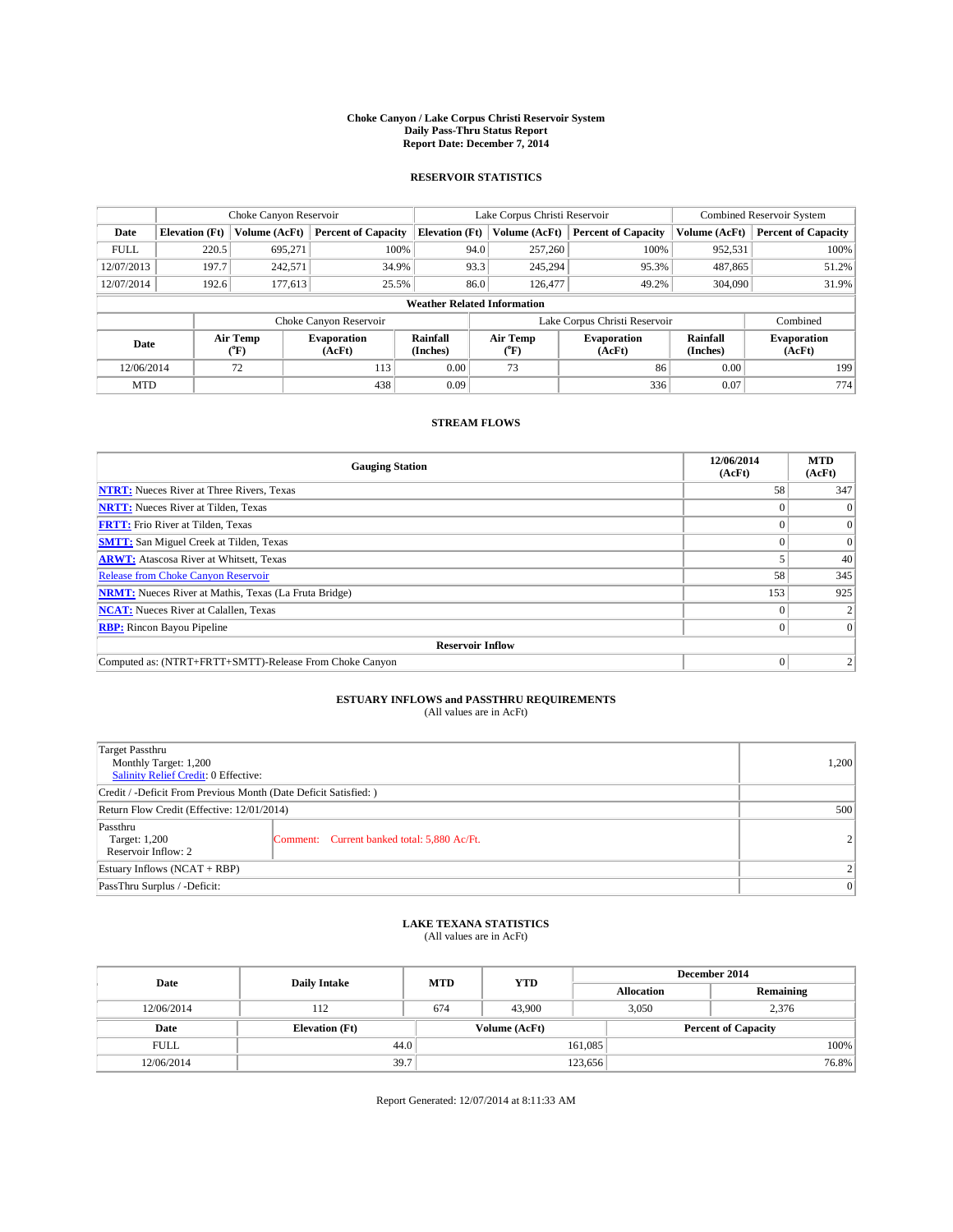#### **Choke Canyon / Lake Corpus Christi Reservoir System Daily Pass-Thru Status Report Report Date: December 8, 2014**

## **RESERVOIR STATISTICS**

|             |                       | Choke Canyon Reservoir |                              |                                    | Lake Corpus Christi Reservoir | Combined Reservoir System    |                      |                              |
|-------------|-----------------------|------------------------|------------------------------|------------------------------------|-------------------------------|------------------------------|----------------------|------------------------------|
| Date        | <b>Elevation</b> (Ft) | Volume (AcFt)          | <b>Percent of Capacity</b>   | <b>Elevation (Ft)</b>              | Volume (AcFt)                 | <b>Percent of Capacity</b>   | Volume (AcFt)        | <b>Percent of Capacity</b>   |
| <b>FULL</b> | 220.5                 | 695,271                | 100%                         | 94.0                               | 257,260                       | 100%                         | 952,531              | 100%                         |
| 12/08/2013  | 197.7                 | 242,151                | 34.8%                        | 93.3                               | 243,675                       | 94.7%                        | 485,826              | 51.0%                        |
| 12/08/2014  | 192.6                 | 177,500                | 25.5%                        | 86.0                               | 126.343                       | 49.1%                        | 303,843              | 31.9%                        |
|             |                       |                        |                              | <b>Weather Related Information</b> |                               |                              |                      |                              |
|             |                       |                        | Choke Canyon Reservoir       |                                    | Lake Corpus Christi Reservoir |                              | Combined             |                              |
| Date        |                       | Air Temp<br>(°F)       | <b>Evaporation</b><br>(AcFt) | Rainfall<br>(Inches)               | Air Temp<br>(°F)              | <b>Evaporation</b><br>(AcFt) | Rainfall<br>(Inches) | <b>Evaporation</b><br>(AcFt) |
| 12/07/2014  |                       | 63                     | 53                           | 0.00                               | 58                            | 23                           | 0.08                 | 76                           |
| <b>MTD</b>  |                       |                        | 491                          | 0.09                               |                               | 359                          | 0.15                 | 850                          |

## **STREAM FLOWS**

| <b>Gauging Station</b>                                       | 12/07/2014<br>(AcFt) | <b>MTD</b><br>(AcFt) |
|--------------------------------------------------------------|----------------------|----------------------|
| <b>NTRT:</b> Nueces River at Three Rivers, Texas             | 56                   | 403                  |
| <b>NRTT:</b> Nueces River at Tilden, Texas                   | $\theta$             | $\Omega$             |
| <b>FRTT:</b> Frio River at Tilden, Texas                     |                      | $\overline{0}$       |
| <b>SMTT:</b> San Miguel Creek at Tilden, Texas               | $\theta$             | $\overline{0}$       |
| <b>ARWT:</b> Atascosa River at Whitsett, Texas               |                      | 45                   |
| <b>Release from Choke Canyon Reservoir</b>                   | 58                   | 403                  |
| <b>NRMT:</b> Nueces River at Mathis, Texas (La Fruta Bridge) | 151                  | 1,076                |
| <b>NCAT:</b> Nueces River at Calallen, Texas                 | 4                    | 6                    |
| <b>RBP:</b> Rincon Bayou Pipeline                            | $\theta$             | $\Omega$             |
| <b>Reservoir Inflow</b>                                      |                      |                      |
| Computed as: NRTT+FRTT+SMTT+ARWT                             | 4                    |                      |

# **ESTUARY INFLOWS and PASSTHRU REQUIREMENTS**<br>(All values are in AcFt)

| Target Passthru<br>Monthly Target: 1,200<br>Salinity Relief Credit: 0 Effective: |                                             |    |  |  |
|----------------------------------------------------------------------------------|---------------------------------------------|----|--|--|
| Credit / -Deficit From Previous Month (Date Deficit Satisfied: )                 |                                             |    |  |  |
| Return Flow Credit (Effective: 12/01/2014)                                       |                                             |    |  |  |
| Passthru<br>Target: 1,200<br>Reservoir Inflow: 7                                 | Comment: Current banked total: 5,880 Ac/Ft. | 71 |  |  |
| Estuary Inflows (NCAT + RBP)                                                     |                                             |    |  |  |
| PassThru Surplus / -Deficit:                                                     | 0                                           |    |  |  |

# **LAKE TEXANA STATISTICS** (All values are in AcFt)

| Date        | <b>Daily Intake</b>   | <b>MTD</b> | <b>YTD</b>    | December 2014     |                            |           |  |
|-------------|-----------------------|------------|---------------|-------------------|----------------------------|-----------|--|
|             |                       |            |               | <b>Allocation</b> |                            | Remaining |  |
| 12/07/2014  | 112                   | 786        | 44,012        |                   | 3,050<br>2,264             |           |  |
| Date        | <b>Elevation</b> (Ft) |            | Volume (AcFt) |                   | <b>Percent of Capacity</b> |           |  |
| <b>FULL</b> | 44.0                  |            |               | 161,085           |                            | 100%      |  |
| 12/07/2014  | 39.9                  |            |               | 125,280           |                            | 77.8%     |  |

Report Generated: 12/08/2014 at 8:44:42 AM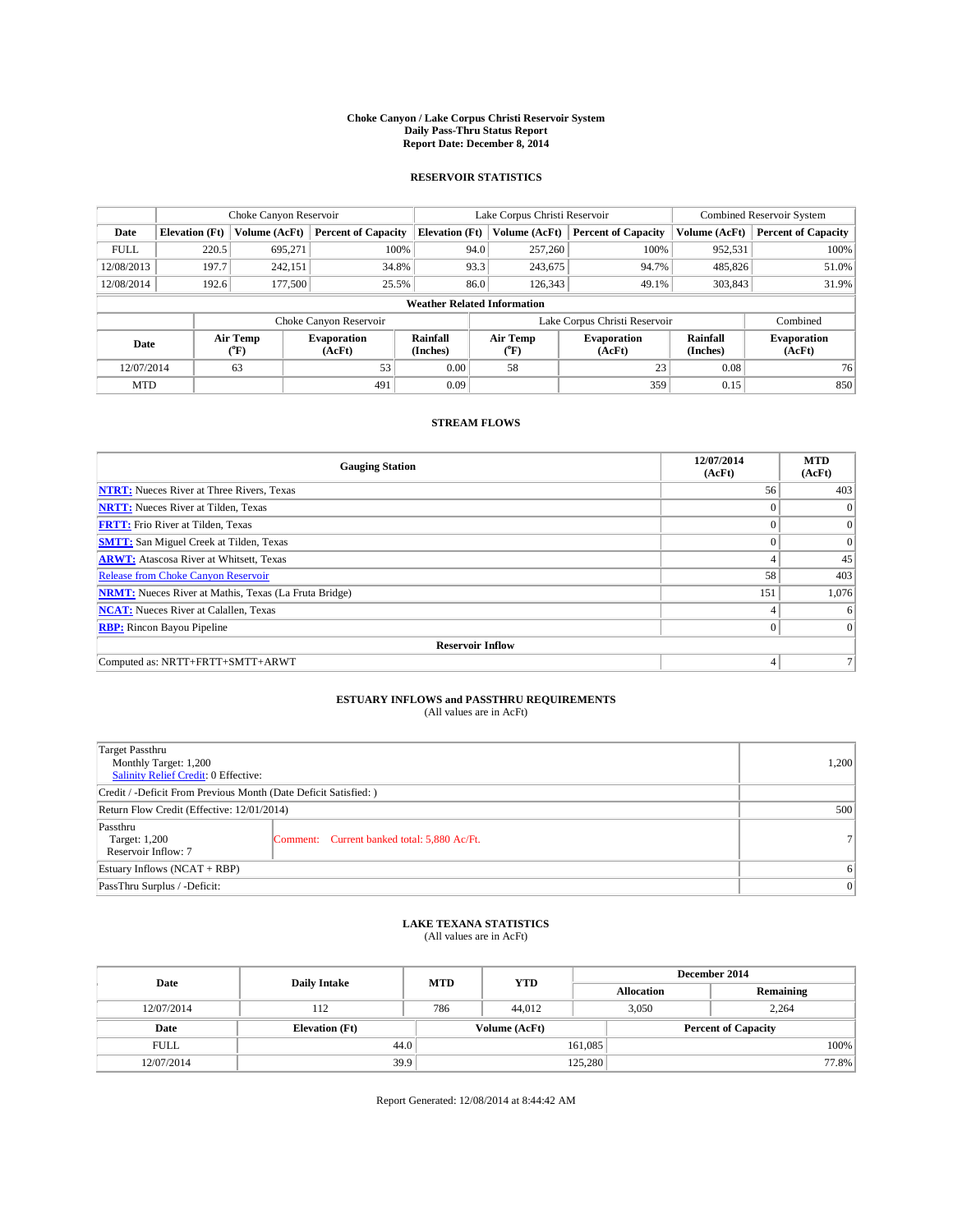#### **Choke Canyon / Lake Corpus Christi Reservoir System Daily Pass-Thru Status Report Report Date: December 9, 2014**

## **RESERVOIR STATISTICS**

|             |                                    | Choke Canyon Reservoir |                              |                       | Lake Corpus Christi Reservoir | <b>Combined Reservoir System</b> |                      |                              |  |
|-------------|------------------------------------|------------------------|------------------------------|-----------------------|-------------------------------|----------------------------------|----------------------|------------------------------|--|
| Date        | <b>Elevation</b> (Ft)              | Volume (AcFt)          | <b>Percent of Capacity</b>   | <b>Elevation (Ft)</b> | Volume (AcFt)                 | <b>Percent of Capacity</b>       | Volume (AcFt)        | <b>Percent of Capacity</b>   |  |
| <b>FULL</b> | 220.5                              | 695.271                | 100%                         |                       | 257,260<br>94.0               | 100%                             | 952,531              | 100%                         |  |
| 12/09/2013  | 197.7                              | 241,736                | 34.8%                        |                       | 93.2<br>243,315               | 94.6%                            | 485,051              | 50.9%                        |  |
| 12/09/2014  | 192.6                              | 177,613                | 25.5%                        |                       | 86.0<br>126.343               | 49.1%                            | 303,956              | 31.9%                        |  |
|             | <b>Weather Related Information</b> |                        |                              |                       |                               |                                  |                      |                              |  |
|             |                                    |                        | Choke Canyon Reservoir       |                       | Lake Corpus Christi Reservoir |                                  | Combined             |                              |  |
| Date        |                                    | Air Temp<br>(°F)       | <b>Evaporation</b><br>(AcFt) | Rainfall<br>(Inches)  | Air Temp<br>$(^{0}F)$         | <b>Evaporation</b><br>(AcFt)     | Rainfall<br>(Inches) | <b>Evaporation</b><br>(AcFt) |  |
| 12/08/2014  |                                    | 63                     | 60                           | 0.00                  | 63                            | 23                               | 0.00                 | 83                           |  |
| <b>MTD</b>  |                                    |                        | 551                          | 0.09                  |                               | 382                              | 0.15                 | 933                          |  |

## **STREAM FLOWS**

| <b>Gauging Station</b>                                       | 12/08/2014<br>(AcFt) | <b>MTD</b><br>(AcFt) |
|--------------------------------------------------------------|----------------------|----------------------|
| <b>NTRT:</b> Nueces River at Three Rivers, Texas             | 56                   | 459                  |
| <b>NRTT:</b> Nueces River at Tilden, Texas                   | $\theta$             | $\theta$             |
| <b>FRTT:</b> Frio River at Tilden, Texas                     |                      | $\overline{0}$       |
| <b>SMTT:</b> San Miguel Creek at Tilden, Texas               | $\theta$             | $\overline{0}$       |
| <b>ARWT:</b> Atascosa River at Whitsett, Texas               |                      | 49                   |
| <b>Release from Choke Canyon Reservoir</b>                   | 58                   | 461                  |
| <b>NRMT:</b> Nueces River at Mathis, Texas (La Fruta Bridge) | 143                  | 1,219                |
| <b>NCAT:</b> Nueces River at Calallen, Texas                 | 3                    | 9                    |
| <b>RBP:</b> Rincon Bayou Pipeline                            | $\theta$             | $\Omega$             |
| <b>Reservoir Inflow</b>                                      |                      |                      |
| Computed as: NRTT+FRTT+SMTT+ARWT                             | 4                    | 11                   |

# **ESTUARY INFLOWS and PASSTHRU REQUIREMENTS**<br>(All values are in AcFt)

| Target Passthru<br>Monthly Target: 1,200<br>Salinity Relief Credit: 0 Effective: |                                             |                 |  |  |
|----------------------------------------------------------------------------------|---------------------------------------------|-----------------|--|--|
| Credit / -Deficit From Previous Month (Date Deficit Satisfied: )                 |                                             |                 |  |  |
| Return Flow Credit (Effective: 12/01/2014)                                       |                                             |                 |  |  |
| Passthru<br>Target: 1,200<br>Reservoir Inflow: 11                                | Comment: Current banked total: 5,880 Ac/Ft. | 11 <sup>1</sup> |  |  |
| Estuary Inflows (NCAT + RBP)                                                     |                                             |                 |  |  |
| PassThru Surplus / -Deficit:                                                     | 0                                           |                 |  |  |

# **LAKE TEXANA STATISTICS** (All values are in AcFt)

| Date        | <b>Daily Intake</b>   | <b>MTD</b>    | <b>YTD</b> | December 2014     |                            |           |       |
|-------------|-----------------------|---------------|------------|-------------------|----------------------------|-----------|-------|
|             |                       |               |            | <b>Allocation</b> |                            | Remaining |       |
| 12/08/2014  | 112                   | 898           | 44.124     |                   | 3,050<br>2,152             |           |       |
| Date        | <b>Elevation</b> (Ft) | Volume (AcFt) |            |                   | <b>Percent of Capacity</b> |           |       |
| <b>FULL</b> | 44.0                  |               |            | 161,085           |                            |           | 100%  |
| 12/08/2014  | 39.7                  |               |            | 123,656           |                            |           | 76.8% |

Report Generated: 12/09/2014 at 8:07:57 AM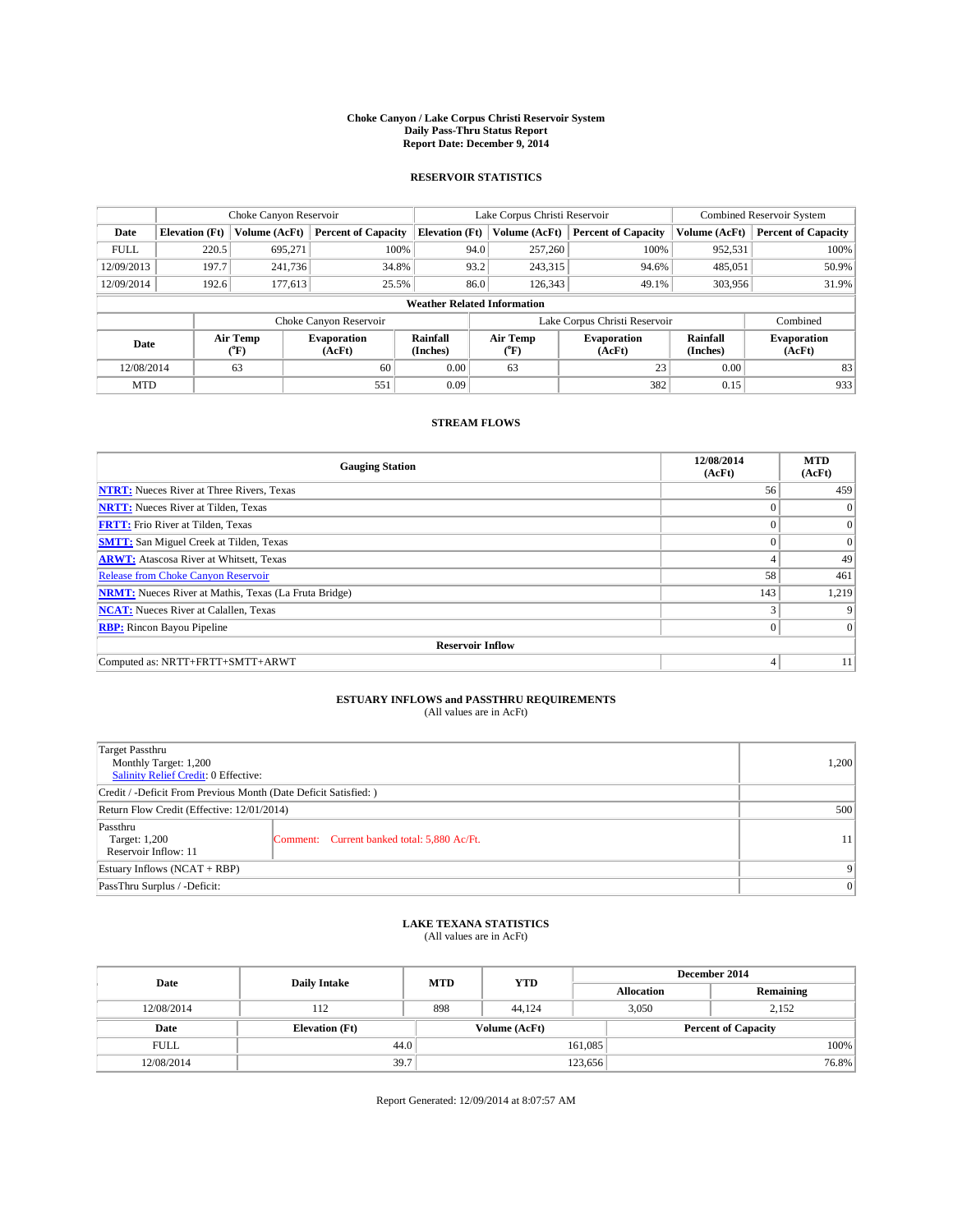#### **Choke Canyon / Lake Corpus Christi Reservoir System Daily Pass-Thru Status Report Report Date: December 10, 2014**

## **RESERVOIR STATISTICS**

|             |                       | Choke Canyon Reservoir |                            |                                    | Lake Corpus Christi Reservoir | Combined Reservoir System     |                      |                              |
|-------------|-----------------------|------------------------|----------------------------|------------------------------------|-------------------------------|-------------------------------|----------------------|------------------------------|
| Date        | <b>Elevation</b> (Ft) | Volume (AcFt)          | <b>Percent of Capacity</b> | <b>Elevation</b> (Ft)              | Volume (AcFt)                 | <b>Percent of Capacity</b>    | Volume (AcFt)        | <b>Percent of Capacity</b>   |
| <b>FULL</b> | 220.5                 | 695,271                | 100%                       | 94.0                               | 257,260                       | 100%                          | 952,531              | 100%                         |
| 12/10/2013  | 197.7                 | 241,736                | 34.8%                      | 93.3                               | 244,214                       | 94.9%                         | 485,950              | 51.0%                        |
| 12/10/2014  | 192.6                 | 177,386                | 25.5%                      | 86.0                               | 126,075                       | 49.0%                         | 303,461              | 31.9%                        |
|             |                       |                        |                            | <b>Weather Related Information</b> |                               |                               |                      |                              |
|             |                       |                        | Choke Canyon Reservoir     |                                    |                               | Lake Corpus Christi Reservoir |                      | Combined                     |
| Date        |                       | Air Temp<br>(°F)       | Evaporation<br>(AcFt)      | Rainfall<br>(Inches)               | Air Temp<br>("F)              | Evaporation<br>(AcFt)         | Rainfall<br>(Inches) | <b>Evaporation</b><br>(AcFt) |
| 12/09/2014  |                       | 68                     | 40                         | 0.00                               | 67                            | 62                            | 0.00                 | 102                          |

## **STREAM FLOWS**

MTD  $|$  1,035 1,035

| <b>Gauging Station</b>                                       | 12/09/2014<br>(AcFt) | <b>MTD</b><br>(AcFt) |  |  |  |  |
|--------------------------------------------------------------|----------------------|----------------------|--|--|--|--|
| <b>NTRT:</b> Nueces River at Three Rivers, Texas             | 60                   | 518                  |  |  |  |  |
| <b>NRTT:</b> Nueces River at Tilden, Texas                   |                      | $\Omega$             |  |  |  |  |
| <b>FRTT:</b> Frio River at Tilden, Texas                     |                      | $\overline{0}$       |  |  |  |  |
| <b>SMTT:</b> San Miguel Creek at Tilden, Texas               |                      | $\Omega$             |  |  |  |  |
| <b>ARWT:</b> Atascosa River at Whitsett, Texas               |                      | 51                   |  |  |  |  |
| <b>Release from Choke Canyon Reservoir</b>                   | 40                   | 500                  |  |  |  |  |
| <b>NRMT:</b> Nueces River at Mathis, Texas (La Fruta Bridge) | 119                  | 1,338                |  |  |  |  |
| <b>NCAT:</b> Nueces River at Calallen, Texas                 |                      | 9                    |  |  |  |  |
| <b>RBP:</b> Rincon Bayou Pipeline                            | 0                    | $\Omega$             |  |  |  |  |
| <b>Reservoir Inflow</b>                                      |                      |                      |  |  |  |  |
| Computed as: (NTRT+FRTT+SMTT)-Release From Choke Canyon      | 20                   | 31                   |  |  |  |  |

# **ESTUARY INFLOWS and PASSTHRU REQUIREMENTS**<br>(All values are in AcFt)

| <b>Target Passthru</b><br>Monthly Target: 1,200<br>Salinity Relief Credit: 0 Effective: |                                             |    |  |  |
|-----------------------------------------------------------------------------------------|---------------------------------------------|----|--|--|
| Credit / -Deficit From Previous Month (Date Deficit Satisfied: )                        |                                             |    |  |  |
| Return Flow Credit (Effective: 12/01/2014)                                              |                                             |    |  |  |
| Passthru<br>Target: 1,200<br>Reservoir Inflow: 31                                       | Comment: Current banked total: 5,880 Ac/Ft. | 31 |  |  |
| Estuary Inflows (NCAT + RBP)                                                            |                                             |    |  |  |
| PassThru Surplus / -Deficit:                                                            | $\Omega$                                    |    |  |  |

## **LAKE TEXANA STATISTICS** (All values are in AcFt)

| Date        | <b>Daily Intake</b>   | <b>MTD</b>    | <b>YTD</b> | December 2014              |                |           |  |
|-------------|-----------------------|---------------|------------|----------------------------|----------------|-----------|--|
|             |                       |               |            | <b>Allocation</b>          |                | Remaining |  |
| 12/09/2014  | 112                   | 1.010         | 44.235     |                            | 3,050<br>2.040 |           |  |
| Date        | <b>Elevation</b> (Ft) | Volume (AcFt) |            | <b>Percent of Capacity</b> |                |           |  |
| <b>FULL</b> | 44.0                  |               |            | 161,085                    |                | 100%      |  |
| 12/09/2014  | 39.7                  |               |            | 123,656                    |                | 76.8%     |  |

Report Generated: 12/10/2014 at 8:21:59 AM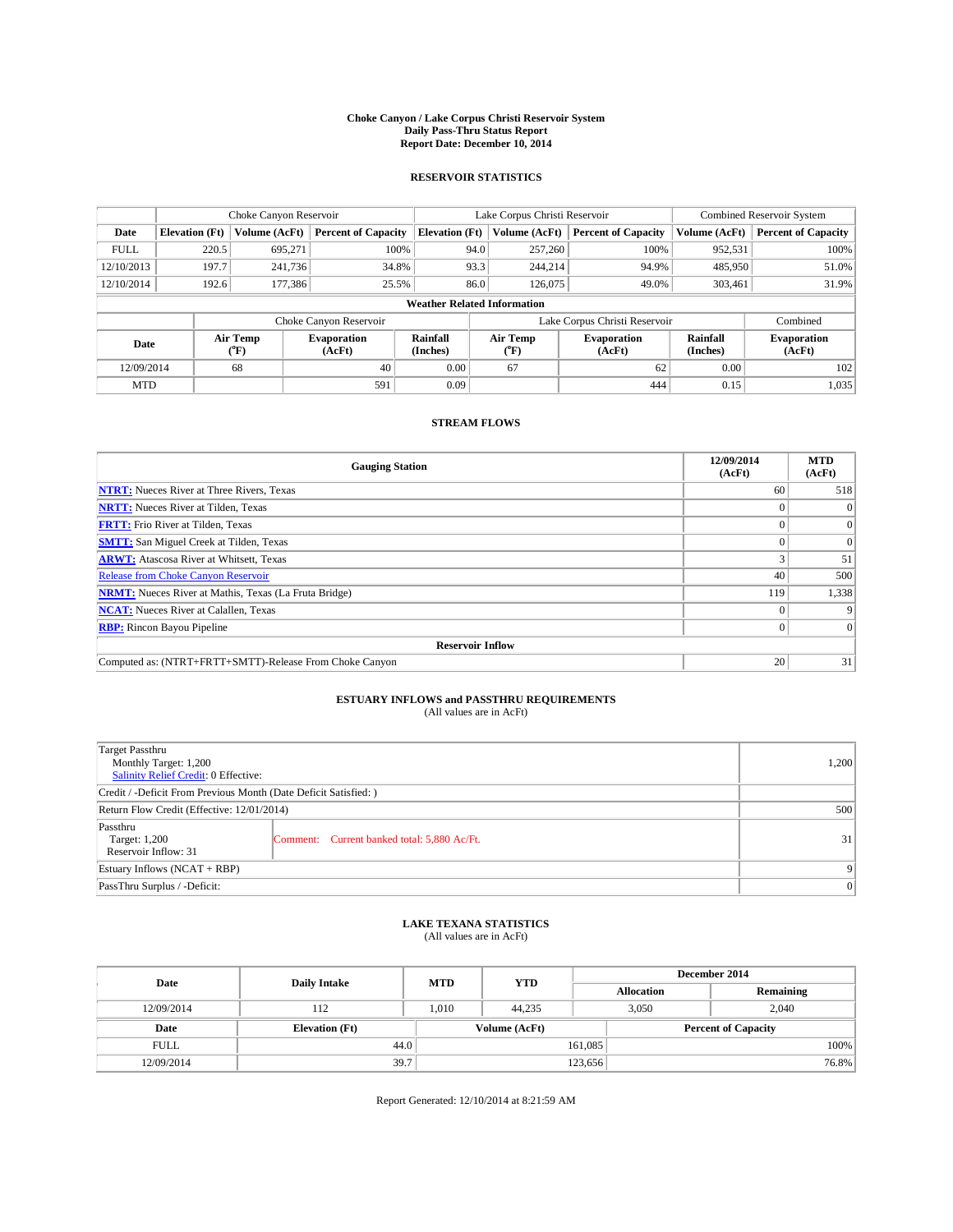#### **Choke Canyon / Lake Corpus Christi Reservoir System Daily Pass-Thru Status Report Report Date: December 11, 2014**

## **RESERVOIR STATISTICS**

|             |                                    | Choke Canyon Reservoir |                              |                       | Lake Corpus Christi Reservoir | Combined Reservoir System     |                      |                              |  |
|-------------|------------------------------------|------------------------|------------------------------|-----------------------|-------------------------------|-------------------------------|----------------------|------------------------------|--|
| Date        | <b>Elevation</b> (Ft)              | Volume (AcFt)          | <b>Percent of Capacity</b>   | <b>Elevation</b> (Ft) | Volume (AcFt)                 | <b>Percent of Capacity</b>    | Volume (AcFt)        | <b>Percent of Capacity</b>   |  |
| <b>FULL</b> | 220.5                              | 695,271                | 100%                         | 94.0                  | 257,260                       | 100%                          | 952,531              | 100%                         |  |
| 12/11/2013  | 197.7                              | 241,323                | 34.7%                        | 93.2                  | 242,597                       | 94.3%                         | 483,920              | 50.8%                        |  |
| 12/11/2014  | 192.6                              | 177,273                | 25.5%                        | 85.9                  | 125,008                       | 48.6%                         | 302,281              | 31.7%                        |  |
|             | <b>Weather Related Information</b> |                        |                              |                       |                               |                               |                      |                              |  |
|             |                                    |                        | Choke Canyon Reservoir       |                       |                               | Lake Corpus Christi Reservoir |                      | Combined                     |  |
| Date        |                                    | Air Temp<br>(°F)       | <b>Evaporation</b><br>(AcFt) | Rainfall<br>(Inches)  | Air Temp<br>("F)              | <b>Evaporation</b><br>(AcFt)  | Rainfall<br>(Inches) | <b>Evaporation</b><br>(AcFt) |  |
| 12/10/2014  |                                    | 70                     | 53                           | 0.00                  | 70                            | 31                            | 0.00                 | 84                           |  |
| <b>MTD</b>  |                                    |                        | 644                          | 0.09                  |                               | 475                           | 0.15                 | 1,119                        |  |

## **STREAM FLOWS**

| <b>Gauging Station</b>                                       | 12/10/2014<br>(AcFt) | <b>MTD</b><br>(AcFt) |  |  |  |  |
|--------------------------------------------------------------|----------------------|----------------------|--|--|--|--|
| <b>NTRT:</b> Nueces River at Three Rivers, Texas             | 30                   | 548                  |  |  |  |  |
| <b>NRTT:</b> Nueces River at Tilden, Texas                   |                      | $\Omega$             |  |  |  |  |
| <b>FRTT:</b> Frio River at Tilden, Texas                     |                      |                      |  |  |  |  |
| <b>SMTT:</b> San Miguel Creek at Tilden, Texas               |                      | $\Omega$             |  |  |  |  |
| <b>ARWT:</b> Atascosa River at Whitsett, Texas               |                      | 54                   |  |  |  |  |
| <b>Release from Choke Canyon Reservoir</b>                   | 20                   | 520                  |  |  |  |  |
| <b>NRMT:</b> Nueces River at Mathis, Texas (La Fruta Bridge) | 123                  | 1,461                |  |  |  |  |
| <b>NCAT:</b> Nueces River at Calallen, Texas                 |                      | 9                    |  |  |  |  |
| <b>RBP:</b> Rincon Bayou Pipeline                            | 0 <sup>1</sup>       | $\Omega$             |  |  |  |  |
| <b>Reservoir Inflow</b>                                      |                      |                      |  |  |  |  |
| Computed as: (NTRT+FRTT+SMTT)-Release From Choke Canyon      | 10                   | 41                   |  |  |  |  |

# **ESTUARY INFLOWS and PASSTHRU REQUIREMENTS**<br>(All values are in AcFt)

| Target Passthru<br>Monthly Target: 1,200<br>Salinity Relief Credit: 0 Effective: |                                             |    |  |  |
|----------------------------------------------------------------------------------|---------------------------------------------|----|--|--|
| Credit / -Deficit From Previous Month (Date Deficit Satisfied: )                 |                                             |    |  |  |
| Return Flow Credit (Effective: 12/01/2014)                                       | 500                                         |    |  |  |
| Passthru<br>Target: 1,200<br>Reservoir Inflow: 41                                | Comment: Current banked total: 5,880 Ac/Ft. | 41 |  |  |
| Estuary Inflows (NCAT + RBP)                                                     | $\mathbf{Q}$                                |    |  |  |
| PassThru Surplus / -Deficit:                                                     | 0                                           |    |  |  |

# **LAKE TEXANA STATISTICS** (All values are in AcFt)

| Date        | <b>Daily Intake</b>   | <b>MTD</b> | <b>YTD</b>    | December 2014     |                            |           |  |
|-------------|-----------------------|------------|---------------|-------------------|----------------------------|-----------|--|
|             |                       |            |               | <b>Allocation</b> |                            | Remaining |  |
| 12/10/2014  | 112                   | 1,122      | 44,348        |                   | 3,050<br>1,928             |           |  |
| Date        | <b>Elevation</b> (Ft) |            | Volume (AcFt) |                   | <b>Percent of Capacity</b> |           |  |
| <b>FULL</b> | 44.0                  |            |               | 161,085           |                            | 100%      |  |
| 12/10/2014  | 39.6                  |            |               | 122,849           |                            | 76.3%     |  |

Report Generated: 12/11/2014 at 8:12:11 AM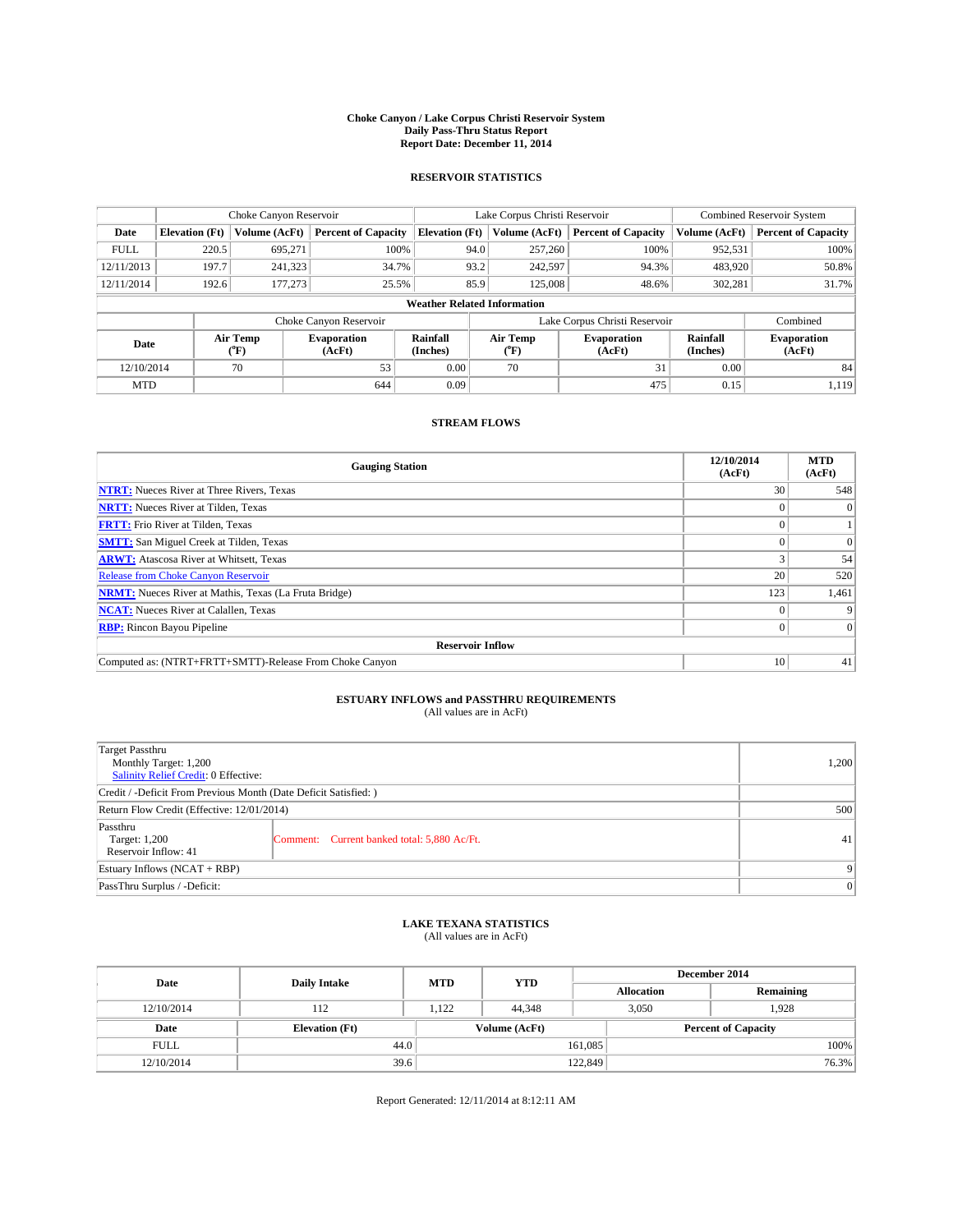#### **Choke Canyon / Lake Corpus Christi Reservoir System Daily Pass-Thru Status Report Report Date: December 12, 2014**

## **RESERVOIR STATISTICS**

|             |                       | Choke Canyon Reservoir |                              |                                    | Lake Corpus Christi Reservoir               | Combined Reservoir System     |                      |                              |
|-------------|-----------------------|------------------------|------------------------------|------------------------------------|---------------------------------------------|-------------------------------|----------------------|------------------------------|
| Date        | <b>Elevation</b> (Ft) | Volume (AcFt)          | <b>Percent of Capacity</b>   | <b>Elevation</b> (Ft)              | <b>Percent of Capacity</b><br>Volume (AcFt) |                               | Volume (AcFt)        | <b>Percent of Capacity</b>   |
| <b>FULL</b> | 220.5                 | 695.271                | 100%                         | 94.0                               | 257,260                                     | 100%                          | 952,531              | 100%                         |
| 12/12/2013  | 197.6                 | 241,047                | 34.7%                        | 93.2                               | 242,238                                     | 94.2%                         | 483,285              | 50.7%                        |
| 12/12/2014  | 192.6                 | 177,273                | 25.5%                        | 85.9                               | 124,874                                     | 48.5%                         | 302,147              | 31.7%                        |
|             |                       |                        |                              | <b>Weather Related Information</b> |                                             |                               |                      |                              |
|             |                       |                        | Choke Canyon Reservoir       |                                    |                                             | Lake Corpus Christi Reservoir |                      | Combined                     |
| Date        |                       | Air Temp<br>(°F)       | <b>Evaporation</b><br>(AcFt) | Rainfall<br>(Inches)               | Air Temp<br>$\rm ^{(^o}\!F)$                | <b>Evaporation</b><br>(AcFt)  | Rainfall<br>(Inches) | <b>Evaporation</b><br>(AcFt) |
| 12/11/2014  |                       | 73                     | 53                           | 0.00                               | 73                                          | 124                           | 0.00                 | 177                          |
| <b>MTD</b>  |                       |                        | 697                          | 0.09                               |                                             | 599                           | 0.15                 | 1,296                        |

## **STREAM FLOWS**

| <b>Gauging Station</b>                                       | 12/11/2014<br>(AcFt) | <b>MTD</b><br>(AcFt) |  |  |  |  |  |
|--------------------------------------------------------------|----------------------|----------------------|--|--|--|--|--|
| <b>NTRT:</b> Nueces River at Three Rivers, Texas             | 46                   | 594                  |  |  |  |  |  |
| <b>NRTT:</b> Nueces River at Tilden, Texas                   | $\theta$             | $\Omega$             |  |  |  |  |  |
| <b>FRTT:</b> Frio River at Tilden, Texas                     |                      |                      |  |  |  |  |  |
| <b>SMTT:</b> San Miguel Creek at Tilden, Texas               | $\theta$             | $\overline{0}$       |  |  |  |  |  |
| <b>ARWT:</b> Atascosa River at Whitsett, Texas               | $\overline{2}$       | 56                   |  |  |  |  |  |
| <b>Release from Choke Canyon Reservoir</b>                   | 58                   | 578                  |  |  |  |  |  |
| <b>NRMT:</b> Nueces River at Mathis, Texas (La Fruta Bridge) | 123                  | 1,584                |  |  |  |  |  |
| <b>NCAT:</b> Nueces River at Calallen, Texas                 | $\theta$             | 9                    |  |  |  |  |  |
| <b>RBP:</b> Rincon Bayou Pipeline                            | $\theta$             | $\Omega$             |  |  |  |  |  |
| <b>Reservoir Inflow</b>                                      |                      |                      |  |  |  |  |  |
| Computed as: NRTT+FRTT+SMTT+ARWT                             | $\overline{2}$       | 43                   |  |  |  |  |  |

# **ESTUARY INFLOWS and PASSTHRU REQUIREMENTS**<br>(All values are in AcFt)

| Target Passthru<br>Monthly Target: 1,200<br>Salinity Relief Credit: 0 Effective: |                                             |    |  |  |
|----------------------------------------------------------------------------------|---------------------------------------------|----|--|--|
| Credit / -Deficit From Previous Month (Date Deficit Satisfied: )                 |                                             |    |  |  |
| Return Flow Credit (Effective: 12/01/2014)                                       |                                             |    |  |  |
| Passthru<br>Target: 1,200<br>Reservoir Inflow: 43                                | Comment: Current banked total: 5,880 Ac/Ft. | 43 |  |  |
| Estuary Inflows (NCAT + RBP)                                                     |                                             |    |  |  |
| PassThru Surplus / -Deficit:                                                     | 0                                           |    |  |  |

# **LAKE TEXANA STATISTICS** (All values are in AcFt)

| Date        | <b>Daily Intake</b>   | <b>MTD</b> | <b>YTD</b>    | December 2014     |                            |           |  |
|-------------|-----------------------|------------|---------------|-------------------|----------------------------|-----------|--|
|             |                       |            |               | <b>Allocation</b> |                            | Remaining |  |
| 12/11/2014  | 112                   | 1,234      | 44,460        |                   | 3,050<br>1,816             |           |  |
| Date        | <b>Elevation</b> (Ft) |            | Volume (AcFt) |                   | <b>Percent of Capacity</b> |           |  |
| <b>FULL</b> | 44.0                  |            |               | 161,085           |                            | 100%      |  |
| 12/11/2014  | 39.6                  |            |               | 122,849           |                            | 76.3%     |  |

Report Generated: 12/12/2014 at 8:23:50 AM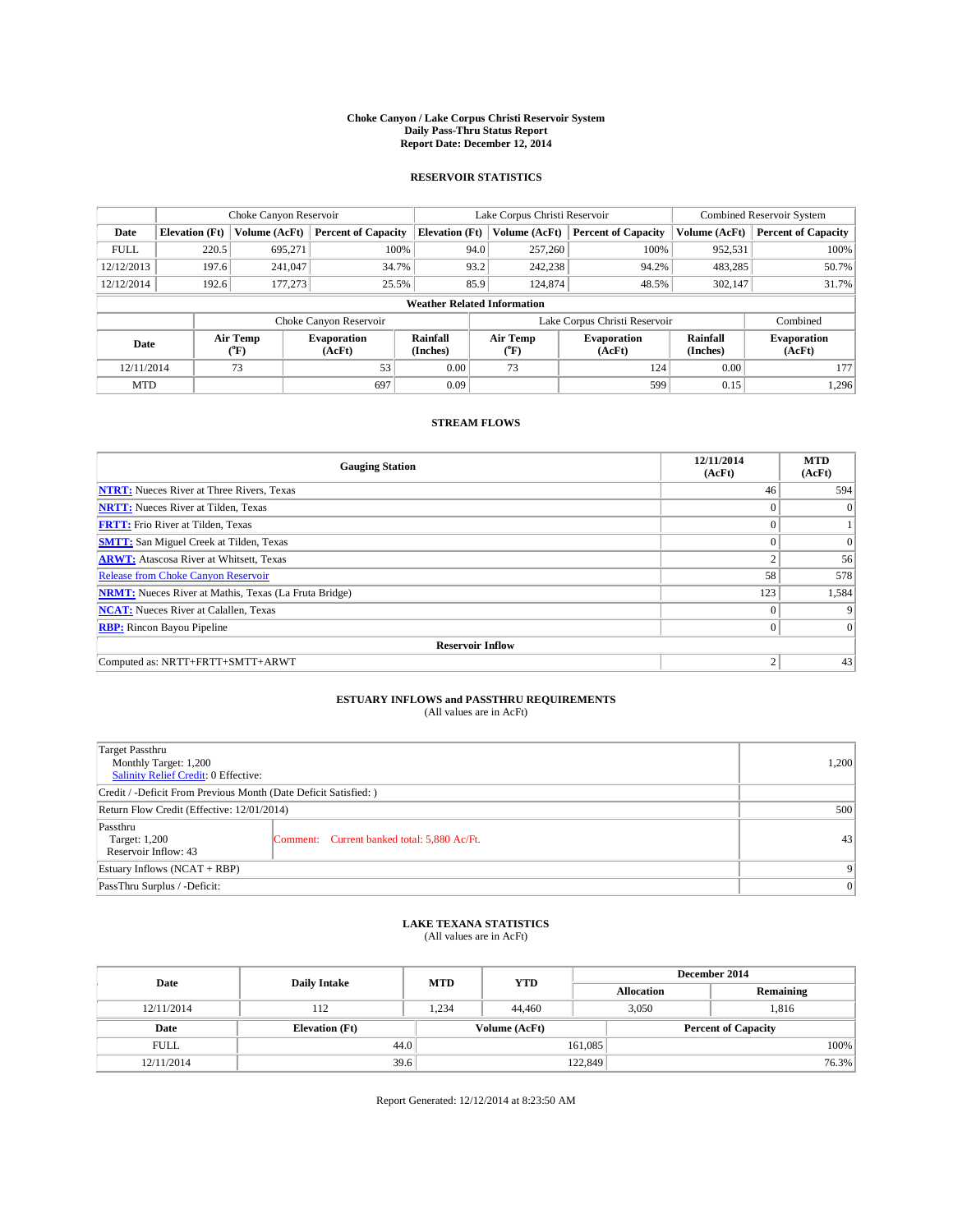#### **Choke Canyon / Lake Corpus Christi Reservoir System Daily Pass-Thru Status Report Report Date: December 13, 2014**

## **RESERVOIR STATISTICS**

|             | Choke Canyon Reservoir |                  |                                                                                                |                                    | Lake Corpus Christi Reservoir | Combined Reservoir System  |                              |                            |
|-------------|------------------------|------------------|------------------------------------------------------------------------------------------------|------------------------------------|-------------------------------|----------------------------|------------------------------|----------------------------|
| Date        | <b>Elevation</b> (Ft)  | Volume (AcFt)    | <b>Percent of Capacity</b>                                                                     | <b>Elevation</b> (Ft)              | Volume (AcFt)                 | <b>Percent of Capacity</b> | Volume (AcFt)                | <b>Percent of Capacity</b> |
| <b>FULL</b> | 220.5                  | 695.271          | 100%                                                                                           | 94.0                               | 257,260                       | 100%                       | 952,531                      | 100%                       |
| 12/13/2013  | 197.7                  | 242,011          | 34.8%                                                                                          | 93.1                               | 241,341                       | 93.8%                      | 483,352                      | 50.7%                      |
| 12/13/2014  | 192.6                  | 177,386          | 25.5%                                                                                          | 85.9                               | 124,741                       | 48.5%                      | 302,127                      | 31.7%                      |
|             |                        |                  |                                                                                                | <b>Weather Related Information</b> |                               |                            |                              |                            |
|             |                        |                  | Choke Canyon Reservoir                                                                         |                                    | Lake Corpus Christi Reservoir |                            |                              | Combined                   |
| Date        |                        | Air Temp<br>(°F) | Air Temp<br>Rainfall<br><b>Evaporation</b><br>(AcFt)<br>(Inches)<br>(AcFt)<br>$\rm ^{(^o}\!F)$ |                                    | <b>Evaporation</b>            | Rainfall<br>(Inches)       | <b>Evaporation</b><br>(AcFt) |                            |
| 12/12/2014  |                        | 73               | 66                                                                                             | 0.00                               | 73                            | 93                         | 0.00                         | 159                        |
| <b>MTD</b>  |                        |                  | 763                                                                                            | 0.09                               |                               | 692                        | 0.15                         | 1,455                      |

## **STREAM FLOWS**

| <b>Gauging Station</b>                                       | 12/12/2014<br>(AcFt) | <b>MTD</b><br>(AcFt) |  |  |  |  |  |
|--------------------------------------------------------------|----------------------|----------------------|--|--|--|--|--|
| <b>NTRT:</b> Nueces River at Three Rivers, Texas             | 56                   | 649                  |  |  |  |  |  |
| <b>NRTT:</b> Nueces River at Tilden, Texas                   | $\theta$             | $\Omega$             |  |  |  |  |  |
| <b>FRTT:</b> Frio River at Tilden, Texas                     |                      |                      |  |  |  |  |  |
| <b>SMTT:</b> San Miguel Creek at Tilden, Texas               | $\theta$             | $\overline{0}$       |  |  |  |  |  |
| <b>ARWT:</b> Atascosa River at Whitsett, Texas               |                      | 59                   |  |  |  |  |  |
| Release from Choke Canyon Reservoir                          | 58                   | 635                  |  |  |  |  |  |
| <b>NRMT:</b> Nueces River at Mathis, Texas (La Fruta Bridge) | 125                  | 1,709                |  |  |  |  |  |
| <b>NCAT:</b> Nueces River at Calallen, Texas                 |                      | 10                   |  |  |  |  |  |
| <b>RBP:</b> Rincon Bayou Pipeline                            | $\theta$             | $\Omega$             |  |  |  |  |  |
| <b>Reservoir Inflow</b>                                      |                      |                      |  |  |  |  |  |
| Computed as: NRTT+FRTT+SMTT+ARWT                             | 3                    | 46                   |  |  |  |  |  |

# **ESTUARY INFLOWS and PASSTHRU REQUIREMENTS**<br>(All values are in AcFt)

| Target Passthru<br>Monthly Target: 1,200<br>Salinity Relief Credit: 0 Effective: |                                             | 1,200 |
|----------------------------------------------------------------------------------|---------------------------------------------|-------|
| Credit / -Deficit From Previous Month (Date Deficit Satisfied: )                 |                                             |       |
| Return Flow Credit (Effective: 12/01/2014)                                       | 500                                         |       |
| Passthru<br>Target: 1,200<br>Reservoir Inflow: 46                                | Comment: Current banked total: 5,880 Ac/Ft. | 46    |
| Estuary Inflows (NCAT + RBP)                                                     | 10 <sup>1</sup>                             |       |
| PassThru Surplus / -Deficit:                                                     | $\Omega$                                    |       |

# **LAKE TEXANA STATISTICS** (All values are in AcFt)

| Date        | <b>Daily Intake</b>   | <b>MTD</b> | <b>YTD</b>    | December 2014     |                            |           |       |
|-------------|-----------------------|------------|---------------|-------------------|----------------------------|-----------|-------|
|             |                       |            |               | <b>Allocation</b> |                            | Remaining |       |
| 12/12/2014  | 112                   | 1,347      | 44,572        |                   | 1,703<br>3,050             |           |       |
| Date        | <b>Elevation</b> (Ft) |            | Volume (AcFt) |                   | <b>Percent of Capacity</b> |           |       |
| <b>FULL</b> | 44.0                  |            |               | 161,085           |                            |           | 100%  |
| 12/12/2014  | 39.6                  |            |               | 122,849           |                            |           | 76.3% |

Report Generated: 12/13/2014 at 7:58:12 AM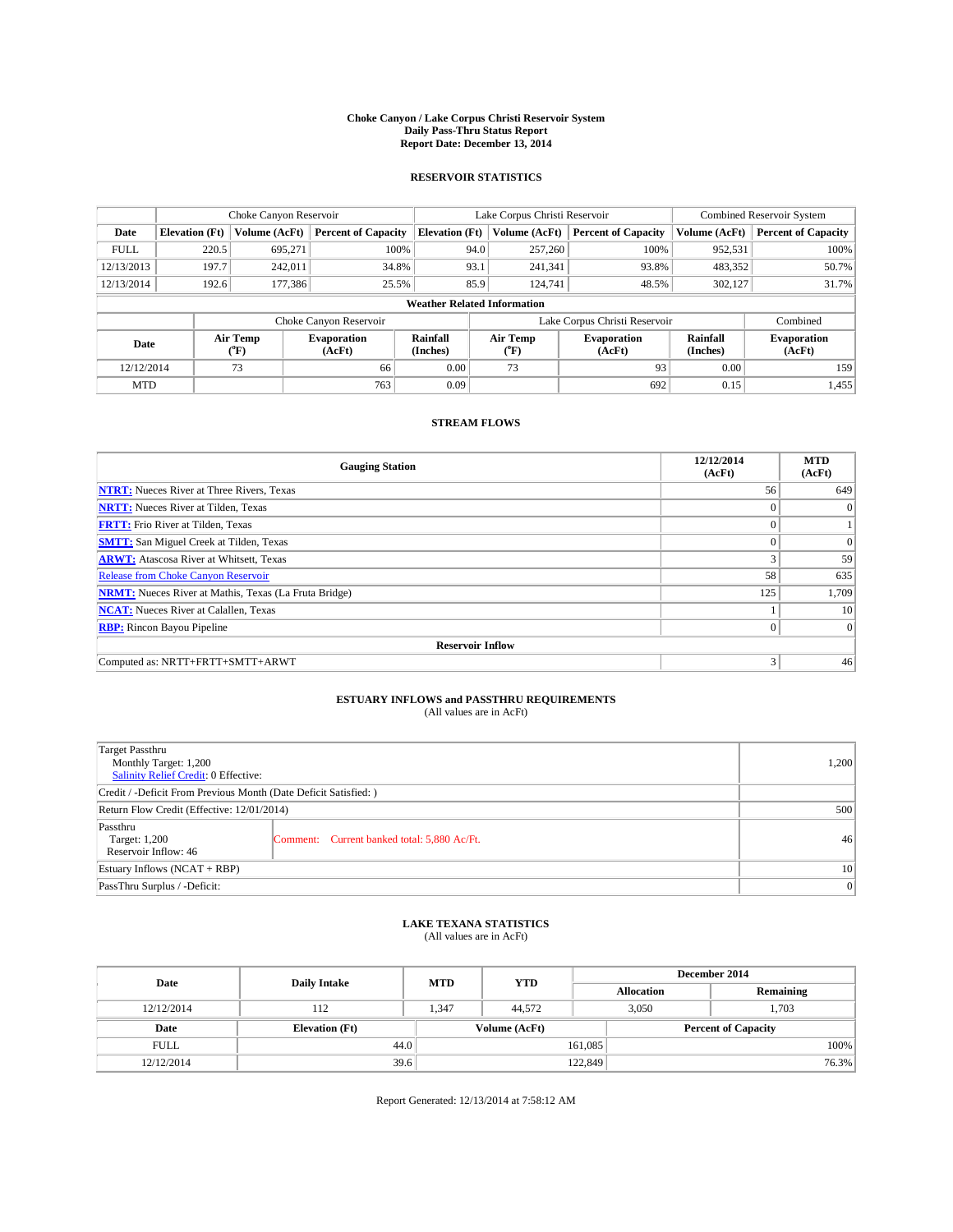#### **Choke Canyon / Lake Corpus Christi Reservoir System Daily Pass-Thru Status Report Report Date: December 14, 2014**

## **RESERVOIR STATISTICS**

|             | Choke Canyon Reservoir |                  |                              |                                    | Lake Corpus Christi Reservoir                                | Combined Reservoir System     |                      |                              |
|-------------|------------------------|------------------|------------------------------|------------------------------------|--------------------------------------------------------------|-------------------------------|----------------------|------------------------------|
| Date        | <b>Elevation</b> (Ft)  | Volume (AcFt)    | <b>Percent of Capacity</b>   | <b>Elevation</b> (Ft)              | Volume (AcFt)                                                | <b>Percent of Capacity</b>    | Volume (AcFt)        | <b>Percent of Capacity</b>   |
| <b>FULL</b> | 220.5                  | 695.271          | 100%                         | 94.0                               | 257,260                                                      | 100%                          | 952,531              | 100%                         |
| 12/14/2013  | 197.6                  | 240,909          | 34.6%                        | 93.2                               | 241,879                                                      | 94.0%                         | 482,788              | 50.7%                        |
| 12/14/2014  | 192.5                  | 176.591          | 25.4%                        | 85.9                               | 124,741                                                      | 48.5%                         | 301,332              | 31.6%                        |
|             |                        |                  |                              | <b>Weather Related Information</b> |                                                              |                               |                      |                              |
|             |                        |                  | Choke Canyon Reservoir       |                                    |                                                              | Lake Corpus Christi Reservoir |                      | Combined                     |
| Date        |                        | Air Temp<br>(°F) | <b>Evaporation</b><br>(AcFt) | Rainfall<br>(Inches)               | Air Temp<br><b>Evaporation</b><br>(AcFt)<br>$\rm ^{(^o}\!F)$ |                               | Rainfall<br>(Inches) | <b>Evaporation</b><br>(AcFt) |
| 12/13/2014  |                        | 77               | 59                           | 0.00                               | 76                                                           | 93                            | 0.00                 | 152                          |
| <b>MTD</b>  |                        |                  | 822                          | 0.09                               |                                                              | 785                           | 0.15                 | 1,607                        |

## **STREAM FLOWS**

| <b>Gauging Station</b>                                       | 12/13/2014<br>(AcFt) | <b>MTD</b><br>(AcFt) |  |  |  |  |
|--------------------------------------------------------------|----------------------|----------------------|--|--|--|--|
| <b>NTRT:</b> Nueces River at Three Rivers, Texas             | 56                   | 705                  |  |  |  |  |
| <b>NRTT:</b> Nueces River at Tilden, Texas                   | $\mathbf{0}$         | $\mathbf{0}$         |  |  |  |  |
| <b>FRTT:</b> Frio River at Tilden, Texas                     | $\theta$             |                      |  |  |  |  |
| <b>SMTT:</b> San Miguel Creek at Tilden, Texas               | $\theta$             | $\Omega$             |  |  |  |  |
| <b>ARWT:</b> Atascosa River at Whitsett, Texas               |                      | 63                   |  |  |  |  |
| <b>Release from Choke Canyon Reservoir</b>                   | 58                   | 693                  |  |  |  |  |
| <b>NRMT:</b> Nueces River at Mathis, Texas (La Fruta Bridge) | 131                  | 1,840                |  |  |  |  |
| <b>NCAT:</b> Nueces River at Calallen, Texas                 |                      | 11                   |  |  |  |  |
| <b>RBP:</b> Rincon Bayou Pipeline                            | $\theta$             | $\Omega$             |  |  |  |  |
| <b>Reservoir Inflow</b>                                      |                      |                      |  |  |  |  |
| Computed as: NRTT+FRTT+SMTT+ARWT                             | 3                    | 49                   |  |  |  |  |

# **ESTUARY INFLOWS and PASSTHRU REQUIREMENTS**<br>(All values are in AcFt)

| Target Passthru<br>Monthly Target: 1,200<br>Salinity Relief Credit: 0 Effective: | 1.200                                       |    |
|----------------------------------------------------------------------------------|---------------------------------------------|----|
| Credit / -Deficit From Previous Month (Date Deficit Satisfied: )                 |                                             |    |
| Return Flow Credit (Effective: 12/01/2014)                                       | 500                                         |    |
| Passthru<br>Target: 1,200<br>Reservoir Inflow: 49                                | Comment: Current banked total: 5,880 Ac/Ft. | 49 |
| Estuary Inflows (NCAT + RBP)                                                     | 11                                          |    |
| PassThru Surplus / -Deficit:                                                     | 0                                           |    |

# **LAKE TEXANA STATISTICS** (All values are in AcFt)

| Date        | <b>Daily Intake</b>   | <b>MTD</b>    | <b>YTD</b> | December 2014     |                            |           |  |
|-------------|-----------------------|---------------|------------|-------------------|----------------------------|-----------|--|
|             |                       |               |            | <b>Allocation</b> |                            | Remaining |  |
| 12/13/2014  | 112                   | 1,459         | 44,685     |                   | 3,050<br>1,591             |           |  |
| Date        | <b>Elevation</b> (Ft) | Volume (AcFt) |            |                   | <b>Percent of Capacity</b> |           |  |
| <b>FULL</b> | 44.0                  |               |            | 161,085           |                            | 100%      |  |
| 12/13/2014  | 39.6                  |               |            | 122,849           |                            | 76.3%     |  |

Report Generated: 12/14/2014 at 7:54:32 AM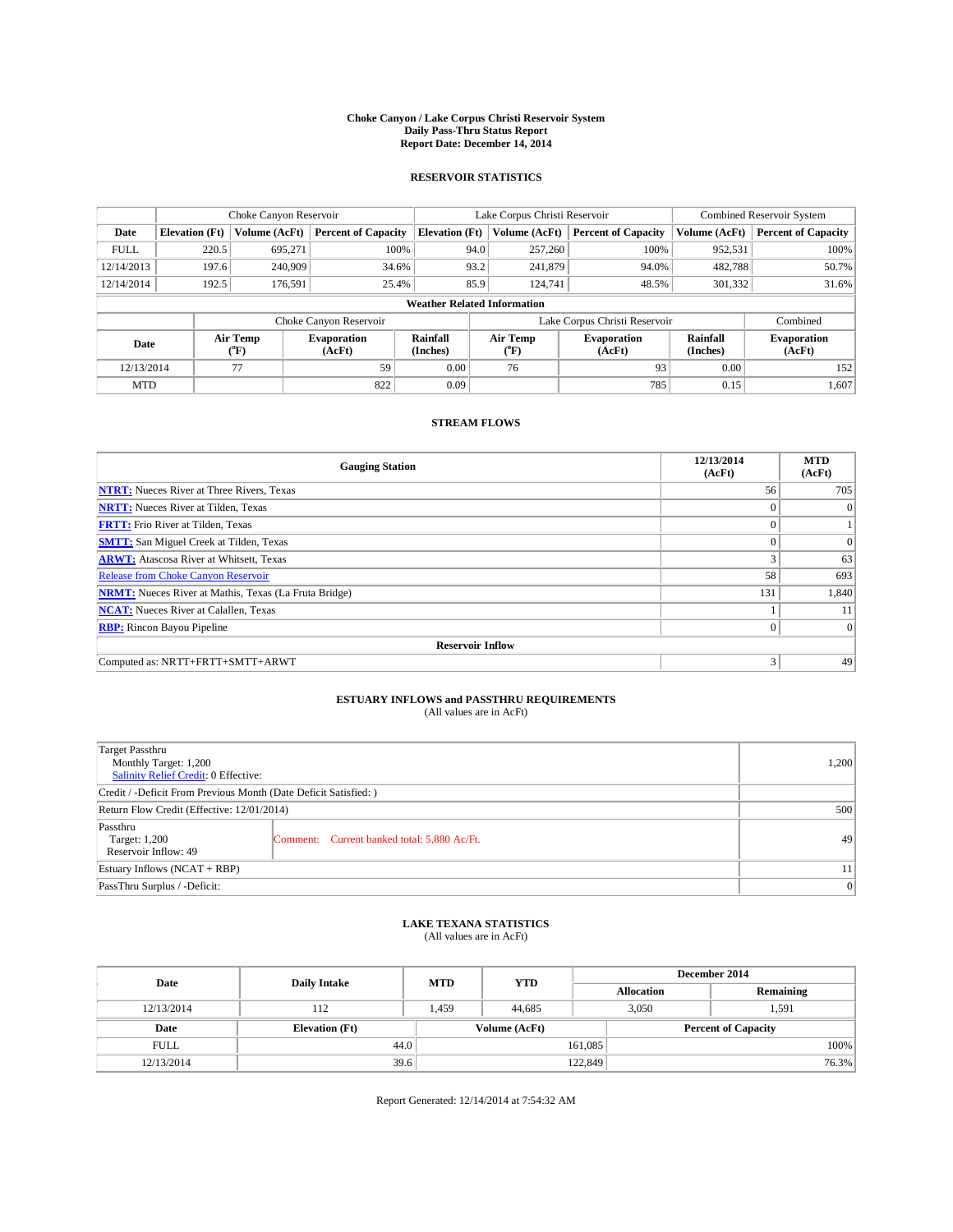#### **Choke Canyon / Lake Corpus Christi Reservoir System Daily Pass-Thru Status Report Report Date: December 15, 2014**

## **RESERVOIR STATISTICS**

|             | Choke Canyon Reservoir |                  |                              |                                    | Lake Corpus Christi Reservoir                                | Combined Reservoir System     |                      |                              |
|-------------|------------------------|------------------|------------------------------|------------------------------------|--------------------------------------------------------------|-------------------------------|----------------------|------------------------------|
| Date        | <b>Elevation</b> (Ft)  | Volume (AcFt)    | <b>Percent of Capacity</b>   | <b>Elevation</b> (Ft)              | Volume (AcFt)                                                | <b>Percent of Capacity</b>    | Volume (AcFt)        | <b>Percent of Capacity</b>   |
| <b>FULL</b> | 220.5                  | 695.271          | 100%                         | 94.0                               | 257,260                                                      | 100%                          | 952,531              | 100%                         |
| 12/15/2013  | 197.6                  | 240,909          | 34.6%                        | 93.1                               | 241,341                                                      | 93.8%                         | 482,250              | 50.6%                        |
| 12/15/2014  | 192.5                  | 176,932          | 25.4%                        | 85.9                               | 124,609                                                      | 48.4%                         | 301,541              | 31.7%                        |
|             |                        |                  |                              | <b>Weather Related Information</b> |                                                              |                               |                      |                              |
|             |                        |                  | Choke Canyon Reservoir       |                                    |                                                              | Lake Corpus Christi Reservoir |                      | Combined                     |
| Date        |                        | Air Temp<br>(°F) | <b>Evaporation</b><br>(AcFt) | Rainfall<br>(Inches)               | Air Temp<br><b>Evaporation</b><br>(AcFt)<br>$\rm ^{(^o}\!F)$ |                               | Rainfall<br>(Inches) | <b>Evaporation</b><br>(AcFt) |
| 12/14/2014  |                        | 79               | 73                           | 0.00                               | 78                                                           | 101                           | 0.00                 | 174                          |
| <b>MTD</b>  |                        |                  | 895                          | 0.09                               |                                                              | 886                           | 0.15                 | 1,781                        |

## **STREAM FLOWS**

| <b>Gauging Station</b>                                       | 12/14/2014<br>(AcFt) | <b>MTD</b><br>(AcFt) |  |  |  |  |  |
|--------------------------------------------------------------|----------------------|----------------------|--|--|--|--|--|
| <b>NTRT:</b> Nueces River at Three Rivers, Texas             | 56                   | 760                  |  |  |  |  |  |
| <b>NRTT:</b> Nueces River at Tilden, Texas                   | $\theta$             | $\Omega$             |  |  |  |  |  |
| <b>FRTT:</b> Frio River at Tilden, Texas                     |                      |                      |  |  |  |  |  |
| <b>SMTT:</b> San Miguel Creek at Tilden, Texas               | $\theta$             | $\overline{0}$       |  |  |  |  |  |
| <b>ARWT:</b> Atascosa River at Whitsett, Texas               |                      | 66                   |  |  |  |  |  |
| <b>Release from Choke Canyon Reservoir</b>                   | 58                   | 750                  |  |  |  |  |  |
| <b>NRMT:</b> Nueces River at Mathis, Texas (La Fruta Bridge) | 129                  | 1,969                |  |  |  |  |  |
| <b>NCAT:</b> Nueces River at Calallen, Texas                 | 10                   | 21                   |  |  |  |  |  |
| <b>RBP:</b> Rincon Bayou Pipeline                            | $\Omega$             | $\Omega$             |  |  |  |  |  |
| <b>Reservoir Inflow</b>                                      |                      |                      |  |  |  |  |  |
| Computed as: NRTT+FRTT+SMTT+ARWT                             | 4                    | 53                   |  |  |  |  |  |

# **ESTUARY INFLOWS and PASSTHRU REQUIREMENTS**<br>(All values are in AcFt)

| Target Passthru<br>Monthly Target: 1,200<br>Salinity Relief Credit: 0 Effective: |                                             |    |  |  |
|----------------------------------------------------------------------------------|---------------------------------------------|----|--|--|
| Credit / -Deficit From Previous Month (Date Deficit Satisfied: )                 |                                             |    |  |  |
| Return Flow Credit (Effective: 12/01/2014)                                       | 500                                         |    |  |  |
| Passthru<br>Target: 1,200<br>Reservoir Inflow: 53                                | Comment: Current banked total: 5,880 Ac/Ft. | 53 |  |  |
| Estuary Inflows (NCAT + RBP)                                                     | 21                                          |    |  |  |
| PassThru Surplus / -Deficit:                                                     | 0                                           |    |  |  |

# **LAKE TEXANA STATISTICS** (All values are in AcFt)

| Date        | <b>Daily Intake</b>   | <b>MTD</b> | <b>YTD</b>    | December 2014     |                            |           |  |
|-------------|-----------------------|------------|---------------|-------------------|----------------------------|-----------|--|
|             |                       |            |               | <b>Allocation</b> |                            | Remaining |  |
| 12/14/2014  | 112                   | 1,571      | 44,797        |                   | 3,050<br>1,479             |           |  |
| Date        | <b>Elevation</b> (Ft) |            | Volume (AcFt) |                   | <b>Percent of Capacity</b> |           |  |
| <b>FULL</b> | 44.0                  |            |               | 161,085           |                            | 100%      |  |
| 12/14/2014  | 39.6                  |            |               | 122,849           |                            | 76.3%     |  |

Report Generated: 12/15/2014 at 8:33:25 AM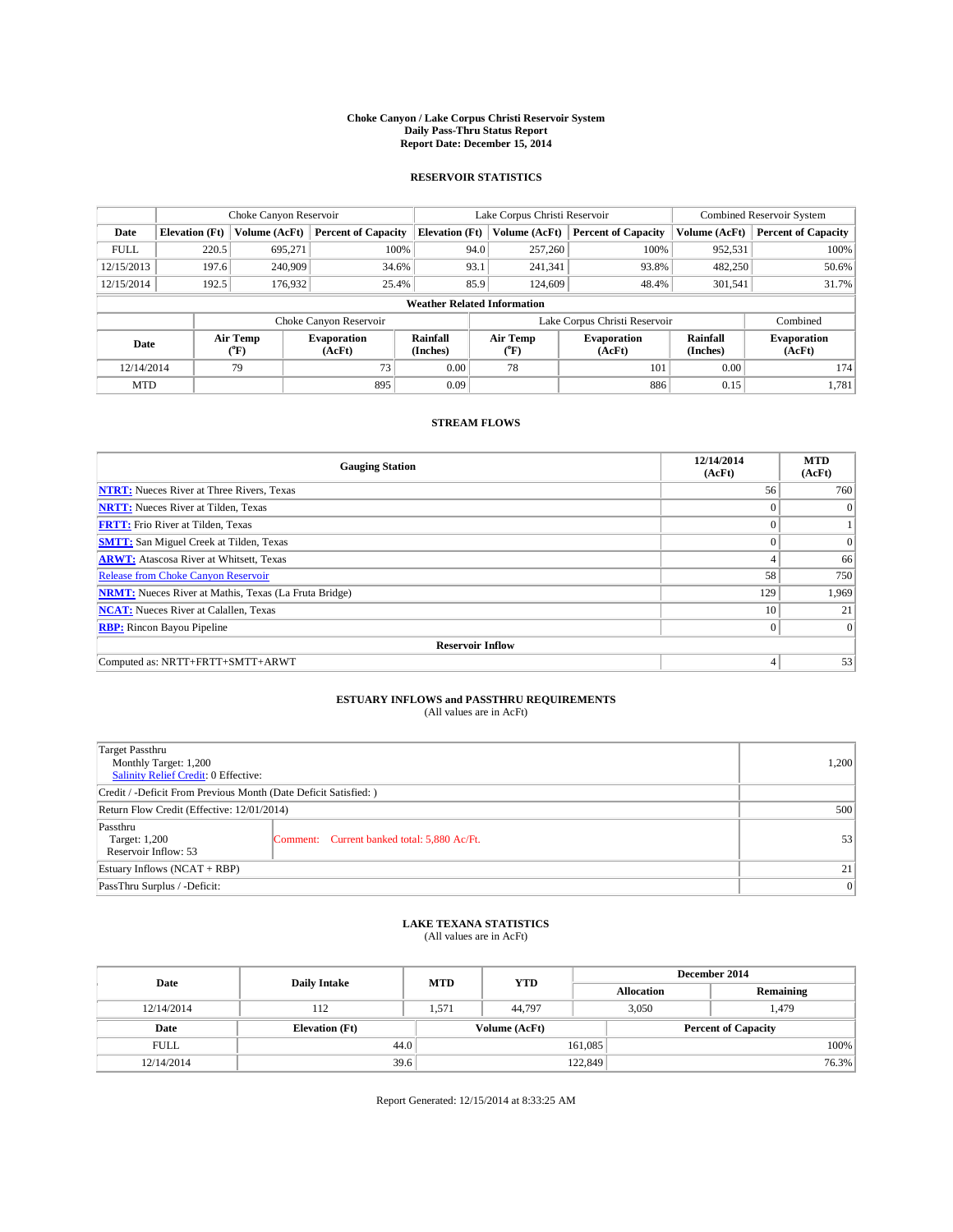#### **Choke Canyon / Lake Corpus Christi Reservoir System Daily Pass-Thru Status Report Report Date: December 16, 2014**

## **RESERVOIR STATISTICS**

|             | Choke Canyon Reservoir |                             |                            |                                    | Lake Corpus Christi Reservoir                    | <b>Combined Reservoir System</b> |                      |                              |
|-------------|------------------------|-----------------------------|----------------------------|------------------------------------|--------------------------------------------------|----------------------------------|----------------------|------------------------------|
| Date        | <b>Elevation</b> (Ft)  | Volume (AcFt)               | <b>Percent of Capacity</b> | <b>Elevation</b> (Ft)              | Volume (AcFt)                                    | <b>Percent of Capacity</b>       | Volume (AcFt)        | <b>Percent of Capacity</b>   |
| <b>FULL</b> | 220.5                  | 695.271                     | 100%                       | 94.0                               | 257,260                                          | 100%                             | 952,531              | 100%                         |
| 12/16/2013  | 197.7                  | 241,323                     | 34.7%                      | 93.1                               | 240,446                                          | 93.5%                            | 481,769              | 50.6%                        |
| 12/16/2014  | 192.5                  | 176,591                     | 25.4%                      | 85.9                               | 124,476                                          | 48.4%                            | 301.067              | 31.6%                        |
|             |                        |                             |                            | <b>Weather Related Information</b> |                                                  |                                  |                      |                              |
|             |                        |                             | Choke Canyon Reservoir     |                                    | Lake Corpus Christi Reservoir                    |                                  |                      |                              |
| Date        |                        | Air Temp<br>${}^{\circ}$ F) | Evaporation<br>(AcFt)      | Rainfall<br>(Inches)               | Air Temp<br><b>Evaporation</b><br>(AcFt)<br>("F) |                                  | Rainfall<br>(Inches) | <b>Evaporation</b><br>(AcFt) |
| 12/15/2014  |                        | 76                          | 99                         | 0.00                               | 75                                               | 116                              | 0.00                 | 215                          |

## **STREAM FLOWS**

 $\text{MTD}$  | 994 994 0.09 | 1,002 0.15 1,996

| <b>Gauging Station</b>                                       | 12/15/2014<br>(AcFt) | <b>MTD</b><br>(AcFt) |  |  |  |  |
|--------------------------------------------------------------|----------------------|----------------------|--|--|--|--|
| <b>NTRT:</b> Nueces River at Three Rivers, Texas             | 58                   | 818                  |  |  |  |  |
| <b>NRTT:</b> Nueces River at Tilden, Texas                   |                      | $\Omega$             |  |  |  |  |
| <b>FRTT:</b> Frio River at Tilden, Texas                     |                      |                      |  |  |  |  |
| <b>SMTT:</b> San Miguel Creek at Tilden, Texas               |                      | $\Omega$             |  |  |  |  |
| <b>ARWT:</b> Atascosa River at Whitsett, Texas               | Q                    | 75                   |  |  |  |  |
| <b>Release from Choke Canyon Reservoir</b>                   | 58                   | 808                  |  |  |  |  |
| <b>NRMT:</b> Nueces River at Mathis, Texas (La Fruta Bridge) | 137                  | 2,106                |  |  |  |  |
| <b>NCAT:</b> Nueces River at Calallen, Texas                 |                      | 21                   |  |  |  |  |
| <b>RBP:</b> Rincon Bayou Pipeline                            | 0                    | $\Omega$             |  |  |  |  |
| <b>Reservoir Inflow</b>                                      |                      |                      |  |  |  |  |
| Computed as: (NTRT+FRTT+SMTT)-Release From Choke Canyon      |                      | 53                   |  |  |  |  |

# **ESTUARY INFLOWS and PASSTHRU REQUIREMENTS**<br>(All values are in AcFt)

| Target Passthru<br>Monthly Target: 1,200<br>Salinity Relief Credit: 0 Effective: |                                             | 1.200 |  |  |  |
|----------------------------------------------------------------------------------|---------------------------------------------|-------|--|--|--|
| Credit / -Deficit From Previous Month (Date Deficit Satisfied: )                 |                                             |       |  |  |  |
| Return Flow Credit (Effective: 12/01/2014)                                       | 500                                         |       |  |  |  |
| Passthru<br>Target: 1,200<br>Reservoir Inflow: 53                                | Comment: Current banked total: 5,880 Ac/Ft. | 53    |  |  |  |
| Estuary Inflows (NCAT + RBP)                                                     | 21 <sup>1</sup>                             |       |  |  |  |
| PassThru Surplus / -Deficit:                                                     | 0                                           |       |  |  |  |

# **LAKE TEXANA STATISTICS** (All values are in AcFt)

| Date        | <b>Daily Intake</b>   | <b>MTD</b> | <b>YTD</b>    | December 2014     |                            |           |  |
|-------------|-----------------------|------------|---------------|-------------------|----------------------------|-----------|--|
|             |                       |            |               | <b>Allocation</b> |                            | Remaining |  |
| 12/15/2014  | 112                   | 1.684      | 44,909        |                   | 3,050<br>1,366             |           |  |
| Date        | <b>Elevation</b> (Ft) |            | Volume (AcFt) |                   | <b>Percent of Capacity</b> |           |  |
| <b>FULL</b> | 44.0                  |            |               | 161,085           |                            | 100%      |  |
| 12/15/2014  | 39.5                  |            |               | 122,045           |                            | 75.8%     |  |

Report Generated: 12/16/2014 at 8:05:15 AM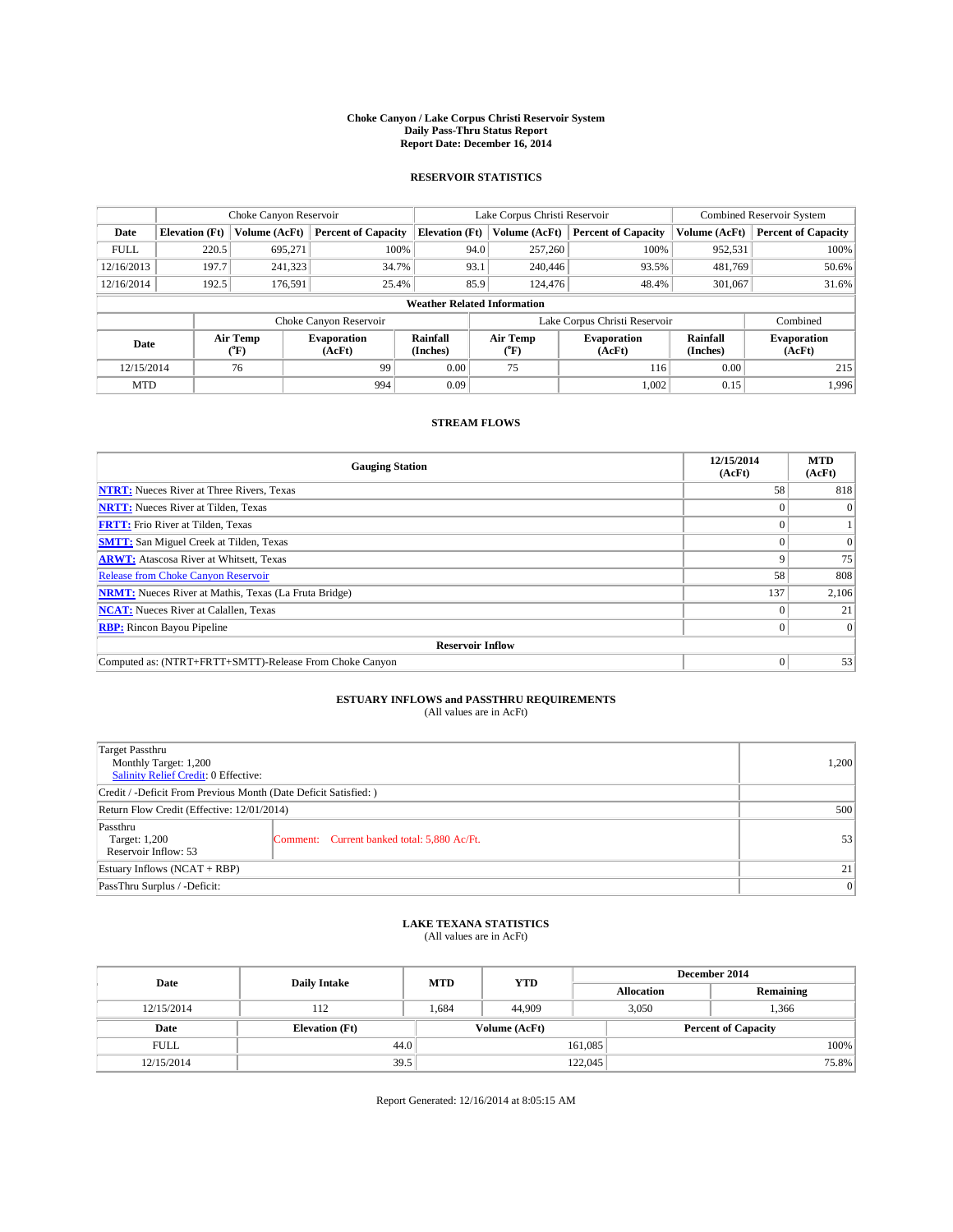#### **Choke Canyon / Lake Corpus Christi Reservoir System Daily Pass-Thru Status Report Report Date: December 17, 2014**

## **RESERVOIR STATISTICS**

|                                                                                  |                       | Choke Canyon Reservoir       |                              |                                    | Lake Corpus Christi Reservoir | Combined Reservoir System     |               |                            |
|----------------------------------------------------------------------------------|-----------------------|------------------------------|------------------------------|------------------------------------|-------------------------------|-------------------------------|---------------|----------------------------|
| Date                                                                             | <b>Elevation</b> (Ft) | Volume (AcFt)                | <b>Percent of Capacity</b>   | <b>Elevation</b> (Ft)              | Volume (AcFt)                 | <b>Percent of Capacity</b>    | Volume (AcFt) | <b>Percent of Capacity</b> |
| <b>FULL</b>                                                                      | 220.5                 | 695.271                      | 100%                         | 94.0                               | 257,260                       | 100%                          | 952,531       | 100%                       |
| 12/17/2013                                                                       | 197.6                 | 240,772                      | 34.6%                        | 93.1                               | 240,446                       | 93.5%                         | 481,218       | 50.5%                      |
| 12/17/2014                                                                       | 192.5                 | 176,478                      | 25.4%                        | 85.8                               | 124,078                       | 48.2%                         | 300,556       | 31.6%                      |
|                                                                                  |                       |                              |                              | <b>Weather Related Information</b> |                               |                               |               |                            |
|                                                                                  |                       |                              | Choke Canyon Reservoir       |                                    |                               | Lake Corpus Christi Reservoir |               | Combined                   |
| Air Temp<br>Rainfall<br><b>Evaporation</b><br>Date<br>(°F)<br>(AcFt)<br>(Inches) |                       | Air Temp<br>$\rm ^{(^o}\!F)$ | <b>Evaporation</b><br>(AcFt) | Rainfall<br>(Inches)               | <b>Evaporation</b><br>(AcFt)  |                               |               |                            |
| 12/16/2014                                                                       |                       | 63                           | 86                           | 0.00                               | 63                            | 162                           | 0.00          | 248                        |
| <b>MTD</b>                                                                       |                       |                              | 1.080                        | 0.09                               |                               | 1,164                         | 0.15          | 2,244                      |

## **STREAM FLOWS**

| <b>Gauging Station</b>                                       | 12/16/2014<br>(AcFt) | <b>MTD</b><br>(AcFt) |  |  |  |  |  |
|--------------------------------------------------------------|----------------------|----------------------|--|--|--|--|--|
| <b>NTRT:</b> Nueces River at Three Rivers, Texas             | 56                   | 873                  |  |  |  |  |  |
| <b>NRTT:</b> Nueces River at Tilden, Texas                   | $\theta$             | $\theta$             |  |  |  |  |  |
| <b>FRTT:</b> Frio River at Tilden, Texas                     |                      |                      |  |  |  |  |  |
| <b>SMTT:</b> San Miguel Creek at Tilden, Texas               | $\theta$             | $\overline{0}$       |  |  |  |  |  |
| <b>ARWT:</b> Atascosa River at Whitsett, Texas               | 11                   | 86                   |  |  |  |  |  |
| <b>Release from Choke Canyon Reservoir</b>                   | 58                   | 865                  |  |  |  |  |  |
| <b>NRMT:</b> Nueces River at Mathis, Texas (La Fruta Bridge) | 149                  | 2,255                |  |  |  |  |  |
| <b>NCAT:</b> Nueces River at Calallen, Texas                 | $\theta$             | 21                   |  |  |  |  |  |
| <b>RBP:</b> Rincon Bayou Pipeline                            | $\Omega$             | $\Omega$             |  |  |  |  |  |
| <b>Reservoir Inflow</b>                                      |                      |                      |  |  |  |  |  |
| Computed as: NRTT+FRTT+SMTT+ARWT                             | 11                   | 64                   |  |  |  |  |  |

# **ESTUARY INFLOWS and PASSTHRU REQUIREMENTS**<br>(All values are in AcFt)

| <b>Target Passthru</b><br>Monthly Target: 1,200<br>Salinity Relief Credit: 0 Effective: |                                             | 1,200 |
|-----------------------------------------------------------------------------------------|---------------------------------------------|-------|
| Credit / -Deficit From Previous Month (Date Deficit Satisfied: )                        |                                             |       |
| Return Flow Credit (Effective: 12/01/2014)                                              | 500                                         |       |
| Passthru<br>Target: 1,200<br>Reservoir Inflow: 64                                       | Comment: Current banked total: 5,880 Ac/Ft. | 64    |
| Estuary Inflows (NCAT + RBP)                                                            | 21                                          |       |
| PassThru Surplus / -Deficit:                                                            | 0                                           |       |

## **LAKE TEXANA STATISTICS** (All values are in AcFt)

| Date        | <b>Daily Intake</b>   | <b>MTD</b> | <b>YTD</b>    | December 2014     |                            |           |       |
|-------------|-----------------------|------------|---------------|-------------------|----------------------------|-----------|-------|
|             |                       |            |               | <b>Allocation</b> |                            | Remaining |       |
| 12/16/2014  | 112                   | 1,796      | 45,022        |                   | 3,050<br>1,254             |           |       |
| Date        | <b>Elevation</b> (Ft) |            | Volume (AcFt) |                   | <b>Percent of Capacity</b> |           |       |
| <b>FULL</b> | 44.0                  |            |               | 161,085           |                            |           | 100%  |
| 12/16/2014  | 39.5                  |            |               | 122,045           |                            |           | 75.8% |

Report Generated: 12/17/2014 at 7:36:04 AM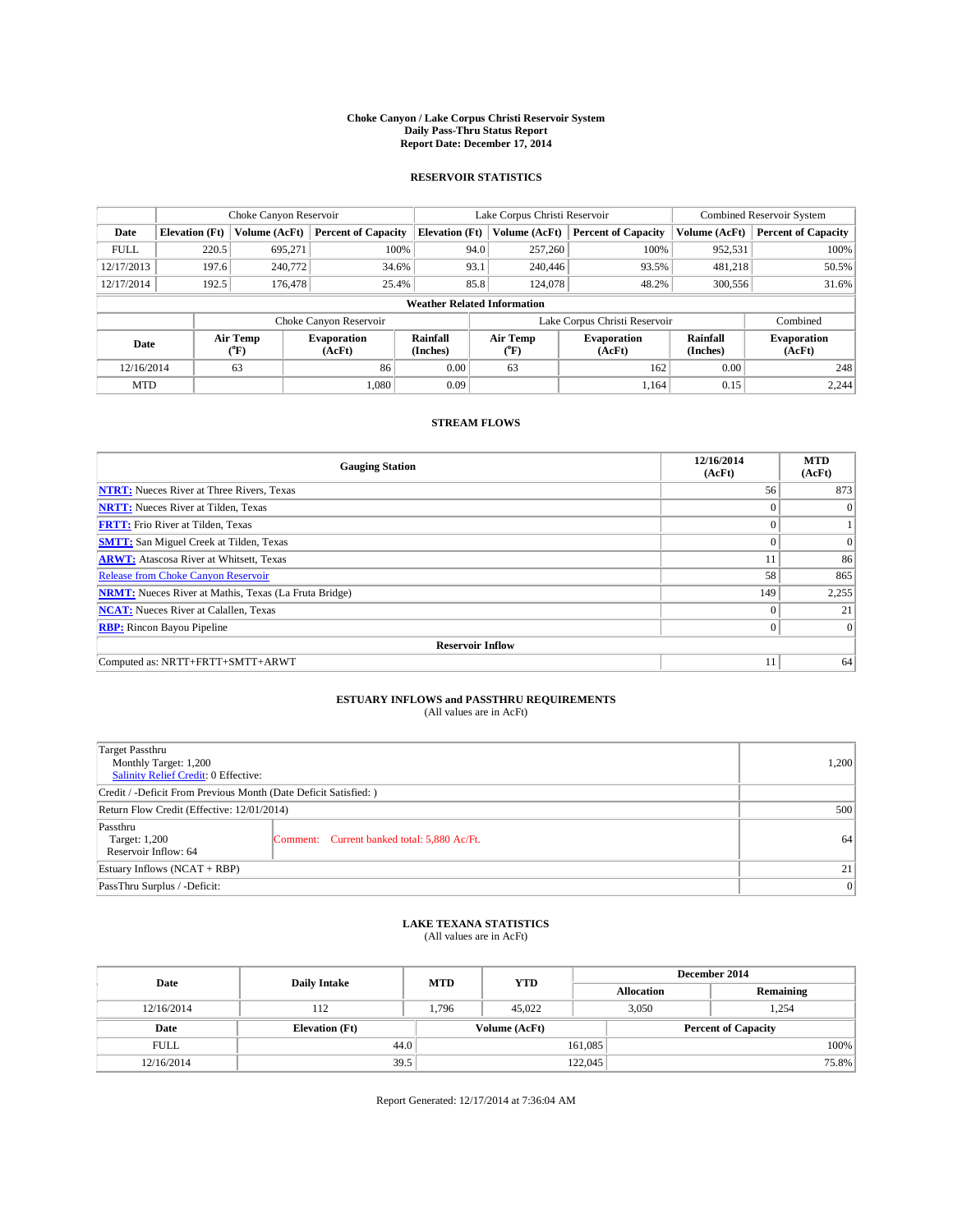#### **Choke Canyon / Lake Corpus Christi Reservoir System Daily Pass-Thru Status Report Report Date: December 18, 2014**

## **RESERVOIR STATISTICS**

|             | Choke Canyon Reservoir                                                                               |               |                              |                                    | Lake Corpus Christi Reservoir | <b>Combined Reservoir System</b> |               |                            |
|-------------|------------------------------------------------------------------------------------------------------|---------------|------------------------------|------------------------------------|-------------------------------|----------------------------------|---------------|----------------------------|
| Date        | <b>Elevation</b> (Ft)                                                                                | Volume (AcFt) | <b>Percent of Capacity</b>   | <b>Elevation</b> (Ft)              | Volume (AcFt)                 | <b>Percent of Capacity</b>       | Volume (AcFt) | <b>Percent of Capacity</b> |
| <b>FULL</b> | 220.5                                                                                                | 695.271       | 100%                         | 94.0                               | 257,260                       | 100%                             | 952,531       | 100%                       |
| 12/18/2013  | 197.7                                                                                                | 241.460       | 34.7%                        | 93.1                               | 240,088                       | 93.3%                            | 481,548       | 50.6%                      |
| 12/18/2014  | 192.5                                                                                                | 176,478       | 25.4%                        | 85.8                               | 123,945                       | 48.2%                            | 300,423       | 31.5%                      |
|             |                                                                                                      |               |                              | <b>Weather Related Information</b> |                               |                                  |               |                            |
|             |                                                                                                      |               | Choke Canyon Reservoir       |                                    |                               | Lake Corpus Christi Reservoir    |               | Combined                   |
|             | Rainfall<br>Air Temp<br>Air Temp<br><b>Evaporation</b><br>Date<br>(Inches)<br>(°F)<br>(AcFt)<br>(°F) |               | <b>Evaporation</b><br>(AcFt) | Rainfall<br>(Inches)               | <b>Evaporation</b><br>(AcFt)  |                                  |               |                            |
| 12/17/2014  |                                                                                                      | 40<br>71      |                              | 0.00                               | 74                            | 46                               | 0.00          | 86                         |
| <b>MTD</b>  |                                                                                                      |               | 1,120                        | 0.09                               |                               | 1,210                            | 0.15          | 2,330                      |

## **STREAM FLOWS**

| <b>Gauging Station</b>                                       | 12/17/2014<br>(AcFt) | <b>MTD</b><br>(AcFt) |  |  |  |  |
|--------------------------------------------------------------|----------------------|----------------------|--|--|--|--|
| <b>NTRT:</b> Nueces River at Three Rivers, Texas             | 62                   | 935                  |  |  |  |  |
| <b>NRTT:</b> Nueces River at Tilden, Texas                   |                      | $\theta$             |  |  |  |  |
| <b>FRTT:</b> Frio River at Tilden, Texas                     |                      |                      |  |  |  |  |
| <b>SMTT:</b> San Miguel Creek at Tilden, Texas               |                      | $\Omega$             |  |  |  |  |
| <b>ARWT:</b> Atascosa River at Whitsett, Texas               | Q                    | 95                   |  |  |  |  |
| <b>Release from Choke Canyon Reservoir</b>                   | 58                   | 923                  |  |  |  |  |
| <b>NRMT:</b> Nueces River at Mathis, Texas (La Fruta Bridge) | 155                  | 2,410                |  |  |  |  |
| <b>NCAT:</b> Nueces River at Calallen, Texas                 |                      | 21                   |  |  |  |  |
| <b>RBP:</b> Rincon Bayou Pipeline                            | 0                    | $\Omega$             |  |  |  |  |
| <b>Reservoir Inflow</b>                                      |                      |                      |  |  |  |  |
| Computed as: (NTRT+FRTT+SMTT)-Release From Choke Canyon      |                      | 68                   |  |  |  |  |

# **ESTUARY INFLOWS and PASSTHRU REQUIREMENTS**<br>(All values are in AcFt)

| Target Passthru<br>Monthly Target: 1,200<br>Salinity Relief Credit: 0 Effective: | 1,200                                       |    |
|----------------------------------------------------------------------------------|---------------------------------------------|----|
| Credit / -Deficit From Previous Month (Date Deficit Satisfied: )                 |                                             |    |
| Return Flow Credit (Effective: 12/01/2014)                                       | 500                                         |    |
| Passthru<br>Target: 1,200<br>Reservoir Inflow: 68                                | Comment: Current banked total: 5,880 Ac/Ft. | 68 |
| Estuary Inflows (NCAT + RBP)                                                     | 21                                          |    |
| PassThru Surplus / -Deficit:                                                     | 0                                           |    |

# **LAKE TEXANA STATISTICS** (All values are in AcFt)

| Date        | <b>Daily Intake</b>   | <b>MTD</b> | <b>YTD</b>    | December 2014     |                            |           |  |
|-------------|-----------------------|------------|---------------|-------------------|----------------------------|-----------|--|
|             |                       |            |               | <b>Allocation</b> |                            | Remaining |  |
| 12/17/2014  | 100                   | 1,896      | 45.121        |                   | 3,050                      | 1,154     |  |
| Date        | <b>Elevation</b> (Ft) |            | Volume (AcFt) |                   | <b>Percent of Capacity</b> |           |  |
| <b>FULL</b> | 44.0                  |            |               | 161,085           |                            | 100%      |  |
| 12/17/2014  | 39.5                  |            |               | 122,045           |                            | 75.8%     |  |

Report Generated: 12/18/2014 at 7:59:12 AM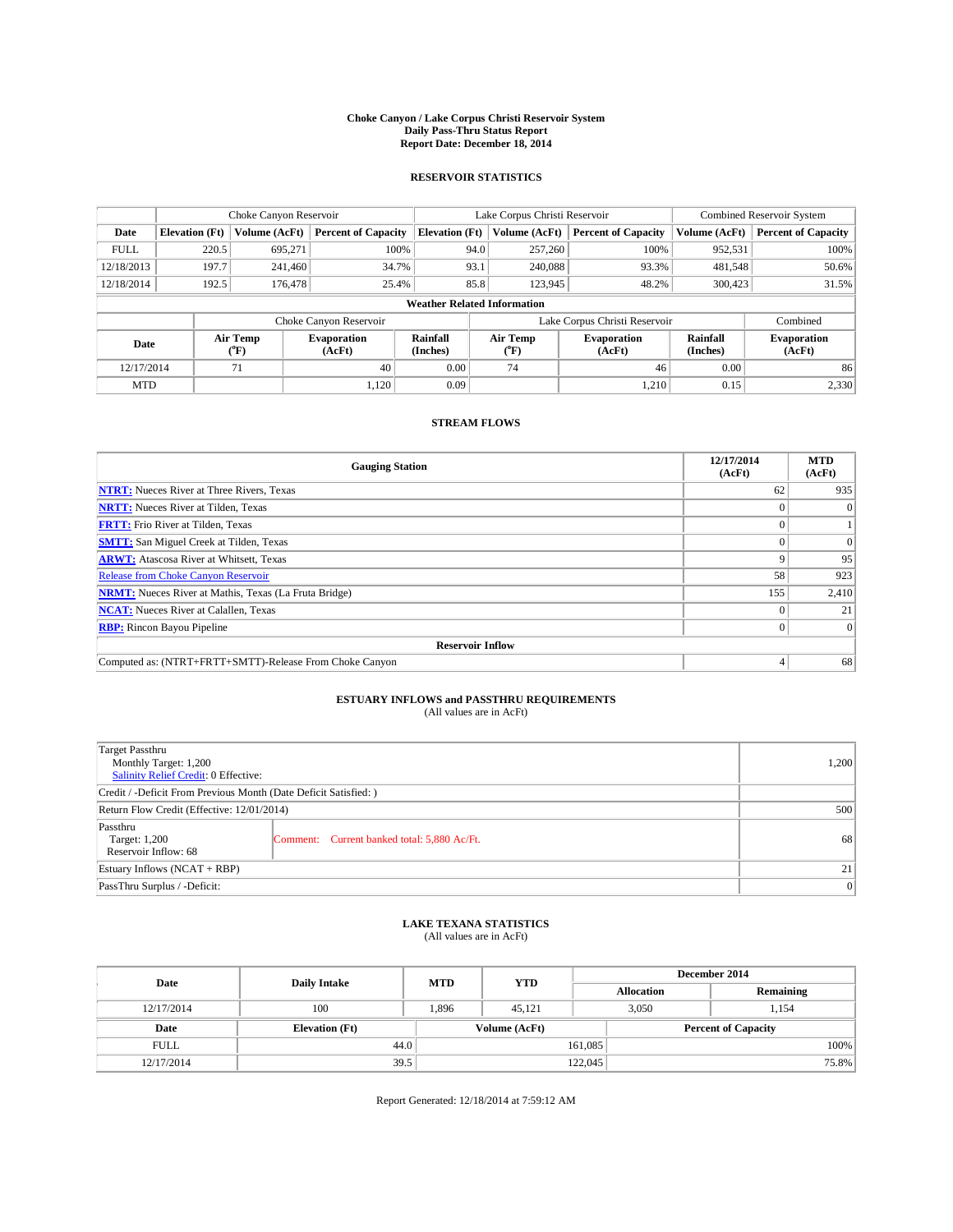#### **Choke Canyon / Lake Corpus Christi Reservoir System Daily Pass-Thru Status Report Report Date: December 19, 2014**

## **RESERVOIR STATISTICS**

|             |                                    | Choke Canyon Reservoir |                              |                       | Lake Corpus Christi Reservoir | Combined Reservoir System     |                      |                              |  |  |
|-------------|------------------------------------|------------------------|------------------------------|-----------------------|-------------------------------|-------------------------------|----------------------|------------------------------|--|--|
| Date        | <b>Elevation</b> (Ft)              | Volume (AcFt)          | <b>Percent of Capacity</b>   | <b>Elevation</b> (Ft) | Volume (AcFt)                 | <b>Percent of Capacity</b>    | Volume (AcFt)        | <b>Percent of Capacity</b>   |  |  |
| <b>FULL</b> | 220.5                              | 695,271                | 100%                         | 94.0                  | 257,260                       | 100%                          | 952,531              | 100%                         |  |  |
| 12/19/2013  | 197.7                              | 241,598                | 34.7%                        | 93.0                  | 239,909                       | 93.3%                         | 481,507              | 50.6%                        |  |  |
| 12/19/2014  | 192.4                              | 175,572                | 25.3%                        | 86.0                  | 126,075                       | 49.0%                         | 301,647              | 31.7%                        |  |  |
|             | <b>Weather Related Information</b> |                        |                              |                       |                               |                               |                      |                              |  |  |
|             |                                    |                        | Choke Canyon Reservoir       |                       |                               | Lake Corpus Christi Reservoir |                      | Combined                     |  |  |
| Date        |                                    | Air Temp<br>(°F)       | <b>Evaporation</b><br>(AcFt) | Rainfall<br>(Inches)  | Air Temp<br>("F)              | <b>Evaporation</b><br>(AcFt)  | Rainfall<br>(Inches) | <b>Evaporation</b><br>(AcFt) |  |  |
|             | 12/18/2014<br>69                   |                        | 53                           | 0.53                  | 75                            | 70                            | 1.23                 | 123                          |  |  |
| <b>MTD</b>  |                                    |                        | 1,173                        | 0.62                  |                               | 1,280                         | 1.38                 | 2,453                        |  |  |

## **STREAM FLOWS**

| <b>Gauging Station</b>                                       | 12/18/2014<br>(AcFt) | <b>MTD</b><br>(AcFt) |  |  |  |  |
|--------------------------------------------------------------|----------------------|----------------------|--|--|--|--|
| <b>NTRT:</b> Nueces River at Three Rivers, Texas             | 64                   | 998                  |  |  |  |  |
| <b>NRTT:</b> Nueces River at Tilden, Texas                   |                      | $\theta$             |  |  |  |  |
| <b>FRTT:</b> Frio River at Tilden, Texas                     |                      |                      |  |  |  |  |
| <b>SMTT:</b> San Miguel Creek at Tilden, Texas               |                      | $\Omega$             |  |  |  |  |
| <b>ARWT:</b> Atascosa River at Whitsett, Texas               | 8                    | 104                  |  |  |  |  |
| <b>Release from Choke Canyon Reservoir</b>                   | 58                   | 981                  |  |  |  |  |
| <b>NRMT:</b> Nueces River at Mathis, Texas (La Fruta Bridge) | 171                  | 2,581                |  |  |  |  |
| <b>NCAT:</b> Nueces River at Calallen, Texas                 |                      | 21                   |  |  |  |  |
| <b>RBP:</b> Rincon Bayou Pipeline                            | 0                    | $\Omega$             |  |  |  |  |
| <b>Reservoir Inflow</b>                                      |                      |                      |  |  |  |  |
| Computed as: (NTRT+FRTT+SMTT)-Release From Choke Canyon      | o                    | 74                   |  |  |  |  |

# **ESTUARY INFLOWS and PASSTHRU REQUIREMENTS**<br>(All values are in AcFt)

| Target Passthru<br>Monthly Target: 1,200<br>Salinity Relief Credit: 0 Effective: | 1.200                                       |     |
|----------------------------------------------------------------------------------|---------------------------------------------|-----|
| Credit / -Deficit From Previous Month (Date Deficit Satisfied: )                 |                                             |     |
| Return Flow Credit (Effective: 12/01/2014)                                       |                                             | 500 |
| Passthru<br>Target: 1,200<br>Reservoir Inflow: 74                                | Comment: Current banked total: 5,880 Ac/Ft. | 74  |
| Estuary Inflows (NCAT + RBP)                                                     | 21 <sup>1</sup>                             |     |
| PassThru Surplus / -Deficit:                                                     | 0                                           |     |

# **LAKE TEXANA STATISTICS** (All values are in AcFt)

| Date        | <b>Daily Intake</b>   | <b>MTD</b> | <b>YTD</b>    | December 2014 |                            |           |  |
|-------------|-----------------------|------------|---------------|---------------|----------------------------|-----------|--|
|             |                       |            |               |               | <b>Allocation</b>          | Remaining |  |
| 12/18/2014  | 91                    | 1.986      | 45.212        |               | 3,050<br>1,064             |           |  |
| Date        | <b>Elevation</b> (Ft) |            | Volume (AcFt) |               | <b>Percent of Capacity</b> |           |  |
| <b>FULL</b> |                       | 44.0       |               | 161,085       |                            | 100%      |  |
| 12/18/2014  | 39.4                  |            |               | 121,245       |                            | 75.3%     |  |

Report Generated: 12/19/2014 at 7:54:55 AM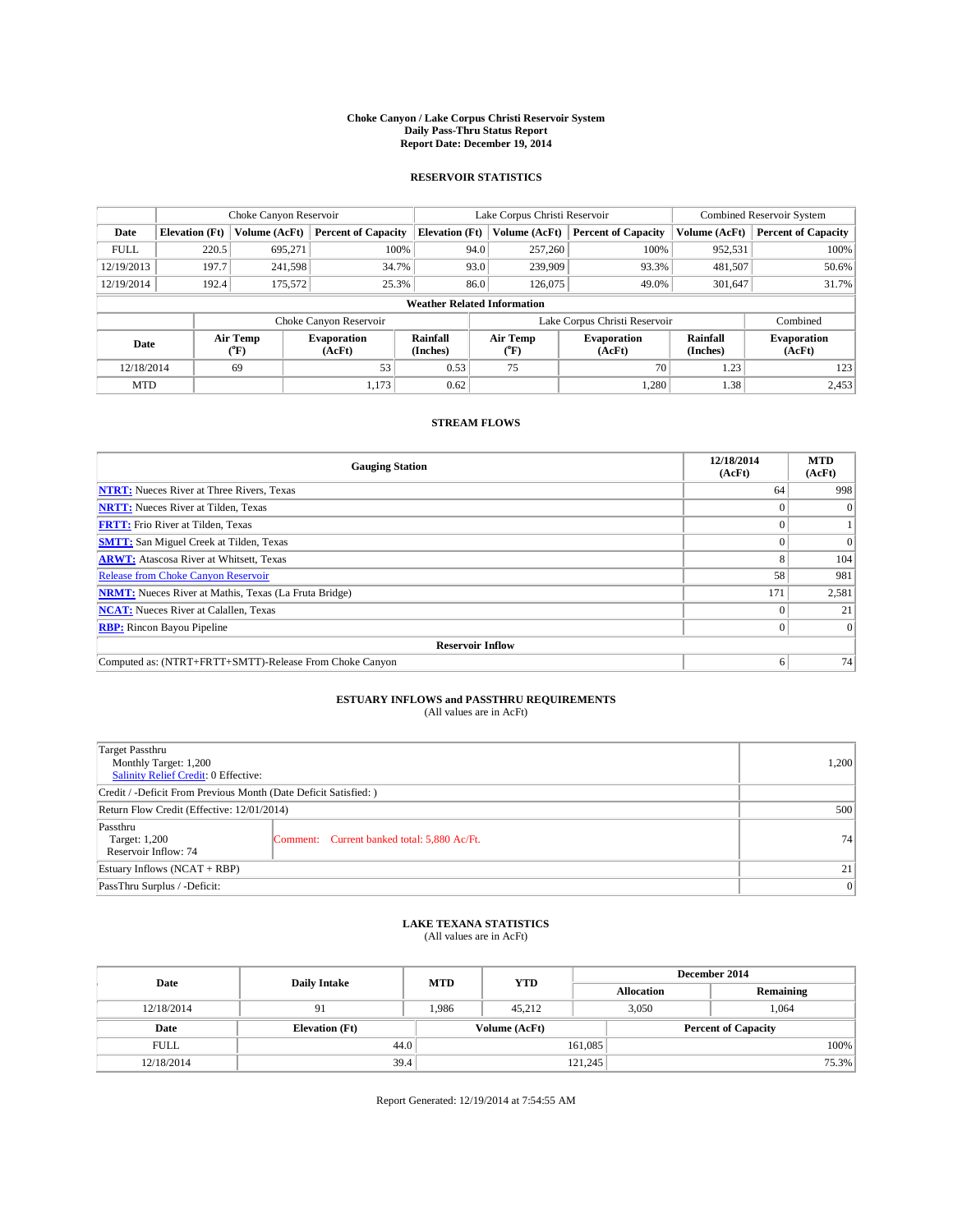#### **Choke Canyon / Lake Corpus Christi Reservoir System Daily Pass-Thru Status Report Report Date: December 20, 2014**

## **RESERVOIR STATISTICS**

|             | Choke Canyon Reservoir |                             |                              |                                    | Lake Corpus Christi Reservoir | Combined Reservoir System  |                      |                              |
|-------------|------------------------|-----------------------------|------------------------------|------------------------------------|-------------------------------|----------------------------|----------------------|------------------------------|
| Date        | <b>Elevation</b> (Ft)  | Volume (AcFt)               | <b>Percent of Capacity</b>   | <b>Elevation</b> (Ft)              | Volume (AcFt)                 | <b>Percent of Capacity</b> | Volume (AcFt)        | <b>Percent of Capacity</b>   |
| <b>FULL</b> | 220.5                  | 695,271                     | 100%                         | 94.0                               | 257,260                       | 100%                       | 952,531              | 100%                         |
| 12/20/2013  | 197.6                  | 239,945                     | 34.5%                        | 93.0                               | 239,193                       | 93.0%                      | 479,138              | 50.3%                        |
| 12/20/2014  | 192.4                  | 175,459                     | 25.2%                        | 86.0                               | 125,942                       | 49.0%                      | 301,401              | 31.6%                        |
|             |                        |                             |                              | <b>Weather Related Information</b> |                               |                            |                      |                              |
|             |                        |                             | Choke Canyon Reservoir       |                                    | Lake Corpus Christi Reservoir |                            |                      |                              |
| Date        |                        | Air Temp<br>${}^{\circ}$ F) | <b>Evaporation</b><br>(AcFt) | Rainfall<br>(Inches)               | Air Temp<br>("F)              | Evaporation<br>(AcFt)      | Rainfall<br>(Inches) | <b>Evaporation</b><br>(AcFt) |
| 12/19/2014  |                        | 63                          | 79                           | 0.01                               | 61                            | 93                         | 0.44                 | 172                          |

## **STREAM FLOWS**

MTD  $|$  1,252 0.63 1,373 1.82 2,625

| <b>Gauging Station</b>                                       | 12/19/2014<br>(AcFt) | <b>MTD</b><br>(AcFt) |  |  |  |  |
|--------------------------------------------------------------|----------------------|----------------------|--|--|--|--|
| <b>NTRT:</b> Nueces River at Three Rivers, Texas             | 67                   | 1,066                |  |  |  |  |
| <b>NRTT:</b> Nueces River at Tilden, Texas                   |                      | $\theta$             |  |  |  |  |
| <b>FRTT:</b> Frio River at Tilden, Texas                     |                      |                      |  |  |  |  |
| <b>SMTT:</b> San Miguel Creek at Tilden, Texas               |                      | $\Omega$             |  |  |  |  |
| <b>ARWT:</b> Atascosa River at Whitsett, Texas               | Q                    | 113                  |  |  |  |  |
| <b>Release from Choke Canyon Reservoir</b>                   | 58                   | 1,038                |  |  |  |  |
| <b>NRMT:</b> Nueces River at Mathis, Texas (La Fruta Bridge) | 165                  | 2,745                |  |  |  |  |
| <b>NCAT:</b> Nueces River at Calallen, Texas                 |                      | 21                   |  |  |  |  |
| <b>RBP:</b> Rincon Bayou Pipeline                            | 0                    | $\Omega$             |  |  |  |  |
| <b>Reservoir Inflow</b>                                      |                      |                      |  |  |  |  |
| Computed as: (NTRT+FRTT+SMTT)-Release From Choke Canyon      | 10                   | 84                   |  |  |  |  |

# **ESTUARY INFLOWS and PASSTHRU REQUIREMENTS**<br>(All values are in AcFt)

| Target Passthru<br>Monthly Target: 1,200<br>Salinity Relief Credit: 0 Effective: |                                             |     |
|----------------------------------------------------------------------------------|---------------------------------------------|-----|
| Credit / -Deficit From Previous Month (Date Deficit Satisfied: )                 |                                             |     |
| Return Flow Credit (Effective: 12/01/2014)                                       |                                             | 500 |
| Passthru<br>Target: 1,200<br>Reservoir Inflow: 84                                | Comment: Current banked total: 5,880 Ac/Ft. | 84  |
| Estuary Inflows (NCAT + RBP)                                                     | 21 <sup>1</sup>                             |     |
| PassThru Surplus / -Deficit:                                                     | 0                                           |     |

# **LAKE TEXANA STATISTICS** (All values are in AcFt)

| Date        | <b>Daily Intake</b>   | <b>MTD</b> | <b>YTD</b>    | December 2014 |                            |           |  |
|-------------|-----------------------|------------|---------------|---------------|----------------------------|-----------|--|
|             |                       |            |               |               | <b>Allocation</b>          | Remaining |  |
| 12/19/2014  | 90                    | 2.076      | 45.302        |               | 3,050<br>974               |           |  |
| Date        | <b>Elevation</b> (Ft) |            | Volume (AcFt) |               | <b>Percent of Capacity</b> |           |  |
| <b>FULL</b> | 44.0                  |            |               | 161,085       |                            | 100%      |  |
| 12/19/2014  | 39.5                  |            |               | 122,045       |                            | 75.8%     |  |

Report Generated: 12/20/2014 at 7:31:23 AM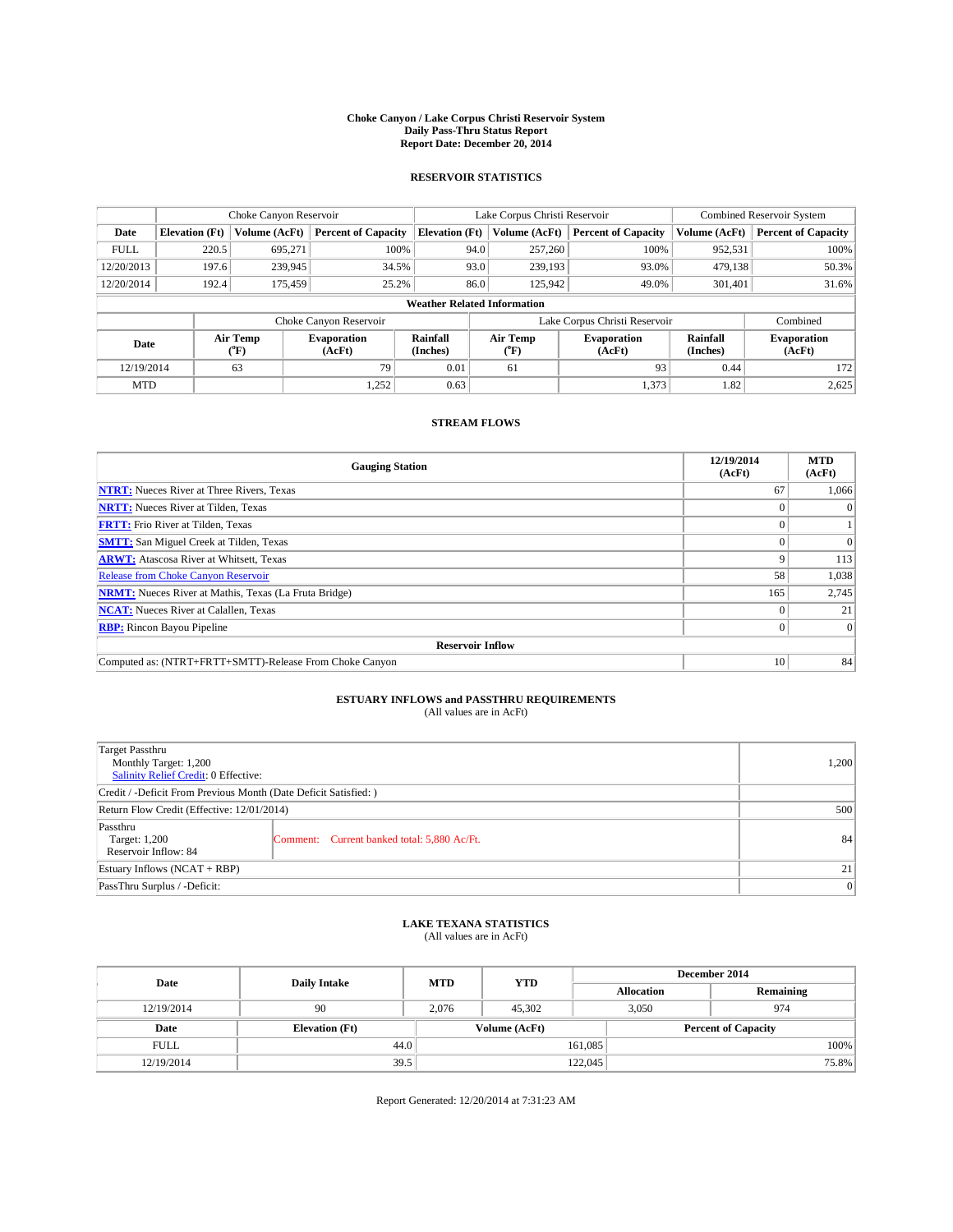#### **Choke Canyon / Lake Corpus Christi Reservoir System Daily Pass-Thru Status Report Report Date: December 21, 2014**

## **RESERVOIR STATISTICS**

|             |                                    | Choke Canyon Reservoir |                              |                       | Lake Corpus Christi Reservoir | Combined Reservoir System    |                      |                              |  |  |
|-------------|------------------------------------|------------------------|------------------------------|-----------------------|-------------------------------|------------------------------|----------------------|------------------------------|--|--|
| Date        | <b>Elevation</b> (Ft)              | Volume (AcFt)          | <b>Percent of Capacity</b>   | <b>Elevation</b> (Ft) | Volume (AcFt)                 | <b>Percent of Capacity</b>   | Volume (AcFt)        | <b>Percent of Capacity</b>   |  |  |
| <b>FULL</b> | 220.5                              | 695,271                | 100%                         | 94.0                  | 257,260                       | 100%                         | 952,531              | 100%                         |  |  |
| 12/21/2013  | 197.5                              | 239.118                | 34.4%                        | 93.0                  | 239,014                       | 92.9%                        | 478,132              | 50.2%                        |  |  |
| 12/21/2014  | 192.5                              | 176,251                | 25.3%                        | 85.9                  | 125,407                       | 48.7%                        | 301,658              | 31.7%                        |  |  |
|             | <b>Weather Related Information</b> |                        |                              |                       |                               |                              |                      |                              |  |  |
|             |                                    |                        | Choke Canyon Reservoir       |                       | Lake Corpus Christi Reservoir | Combined                     |                      |                              |  |  |
| Date        |                                    | Air Temp<br>(°F)       | <b>Evaporation</b><br>(AcFt) | Rainfall<br>(Inches)  | Air Temp<br>("F)              | <b>Evaporation</b><br>(AcFt) | Rainfall<br>(Inches) | <b>Evaporation</b><br>(AcFt) |  |  |
|             | 53<br>12/20/2014                   |                        | 13                           | 0.00                  | 53                            | 31                           | 0.01                 | 44                           |  |  |
| <b>MTD</b>  |                                    |                        | 1,265                        | 0.63                  |                               | 1.404                        | 1.83'                | 2.669                        |  |  |

## **STREAM FLOWS**

| <b>Gauging Station</b>                                       | 12/20/2014<br>(AcFt) | <b>MTD</b><br>(AcFt) |  |  |  |  |
|--------------------------------------------------------------|----------------------|----------------------|--|--|--|--|
| <b>NTRT:</b> Nueces River at Three Rivers, Texas             | 64                   | 1,129                |  |  |  |  |
| <b>NRTT:</b> Nueces River at Tilden, Texas                   |                      | $\Omega$             |  |  |  |  |
| <b>FRTT:</b> Frio River at Tilden, Texas                     |                      |                      |  |  |  |  |
| <b>SMTT:</b> San Miguel Creek at Tilden, Texas               |                      | $\Omega$             |  |  |  |  |
| <b>ARWT:</b> Atascosa River at Whitsett, Texas               | Q                    | 122                  |  |  |  |  |
| <b>Release from Choke Canyon Reservoir</b>                   | 58                   | 1,096                |  |  |  |  |
| <b>NRMT:</b> Nueces River at Mathis, Texas (La Fruta Bridge) | 169                  | 2,914                |  |  |  |  |
| <b>NCAT:</b> Nueces River at Calallen, Texas                 |                      | 21                   |  |  |  |  |
| <b>RBP:</b> Rincon Bayou Pipeline                            | 0 <sup>1</sup>       | $\overline{0}$       |  |  |  |  |
| <b>Reservoir Inflow</b>                                      |                      |                      |  |  |  |  |
| Computed as: (NTRT+FRTT+SMTT)-Release From Choke Canyon      | 6                    | 90                   |  |  |  |  |

## **ESTUARY INFLOWS and PASSTHRU REQUIREMENTS**<br>(All values are in AcFt)

| Target Passthru<br>Monthly Target: 1,200<br>Salinity Relief Credit: 0 Effective: | 1,200                                       |     |
|----------------------------------------------------------------------------------|---------------------------------------------|-----|
| Credit / -Deficit From Previous Month (Date Deficit Satisfied: )                 |                                             |     |
| Return Flow Credit (Effective: 12/01/2014)                                       |                                             | 500 |
| Passthru<br>Target: 1,200<br>Reservoir Inflow: 90                                | Comment: Current banked total: 5,880 Ac/Ft. | 90  |
| Estuary Inflows (NCAT + RBP)                                                     |                                             | 21  |
| PassThru Surplus / -Deficit:                                                     | 0                                           |     |

## **LAKE TEXANA STATISTICS** (All values are in AcFt)

| Date        | <b>Daily Intake</b>   | <b>MTD</b> | <b>YTD</b>    | December 2014     |                            |  |  |
|-------------|-----------------------|------------|---------------|-------------------|----------------------------|--|--|
|             |                       |            |               | <b>Allocation</b> | Remaining                  |  |  |
| 12/20/2014  | 89                    | 2.166      | 45.391        | 3.050             | 884                        |  |  |
| Date        | <b>Elevation</b> (Ft) |            | Volume (AcFt) |                   | <b>Percent of Capacity</b> |  |  |
| <b>FULL</b> | 44.0                  |            |               | 161,085           | 100%                       |  |  |
| 12/20/2014  | 39.5                  |            |               | 122,045           | 75.8%                      |  |  |

Report Generated: 12/21/2014 at 7:54:28 AM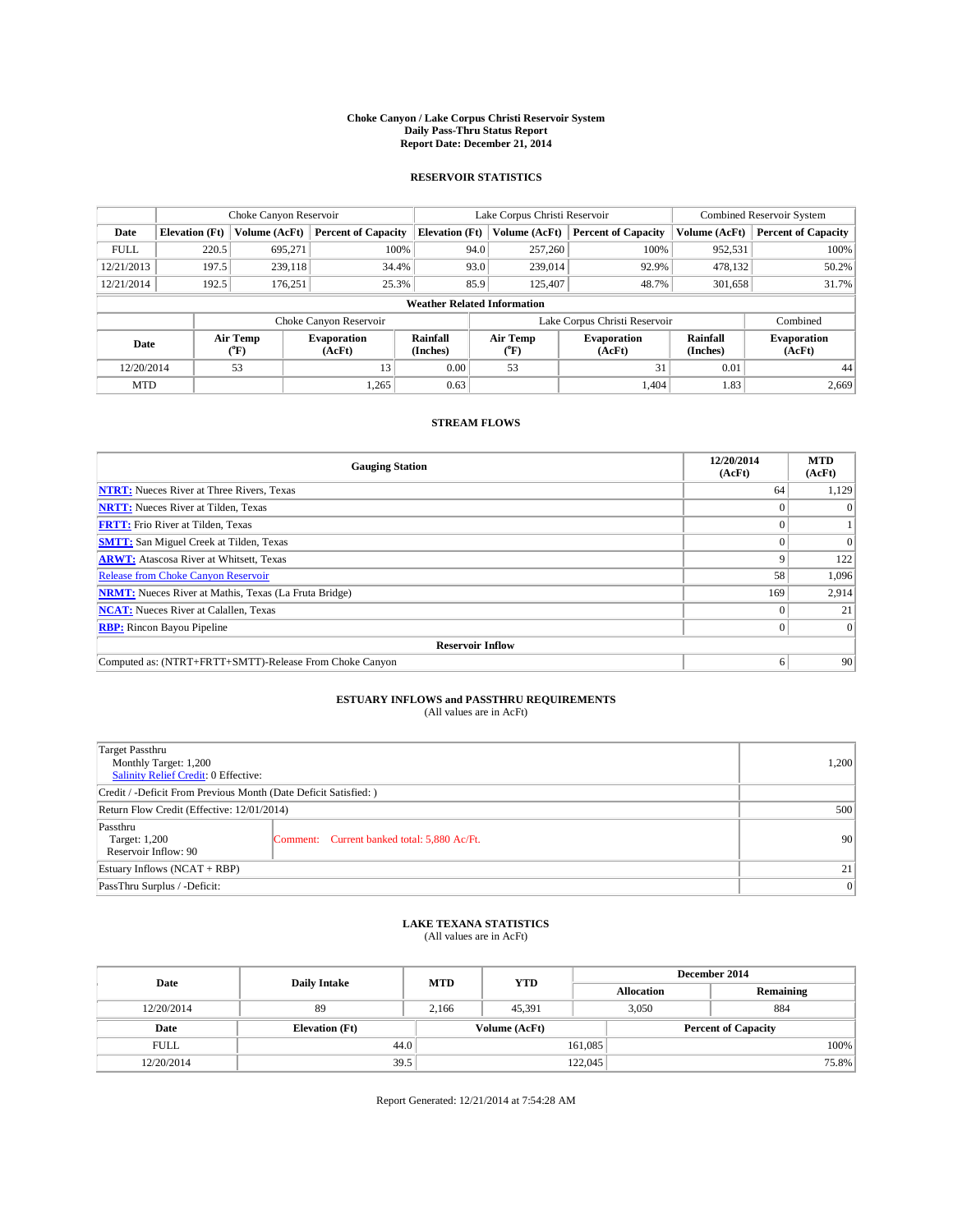#### **Choke Canyon / Lake Corpus Christi Reservoir System Daily Pass-Thru Status Report Report Date: December 22, 2014**

## **RESERVOIR STATISTICS**

|                                                          |                                    | Choke Canyon Reservoir |                            |                              | Lake Corpus Christi Reservoir | Combined Reservoir System     |               |                            |  |
|----------------------------------------------------------|------------------------------------|------------------------|----------------------------|------------------------------|-------------------------------|-------------------------------|---------------|----------------------------|--|
| Date                                                     | <b>Elevation</b> (Ft)              | Volume (AcFt)          | <b>Percent of Capacity</b> | <b>Elevation</b> (Ft)        | Volume (AcFt)                 | <b>Percent of Capacity</b>    | Volume (AcFt) | <b>Percent of Capacity</b> |  |
| <b>FULL</b>                                              | 220.5                              | 695.271                | 100%                       | 94.0                         | 257,260                       | 100%                          | 952,531       | 100%                       |  |
| 12/22/2013                                               | 197.6                              | 240,221                | 34.6%                      | 93.0                         | 239,909                       | 93.3%                         | 480,130       | 50.4%                      |  |
| 12/22/2014                                               | 192.4                              | 175.234                | 25.2%                      | 85.9                         | 124,874                       | 48.5%                         | 300,108       | 31.5%                      |  |
|                                                          | <b>Weather Related Information</b> |                        |                            |                              |                               |                               |               |                            |  |
|                                                          |                                    |                        | Choke Canyon Reservoir     |                              |                               | Lake Corpus Christi Reservoir |               | Combined                   |  |
| Air Temp<br><b>Evaporation</b><br>Date<br>(°F)<br>(AcFt) |                                    | Rainfall<br>(Inches)   | Air Temp<br>(°F)           | <b>Evaporation</b><br>(AcFt) | Rainfall<br>(Inches)          | <b>Evaporation</b><br>(AcFt)  |               |                            |  |
| 12/21/2014                                               | 59                                 |                        | 0.00                       | 60                           | 23                            | 0.00                          | 30            |                            |  |
| <b>MTD</b>                                               |                                    |                        | 1,272                      | 0.63                         |                               | 1,427                         | 1.83          | 2,699                      |  |

## **STREAM FLOWS**

| <b>Gauging Station</b>                                       | 12/21/2014<br>(AcFt) | <b>MTD</b><br>(AcFt) |  |  |  |  |
|--------------------------------------------------------------|----------------------|----------------------|--|--|--|--|
| <b>NTRT:</b> Nueces River at Three Rivers, Texas             | 64                   | 1,193                |  |  |  |  |
| <b>NRTT:</b> Nueces River at Tilden, Texas                   |                      | $\theta$             |  |  |  |  |
| <b>FRTT:</b> Frio River at Tilden, Texas                     |                      |                      |  |  |  |  |
| <b>SMTT:</b> San Miguel Creek at Tilden, Texas               |                      | $\Omega$             |  |  |  |  |
| <b>ARWT:</b> Atascosa River at Whitsett, Texas               | Q                    | 131                  |  |  |  |  |
| <b>Release from Choke Canyon Reservoir</b>                   | 58                   | 1,153                |  |  |  |  |
| <b>NRMT:</b> Nueces River at Mathis, Texas (La Fruta Bridge) | 167                  | 3,081                |  |  |  |  |
| <b>NCAT:</b> Nueces River at Calallen, Texas                 |                      | 21                   |  |  |  |  |
| <b>RBP:</b> Rincon Bayou Pipeline                            | 0                    | $\Omega$             |  |  |  |  |
| <b>Reservoir Inflow</b>                                      |                      |                      |  |  |  |  |
| Computed as: (NTRT+FRTT+SMTT)-Release From Choke Canyon      | o                    | 96                   |  |  |  |  |

# **ESTUARY INFLOWS and PASSTHRU REQUIREMENTS**<br>(All values are in AcFt)

| Target Passthru<br>Monthly Target: 1,200<br>Salinity Relief Credit: 0 Effective: | 1,200                                       |    |
|----------------------------------------------------------------------------------|---------------------------------------------|----|
| Credit / -Deficit From Previous Month (Date Deficit Satisfied: )                 |                                             |    |
| Return Flow Credit (Effective: 12/01/2014)                                       | 500                                         |    |
| Passthru<br>Target: 1,200<br>Reservoir Inflow: 96                                | Comment: Current banked total: 5,880 Ac/Ft. | 96 |
| Estuary Inflows (NCAT + RBP)                                                     | 21                                          |    |
| PassThru Surplus / -Deficit:                                                     | 0                                           |    |

# **LAKE TEXANA STATISTICS** (All values are in AcFt)

| Date        | <b>Daily Intake</b>   | <b>MTD</b>    | <b>YTD</b> | December 2014     |                            |  |  |
|-------------|-----------------------|---------------|------------|-------------------|----------------------------|--|--|
|             |                       |               |            | <b>Allocation</b> | Remaining                  |  |  |
| 12/21/2014  | 89                    | 2.255         | 45.481     | 3.050             | 795                        |  |  |
| Date        | <b>Elevation</b> (Ft) | Volume (AcFt) |            |                   | <b>Percent of Capacity</b> |  |  |
| <b>FULL</b> | 44.0                  |               |            | 161,085           | 100%                       |  |  |
| 12/21/2014  | 39.5                  |               | 122,045    | 75.8%             |                            |  |  |

Report Generated: 12/22/2014 at 8:03:40 AM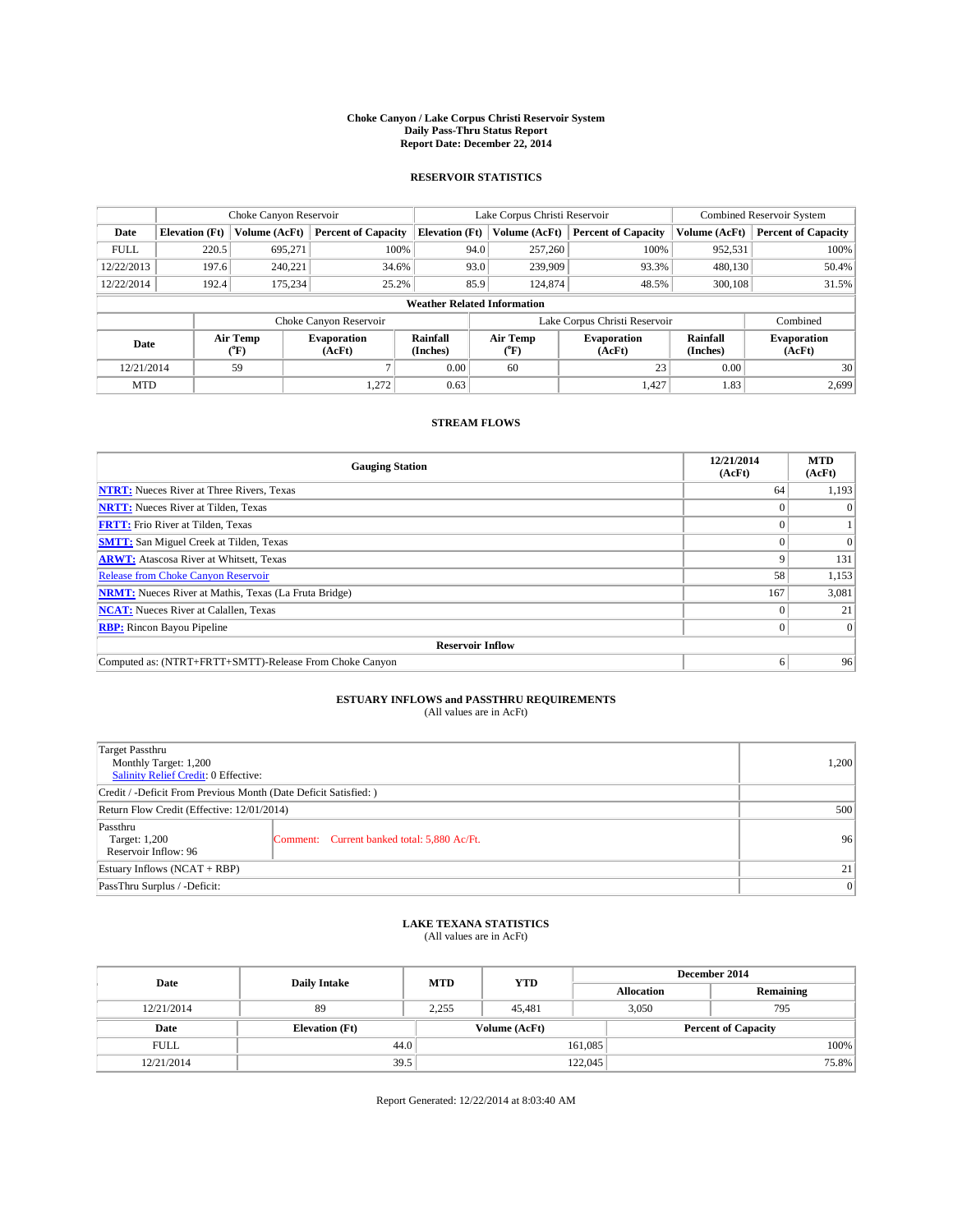#### **Choke Canyon / Lake Corpus Christi Reservoir System Daily Pass-Thru Status Report Report Date: December 23, 2014**

## **RESERVOIR STATISTICS**

|                                    |                       | Choke Canyon Reservoir |                            |                       | Lake Corpus Christi Reservoir | <b>Combined Reservoir System</b> |                      |                              |
|------------------------------------|-----------------------|------------------------|----------------------------|-----------------------|-------------------------------|----------------------------------|----------------------|------------------------------|
| Date                               | <b>Elevation</b> (Ft) | Volume (AcFt)          | <b>Percent of Capacity</b> | <b>Elevation</b> (Ft) | Volume (AcFt)                 | <b>Percent of Capacity</b>       | Volume (AcFt)        | <b>Percent of Capacity</b>   |
| <b>FULL</b>                        | 220.5                 | 695,271                | 100%                       | 94.0                  | 257,260                       | 100%                             | 952,531              | 100%                         |
| 12/23/2013                         | 197.6                 | 240,221                | 34.6%                      | 93.0                  | 239,193                       | 93.0%                            | 479,414              | 50.3%                        |
| 12/23/2014                         | 192.3                 | 174,783                | 25.1%                      | 85.9                  | 125,407                       | 48.7%                            | 300,190              | 31.5%                        |
| <b>Weather Related Information</b> |                       |                        |                            |                       |                               |                                  |                      |                              |
|                                    |                       |                        | Choke Canyon Reservoir     |                       |                               | Lake Corpus Christi Reservoir    |                      | Combined                     |
| Date                               |                       | Air Temp<br>("F)       | Evaporation<br>(AcFt)      | Rainfall<br>(Inches)  | Air Temp<br>("F)              | <b>Evaporation</b><br>(AcFt)     | Rainfall<br>(Inches) | <b>Evaporation</b><br>(AcFt) |
| 12/22/2014                         |                       | 75                     | 79                         | 0.02                  | 72                            | 47                               | 0.00                 | 126                          |

## **STREAM FLOWS**

MTD  $|$  1,351 0.65 1,474 1.83 2,825

| <b>Gauging Station</b>                                       | 12/22/2014<br>(AcFt) | <b>MTD</b><br>(AcFt) |  |  |  |  |
|--------------------------------------------------------------|----------------------|----------------------|--|--|--|--|
| <b>NTRT:</b> Nueces River at Three Rivers, Texas             | 64                   | 1,257                |  |  |  |  |
| <b>NRTT:</b> Nueces River at Tilden, Texas                   |                      |                      |  |  |  |  |
| <b>FRTT:</b> Frio River at Tilden, Texas                     |                      |                      |  |  |  |  |
| <b>SMTT:</b> San Miguel Creek at Tilden, Texas               |                      | $\overline{0}$       |  |  |  |  |
| <b>ARWT:</b> Atascosa River at Whitsett, Texas               | o                    | 140                  |  |  |  |  |
| <b>Release from Choke Canyon Reservoir</b>                   | 58                   | 1,211                |  |  |  |  |
| <b>NRMT:</b> Nueces River at Mathis, Texas (La Fruta Bridge) | 167                  | 3,247                |  |  |  |  |
| <b>NCAT:</b> Nueces River at Calallen, Texas                 |                      | 22                   |  |  |  |  |
| <b>RBP:</b> Rincon Bayou Pipeline                            |                      | $\Omega$             |  |  |  |  |
| <b>Reservoir Inflow</b>                                      |                      |                      |  |  |  |  |
| Computed as: (NTRT+FRTT+SMTT)-Release From Choke Canyon      | 6                    | 102                  |  |  |  |  |

# **ESTUARY INFLOWS and PASSTHRU REQUIREMENTS**<br>(All values are in AcFt)

| Target Passthru<br>Monthly Target: 1,200<br>Salinity Relief Credit: 0 Effective: | 1.200                                       |     |
|----------------------------------------------------------------------------------|---------------------------------------------|-----|
| Credit / -Deficit From Previous Month (Date Deficit Satisfied: )                 |                                             |     |
| Return Flow Credit (Effective: 12/01/2014)                                       | 500                                         |     |
| Passthru<br>Target: 1,200<br>Reservoir Inflow: 102                               | Comment: Current banked total: 5,880 Ac/Ft. | 102 |
| Estuary Inflows (NCAT + RBP)                                                     | 22                                          |     |
| PassThru Surplus / -Deficit:                                                     | 0                                           |     |

## **LAKE TEXANA STATISTICS** (All values are in AcFt)

| Date        | <b>Daily Intake</b>   | <b>MTD</b> | <b>YTD</b>    | December 2014     |                            |           |  |
|-------------|-----------------------|------------|---------------|-------------------|----------------------------|-----------|--|
|             |                       |            |               | <b>Allocation</b> |                            | Remaining |  |
| 12/22/2014  | 90                    | 2.345      | 45.571        |                   | 705<br>3,050               |           |  |
| Date        | <b>Elevation</b> (Ft) |            | Volume (AcFt) |                   | <b>Percent of Capacity</b> |           |  |
| <b>FULL</b> | 44.0                  |            |               | 161,085           |                            | 100%      |  |
| 12/22/2014  | 39.8                  |            |               | 124,467           |                            | 77.3%     |  |

Report Generated: 12/23/2014 at 8:12:19 AM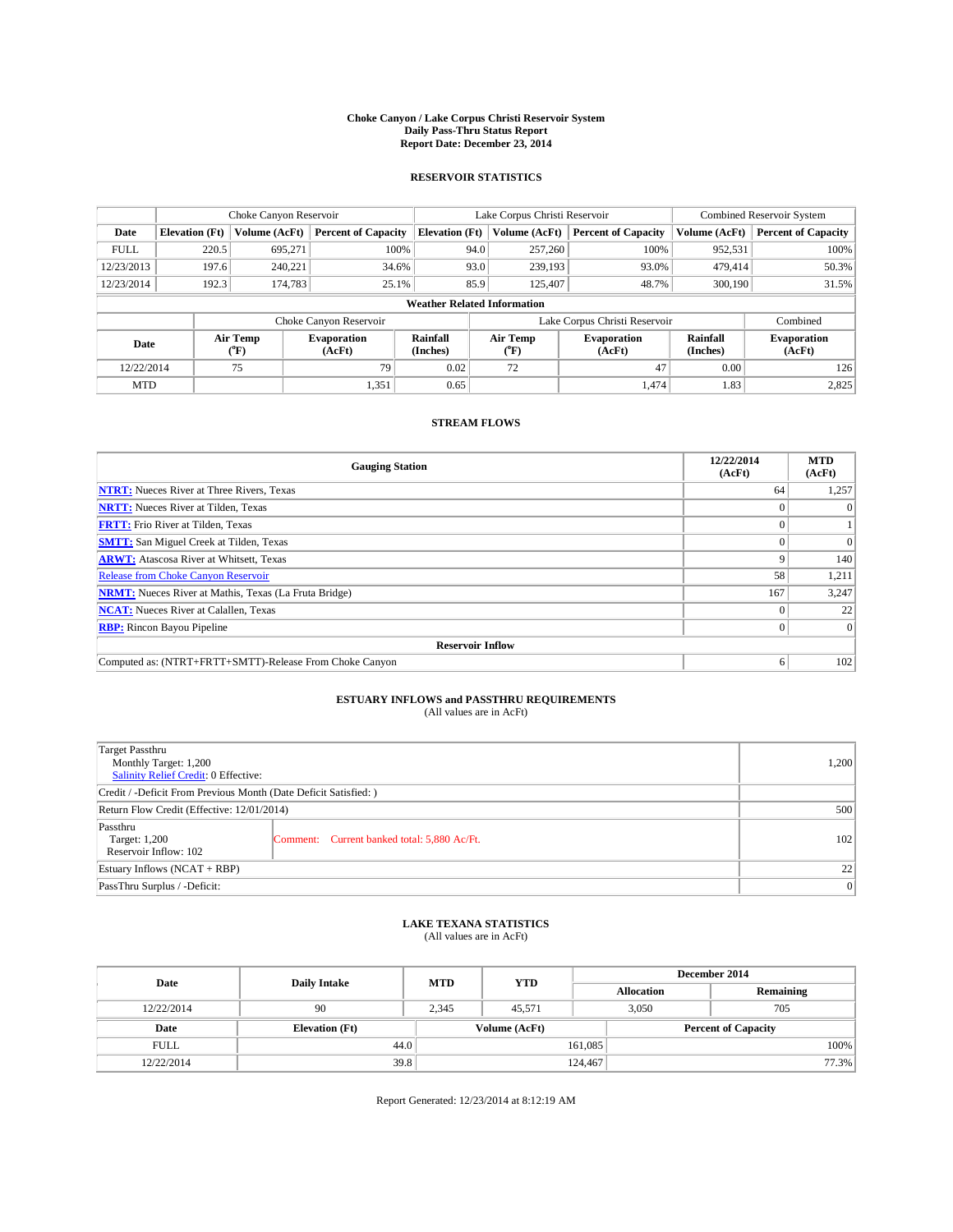#### **Choke Canyon / Lake Corpus Christi Reservoir System Daily Pass-Thru Status Report Report Date: December 24, 2014**

## **RESERVOIR STATISTICS**

|                                    | Choke Canyon Reservoir |                  |                              |                       | Lake Corpus Christi Reservoir | <b>Combined Reservoir System</b> |                      |                              |
|------------------------------------|------------------------|------------------|------------------------------|-----------------------|-------------------------------|----------------------------------|----------------------|------------------------------|
| Date                               | <b>Elevation</b> (Ft)  | Volume (AcFt)    | <b>Percent of Capacity</b>   | <b>Elevation (Ft)</b> | Volume (AcFt)                 | <b>Percent of Capacity</b>       | Volume (AcFt)        | <b>Percent of Capacity</b>   |
| <b>FULL</b>                        | 220.5                  | 695.271          | 100%                         | 94.0                  | 257,260                       | 100%                             | 952,531              | 100%                         |
| 12/24/2013                         | 197.6                  | 240,634          | 34.6%                        | 93.0                  | 238,300                       | 92.6%                            | 478,934              | 50.3%                        |
| 12/24/2014                         | 192.4                  | 175,234          | 25.2%                        | 85.9                  | 124,874                       | 48.5%                            | 300,108              | 31.5%                        |
| <b>Weather Related Information</b> |                        |                  |                              |                       |                               |                                  |                      |                              |
|                                    |                        |                  | Choke Canyon Reservoir       |                       |                               | Lake Corpus Christi Reservoir    |                      | Combined                     |
| Date                               |                        | Air Temp<br>(°F) | <b>Evaporation</b><br>(AcFt) | Rainfall<br>(Inches)  | Air Temp<br>("F)              | Evaporation<br>(AcFt)            | Rainfall<br>(Inches) | <b>Evaporation</b><br>(AcFt) |
| 12/23/2014                         |                        | 62               | 99                           | 0.00                  | 63                            | 209<br>0.00                      |                      | 308                          |

## **STREAM FLOWS**

MTD  $|$  1,450 0.65 1,683 1.83 3,133

| <b>Gauging Station</b>                                       | 12/23/2014<br>(AcFt) | <b>MTD</b><br>(AcFt) |  |  |  |
|--------------------------------------------------------------|----------------------|----------------------|--|--|--|
| <b>NTRT:</b> Nueces River at Three Rivers, Texas             | 62                   | 1,318                |  |  |  |
| <b>NRTT:</b> Nueces River at Tilden, Texas                   | o                    | $\Omega$             |  |  |  |
| <b>FRTT:</b> Frio River at Tilden, Texas                     | $\Omega$             |                      |  |  |  |
| <b>SMTT:</b> San Miguel Creek at Tilden, Texas               |                      | $\Omega$             |  |  |  |
| <b>ARWT:</b> Atascosa River at Whitsett, Texas               | 10                   | 150                  |  |  |  |
| <b>Release from Choke Canyon Reservoir</b>                   | 58                   | 1,268                |  |  |  |
| <b>NRMT:</b> Nueces River at Mathis, Texas (La Fruta Bridge) | 173                  | 3,420                |  |  |  |
| <b>NCAT:</b> Nueces River at Calallen, Texas                 |                      | 22                   |  |  |  |
| <b>RBP:</b> Rincon Bayou Pipeline                            | $\Omega$             | $\Omega$             |  |  |  |
| <b>Reservoir Inflow</b>                                      |                      |                      |  |  |  |
| Computed as: (NTRT+FRTT+SMTT)-Release From Choke Canyon      | 4                    | 106                  |  |  |  |

# **ESTUARY INFLOWS and PASSTHRU REQUIREMENTS**<br>(All values are in AcFt)

| Target Passthru<br>Monthly Target: 1,200<br>Salinity Relief Credit: 0 Effective: | 1,200                                       |     |  |  |
|----------------------------------------------------------------------------------|---------------------------------------------|-----|--|--|
| Credit / -Deficit From Previous Month (Date Deficit Satisfied: )                 |                                             |     |  |  |
| Return Flow Credit (Effective: 12/01/2014)                                       | 500                                         |     |  |  |
| Passthru<br>Target: 1,200<br>Reservoir Inflow: 106                               | Comment: Current banked total: 5,880 Ac/Ft. | 106 |  |  |
| Estuary Inflows (NCAT + RBP)                                                     | 22                                          |     |  |  |
| PassThru Surplus / -Deficit:                                                     | 0                                           |     |  |  |

# **LAKE TEXANA STATISTICS** (All values are in AcFt)

| Date        | <b>Daily Intake</b>   | <b>MTD</b>    | <b>YTD</b> | December 2014     |                            |           |  |
|-------------|-----------------------|---------------|------------|-------------------|----------------------------|-----------|--|
|             |                       |               |            | <b>Allocation</b> |                            | Remaining |  |
| 12/23/2014  | 91                    | 2.436         | 45.662     |                   | 3,050<br>614               |           |  |
| Date        | <b>Elevation</b> (Ft) | Volume (AcFt) |            |                   | <b>Percent of Capacity</b> |           |  |
| <b>FULL</b> | 44.0                  |               |            | 161,085           |                            | 100%      |  |
| 12/23/2014  | 39.9                  |               |            | 125,280           |                            | 77.8%     |  |

Report Generated: 12/24/2014 at 8:08:58 AM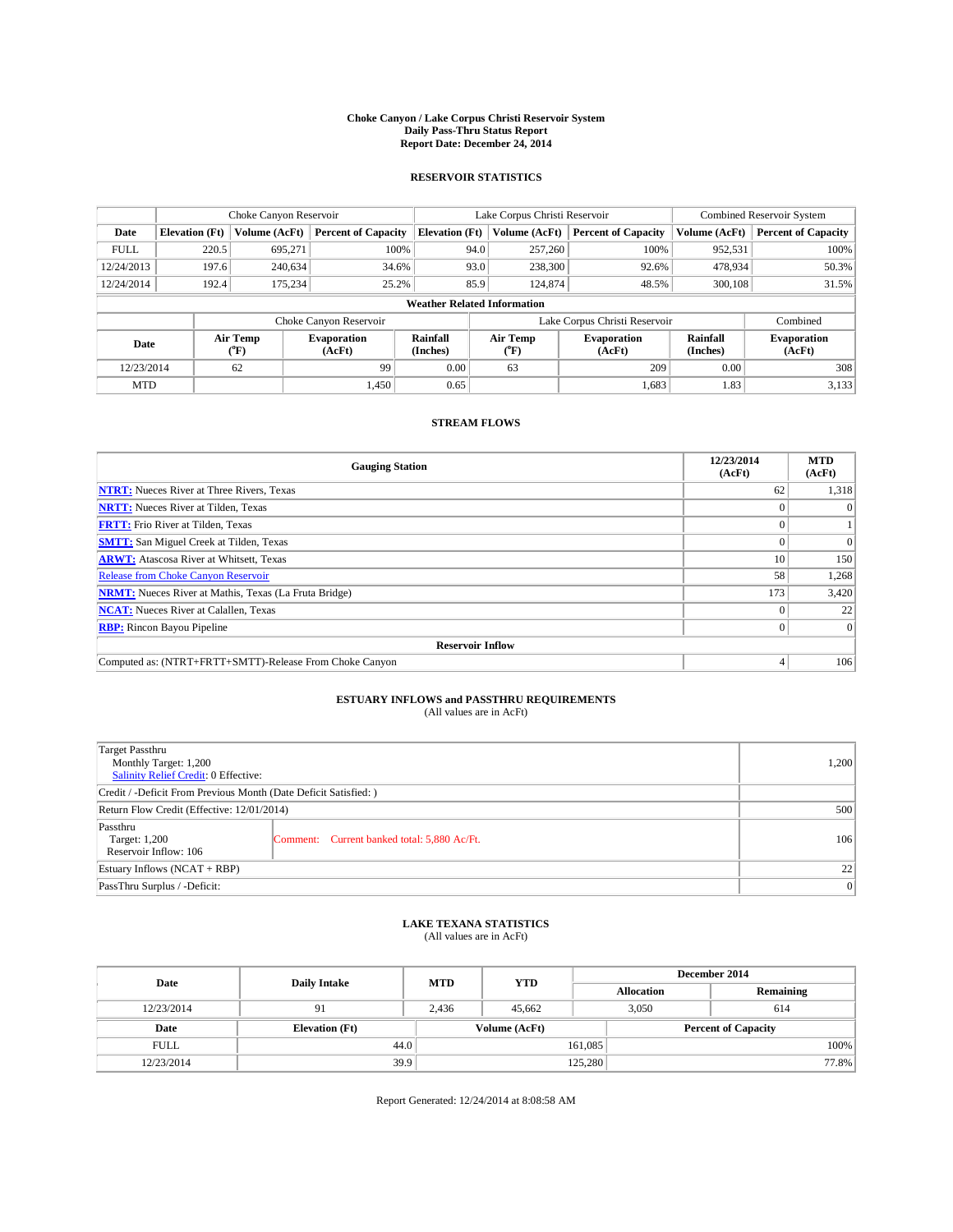#### **Choke Canyon / Lake Corpus Christi Reservoir System Daily Pass-Thru Status Report Report Date: December 25, 2014**

## **RESERVOIR STATISTICS**

|             | Choke Canyon Reservoir                                                                                      |               |                            |                       | Lake Corpus Christi Reservoir | <b>Combined Reservoir System</b> |               |                            |  |
|-------------|-------------------------------------------------------------------------------------------------------------|---------------|----------------------------|-----------------------|-------------------------------|----------------------------------|---------------|----------------------------|--|
| Date        | <b>Elevation</b> (Ft)                                                                                       | Volume (AcFt) | <b>Percent of Capacity</b> | <b>Elevation</b> (Ft) | Volume (AcFt)                 | <b>Percent of Capacity</b>       | Volume (AcFt) | <b>Percent of Capacity</b> |  |
| <b>FULL</b> | 220.5                                                                                                       | 695.271       | 100%                       | 94.0                  | 257,260                       | 100%                             | 952,531       | 100%                       |  |
| 12/25/2013  | 197.6                                                                                                       | 240,772       | 34.6%                      | 93.0                  | 238,300                       | 92.6%                            | 479,072       | 50.3%                      |  |
| 12/25/2014  | 192.3                                                                                                       | 174,445       | 25.1%                      | 85.8                  | 123,812                       | 48.1%                            | 298,257       | 31.3%                      |  |
|             | <b>Weather Related Information</b>                                                                          |               |                            |                       |                               |                                  |               |                            |  |
|             |                                                                                                             |               | Choke Canyon Reservoir     |                       |                               | Lake Corpus Christi Reservoir    |               | Combined                   |  |
|             | Air Temp<br>Air Temp<br>Rainfall<br>Evaporation<br>Date<br>$({}^o\mathrm{F})$<br>(AcFt)<br>(Inches)<br>("F) |               | Evaporation<br>(AcFt)      | Rainfall<br>(Inches)  | <b>Evaporation</b><br>(AcFt)  |                                  |               |                            |  |
| 12/24/2014  |                                                                                                             | 57            | 79                         | 0.00                  | 58                            | 100                              | 0.00          | 179                        |  |

## **STREAM FLOWS**

MTD  $|$  1,529 0.65 1,783 1.83 3,312

| <b>Gauging Station</b>                                       | 12/24/2014<br>(AcFt) | <b>MTD</b><br>(AcFt) |  |  |  |  |
|--------------------------------------------------------------|----------------------|----------------------|--|--|--|--|
| <b>NTRT:</b> Nueces River at Three Rivers, Texas             | 62                   | 1,380                |  |  |  |  |
| <b>NRTT:</b> Nueces River at Tilden, Texas                   |                      | $\Omega$             |  |  |  |  |
| <b>FRTT:</b> Frio River at Tilden, Texas                     | 0                    |                      |  |  |  |  |
| <b>SMTT:</b> San Miguel Creek at Tilden, Texas               |                      | $\Omega$             |  |  |  |  |
| <b>ARWT:</b> Atascosa River at Whitsett, Texas               | 13                   | 163                  |  |  |  |  |
| <b>Release from Choke Canyon Reservoir</b>                   | 58                   | 1,326                |  |  |  |  |
| <b>NRMT:</b> Nueces River at Mathis, Texas (La Fruta Bridge) | 183                  | 3,603                |  |  |  |  |
| <b>NCAT:</b> Nueces River at Calallen, Texas                 |                      | 22                   |  |  |  |  |
| <b>RBP:</b> Rincon Bayou Pipeline                            | $\Omega$             | $\Omega$             |  |  |  |  |
| <b>Reservoir Inflow</b>                                      |                      |                      |  |  |  |  |
| Computed as: (NTRT+FRTT+SMTT)-Release From Choke Canyon      | 4                    | 110                  |  |  |  |  |

# **ESTUARY INFLOWS and PASSTHRU REQUIREMENTS**<br>(All values are in AcFt)

| Target Passthru<br>Monthly Target: 1,200<br>Salinity Relief Credit: 0 Effective: |                                             | 1,200 |
|----------------------------------------------------------------------------------|---------------------------------------------|-------|
| Credit / -Deficit From Previous Month (Date Deficit Satisfied: )                 |                                             |       |
| Return Flow Credit (Effective: 12/01/2014)                                       | 500                                         |       |
| Passthru<br>Target: 1,200<br>Reservoir Inflow: 110                               | Comment: Current banked total: 5,880 Ac/Ft. | 110   |
| Estuary Inflows (NCAT + RBP)                                                     | 22                                          |       |
| PassThru Surplus / -Deficit:                                                     | 0                                           |       |

# **LAKE TEXANA STATISTICS** (All values are in AcFt)

| Date        | <b>Daily Intake</b>   | <b>MTD</b> | <b>YTD</b>    | December 2014     |                            |           |  |
|-------------|-----------------------|------------|---------------|-------------------|----------------------------|-----------|--|
|             |                       |            |               | <b>Allocation</b> |                            | Remaining |  |
| 12/24/2014  | 92                    | 2,528      | 45.753        | 3.050             |                            | 522       |  |
| Date        | <b>Elevation</b> (Ft) |            | Volume (AcFt) |                   | <b>Percent of Capacity</b> |           |  |
| <b>FULL</b> | 44.0                  |            |               | 161,085           |                            | 100%      |  |
| 12/24/2014  | 40.0                  |            |               | 126,098           |                            | 78.3%     |  |

Report Generated: 12/25/2014 at 8:32:09 AM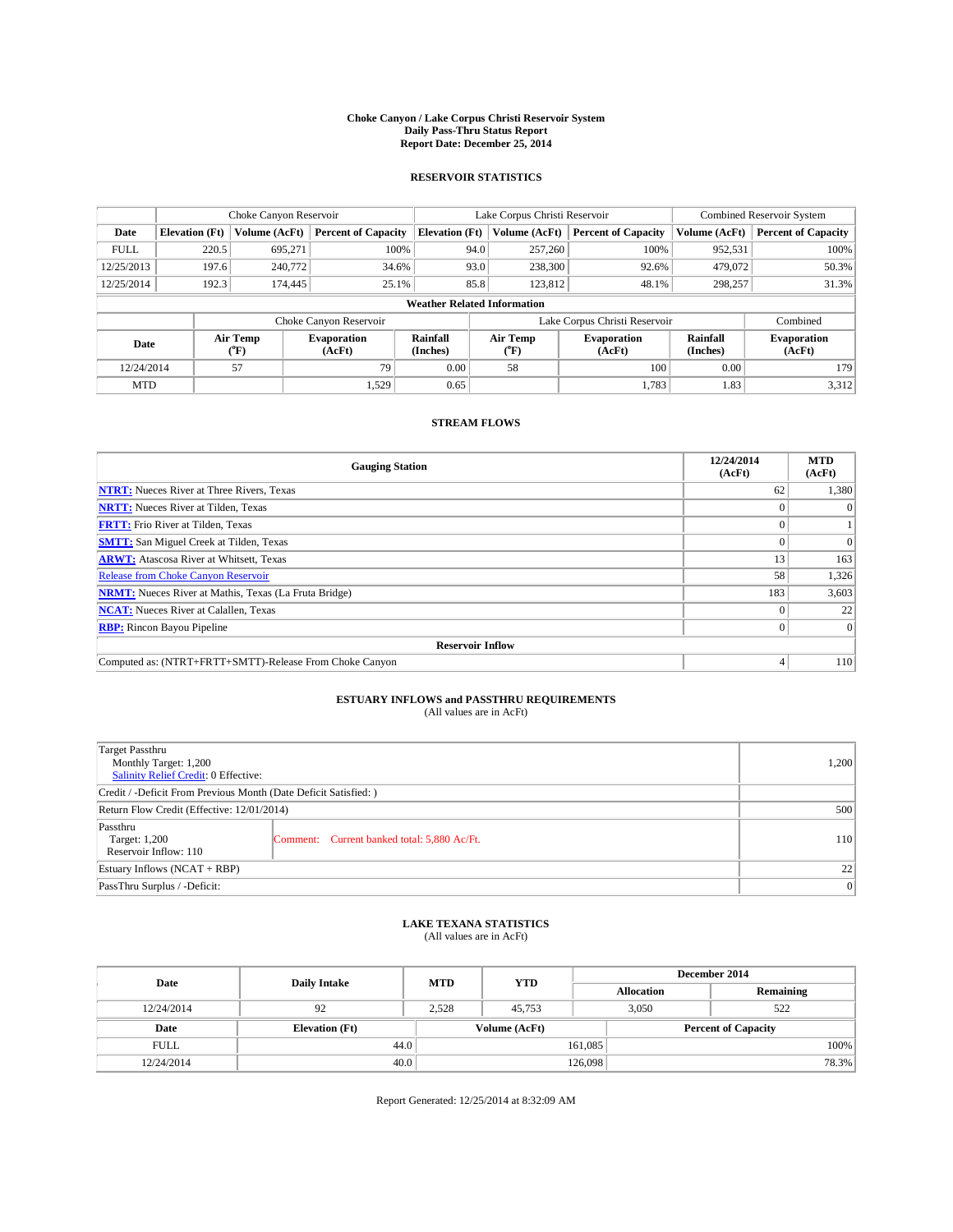#### **Choke Canyon / Lake Corpus Christi Reservoir System Daily Pass-Thru Status Report Report Date: December 26, 2014**

## **RESERVOIR STATISTICS**

|                                    | Choke Canyon Reservoir |                      |                            |                       | Lake Corpus Christi Reservoir             | <b>Combined Reservoir System</b> |                      |                              |
|------------------------------------|------------------------|----------------------|----------------------------|-----------------------|-------------------------------------------|----------------------------------|----------------------|------------------------------|
| Date                               | <b>Elevation</b> (Ft)  | <b>Volume (AcFt)</b> | <b>Percent of Capacity</b> | <b>Elevation (Ft)</b> | Volume (AcFt)                             | <b>Percent of Capacity</b>       | Volume (AcFt)        | <b>Percent of Capacity</b>   |
| <b>FULL</b>                        | 220.5                  | 695,271              | 100%                       | 94.0                  | 257,260                                   | 100%                             | 952,531              | 100%                         |
| 12/26/2013                         | 197.6                  | 240,634              | 34.6%                      | 92.9                  | 238,121                                   | 92.6%                            | 478,755              | 50.3%                        |
| 12/26/2014                         | 192.3                  | 174,783              | 25.1%                      | 85.8                  | 123,945                                   | 48.2%                            | 298,728              | 31.4%                        |
| <b>Weather Related Information</b> |                        |                      |                            |                       |                                           |                                  |                      |                              |
|                                    |                        |                      | Choke Canyon Reservoir     |                       | Lake Corpus Christi Reservoir<br>Combined |                                  |                      |                              |
| Date                               |                        | Air Temp<br>(°F)     | Evaporation<br>(AcFt)      | Rainfall<br>(Inches)  | Air Temp<br>("F)                          | <b>Evaporation</b><br>(AcFt)     | Rainfall<br>(Inches) | <b>Evaporation</b><br>(AcFt) |
| 12/25/2014                         |                        | 66                   | 85                         | 0.00                  | 65                                        | 108                              | 0.00                 | 193                          |

## **STREAM FLOWS**

MTD  $|$  1,614 0.65 1,891 1.83 3,505

| <b>Gauging Station</b>                                       | 12/25/2014<br>(AcFt) | <b>MTD</b><br>(AcFt) |  |  |  |  |
|--------------------------------------------------------------|----------------------|----------------------|--|--|--|--|
| <b>NTRT:</b> Nueces River at Three Rivers, Texas             | 64                   | 1,443                |  |  |  |  |
| <b>NRTT:</b> Nueces River at Tilden, Texas                   |                      | $\Omega$             |  |  |  |  |
| <b>FRTT:</b> Frio River at Tilden, Texas                     |                      |                      |  |  |  |  |
| <b>SMTT:</b> San Miguel Creek at Tilden, Texas               |                      | $\Omega$             |  |  |  |  |
| <b>ARWT:</b> Atascosa River at Whitsett, Texas               | 11                   | 173                  |  |  |  |  |
| <b>Release from Choke Canyon Reservoir</b>                   | 58                   | 1,384                |  |  |  |  |
| <b>NRMT:</b> Nueces River at Mathis, Texas (La Fruta Bridge) | 183                  | 3,785                |  |  |  |  |
| <b>NCAT:</b> Nueces River at Calallen, Texas                 |                      | 22                   |  |  |  |  |
| <b>RBP:</b> Rincon Bayou Pipeline                            | $\Omega$             | $\Omega$             |  |  |  |  |
| <b>Reservoir Inflow</b>                                      |                      |                      |  |  |  |  |
| Computed as: (NTRT+FRTT+SMTT)-Release From Choke Canyon      | 6                    | 116                  |  |  |  |  |

# **ESTUARY INFLOWS and PASSTHRU REQUIREMENTS**<br>(All values are in AcFt)

| Target Passthru<br>Monthly Target: 1,200<br>Salinity Relief Credit: 0 Effective: |                                             | 1,200 |
|----------------------------------------------------------------------------------|---------------------------------------------|-------|
| Credit / -Deficit From Previous Month (Date Deficit Satisfied: )                 |                                             |       |
| Return Flow Credit (Effective: 12/01/2014)                                       | 500                                         |       |
| Passthru<br>Target: 1,200<br>Reservoir Inflow: 116                               | Comment: Current banked total: 5,880 Ac/Ft. | 116   |
| Estuary Inflows (NCAT + RBP)                                                     | 22                                          |       |
| PassThru Surplus / -Deficit:                                                     | 0                                           |       |

# **LAKE TEXANA STATISTICS** (All values are in AcFt)

| Date        | <b>Daily Intake</b>   | <b>MTD</b>    | <b>YTD</b> | December 2014     |                            |  |  |
|-------------|-----------------------|---------------|------------|-------------------|----------------------------|--|--|
|             |                       |               |            | <b>Allocation</b> | Remaining                  |  |  |
| 12/25/2014  | 86                    | 2.607         | 45,833     | 3.050             | 443                        |  |  |
| Date        | <b>Elevation</b> (Ft) | Volume (AcFt) |            |                   | <b>Percent of Capacity</b> |  |  |
| <b>FULL</b> | 44.0                  |               |            | 161,085           | 100%                       |  |  |
| 12/25/2014  | 40.0                  |               |            | 126,098           | 78.3%                      |  |  |

Report Generated: 12/26/2014 at 8:16:36 AM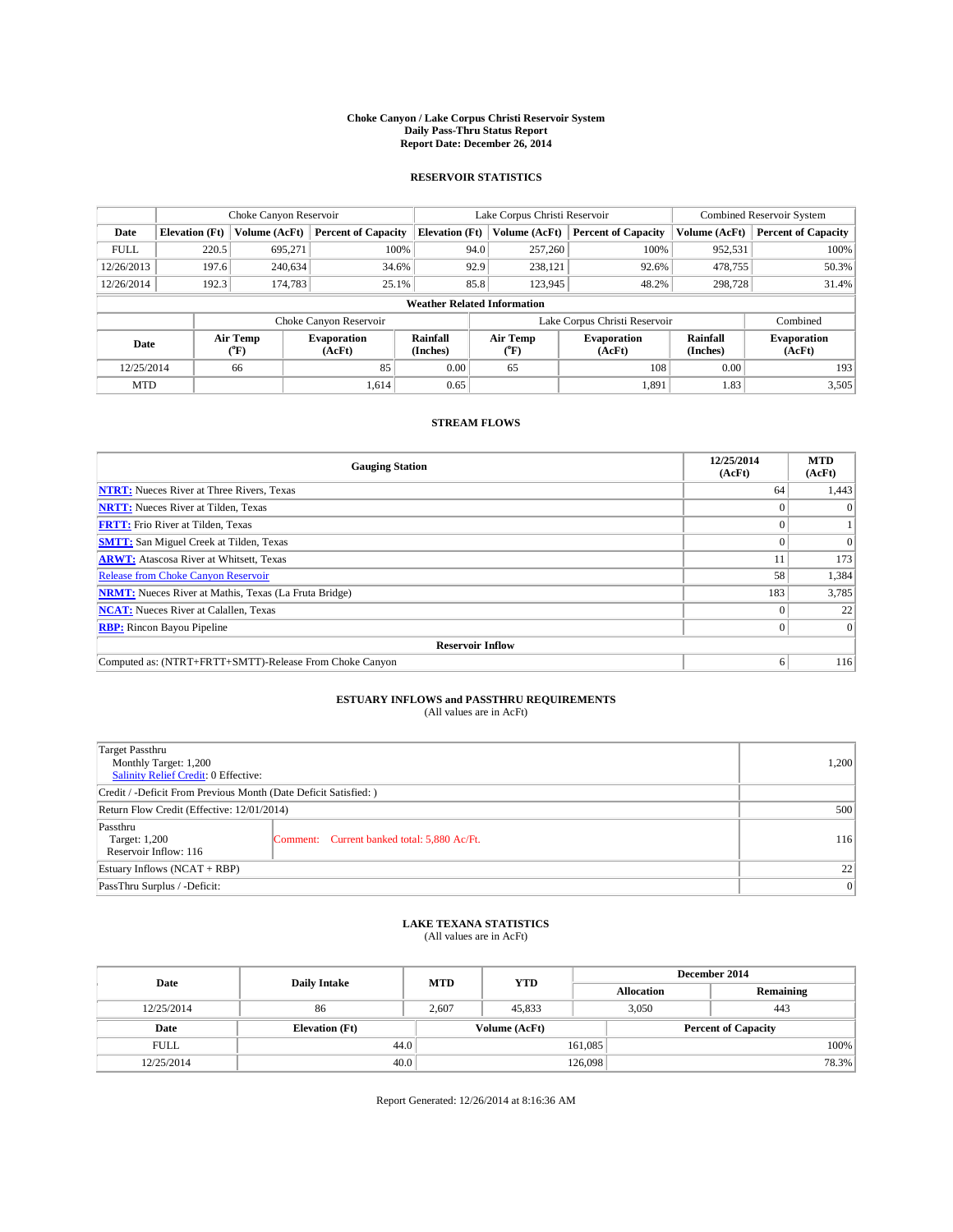#### **Choke Canyon / Lake Corpus Christi Reservoir System Daily Pass-Thru Status Report Report Date: December 27, 2014**

## **RESERVOIR STATISTICS**

|                                    | Choke Canyon Reservoir |                  |                            |                       | Lake Corpus Christi Reservoir | Combined Reservoir System     |                      |                              |
|------------------------------------|------------------------|------------------|----------------------------|-----------------------|-------------------------------|-------------------------------|----------------------|------------------------------|
| Date                               | <b>Elevation</b> (Ft)  | Volume (AcFt)    | <b>Percent of Capacity</b> | <b>Elevation</b> (Ft) | Volume (AcFt)                 | <b>Percent of Capacity</b>    | Volume (AcFt)        | <b>Percent of Capacity</b>   |
| <b>FULL</b>                        | 220.5                  | 695,271          | 100%                       | 94.0                  | 257,260                       | 100%                          | 952,531              | 100%                         |
| 12/27/2013                         | 197.6                  | 240,083          | 34.5%                      | 92.9                  | 237,942                       | 92.5%                         | 478,025              | 50.2%                        |
| 12/27/2014                         | 192.3                  | 174,332          | 25.1%                      | 85.8                  | 123,283                       | 47.9%                         | 297,615              | 31.2%                        |
| <b>Weather Related Information</b> |                        |                  |                            |                       |                               |                               |                      |                              |
|                                    |                        |                  | Choke Canyon Reservoir     |                       |                               | Lake Corpus Christi Reservoir |                      | Combined                     |
| Date                               |                        | Air Temp<br>(°F) | Evaporation<br>(AcFt)      | Rainfall<br>(Inches)  | Air Temp<br>$\rm ^{o}F$       | <b>Evaporation</b><br>(AcFt)  | Rainfall<br>(Inches) | <b>Evaporation</b><br>(AcFt) |
| 12/26/2014                         |                        | 77               | 46                         | 0.00                  | 77                            | 69                            | 0.00                 | 115                          |

## **STREAM FLOWS**

MTD  $|$  1,660 0.65 1,960 1.83 3,620

| <b>Gauging Station</b>                                       | 12/26/2014<br>(AcFt) | <b>MTD</b><br>(AcFt) |  |  |  |
|--------------------------------------------------------------|----------------------|----------------------|--|--|--|
| <b>NTRT:</b> Nueces River at Three Rivers, Texas             | 64                   | 1,507                |  |  |  |
| <b>NRTT:</b> Nueces River at Tilden, Texas                   |                      | $\Omega$             |  |  |  |
| <b>FRTT:</b> Frio River at Tilden, Texas                     |                      |                      |  |  |  |
| <b>SMTT:</b> San Miguel Creek at Tilden, Texas               |                      | $\Omega$             |  |  |  |
| <b>ARWT:</b> Atascosa River at Whitsett, Texas               | 10                   | 183                  |  |  |  |
| <b>Release from Choke Canyon Reservoir</b>                   | 58                   | 1,441                |  |  |  |
| <b>NRMT:</b> Nueces River at Mathis, Texas (La Fruta Bridge) | 177                  | 3,962                |  |  |  |
| <b>NCAT:</b> Nueces River at Calallen, Texas                 |                      | 25                   |  |  |  |
| <b>RBP:</b> Rincon Bayou Pipeline                            | $\overline{0}$       | $\theta$             |  |  |  |
| <b>Reservoir Inflow</b>                                      |                      |                      |  |  |  |
| Computed as: (NTRT+FRTT+SMTT)-Release From Choke Canyon      | 6                    | 122                  |  |  |  |

# **ESTUARY INFLOWS and PASSTHRU REQUIREMENTS**<br>(All values are in AcFt)

| Target Passthru<br>Monthly Target: 1,200<br>Salinity Relief Credit: 0 Effective: |                                             | 1,200 |
|----------------------------------------------------------------------------------|---------------------------------------------|-------|
| Credit / -Deficit From Previous Month (Date Deficit Satisfied: )                 |                                             |       |
| Return Flow Credit (Effective: 12/01/2014)                                       | 500                                         |       |
| Passthru<br>Target: 1,200<br>Reservoir Inflow: 122                               | Comment: Current banked total: 5,880 Ac/Ft. | 122   |
| Estuary Inflows (NCAT + RBP)                                                     | 25                                          |       |
| PassThru Surplus / -Deficit:                                                     | 0                                           |       |

# **LAKE TEXANA STATISTICS** (All values are in AcFt)

| Date        | <b>Daily Intake</b>   | <b>MTD</b>    | <b>YTD</b> | December 2014     |                            |           |  |
|-------------|-----------------------|---------------|------------|-------------------|----------------------------|-----------|--|
|             |                       |               |            | <b>Allocation</b> |                            | Remaining |  |
| 12/26/2014  | 86                    | 2,694         | 45.919     |                   | 3,050<br>356               |           |  |
| Date        | <b>Elevation</b> (Ft) | Volume (AcFt) |            |                   | <b>Percent of Capacity</b> |           |  |
| <b>FULL</b> | 44.0                  |               |            | 161,085           |                            | 100%      |  |
| 12/26/2014  | 39.8                  |               |            | 124,467           |                            | 77.3%     |  |

Report Generated: 12/27/2014 at 7:49:00 AM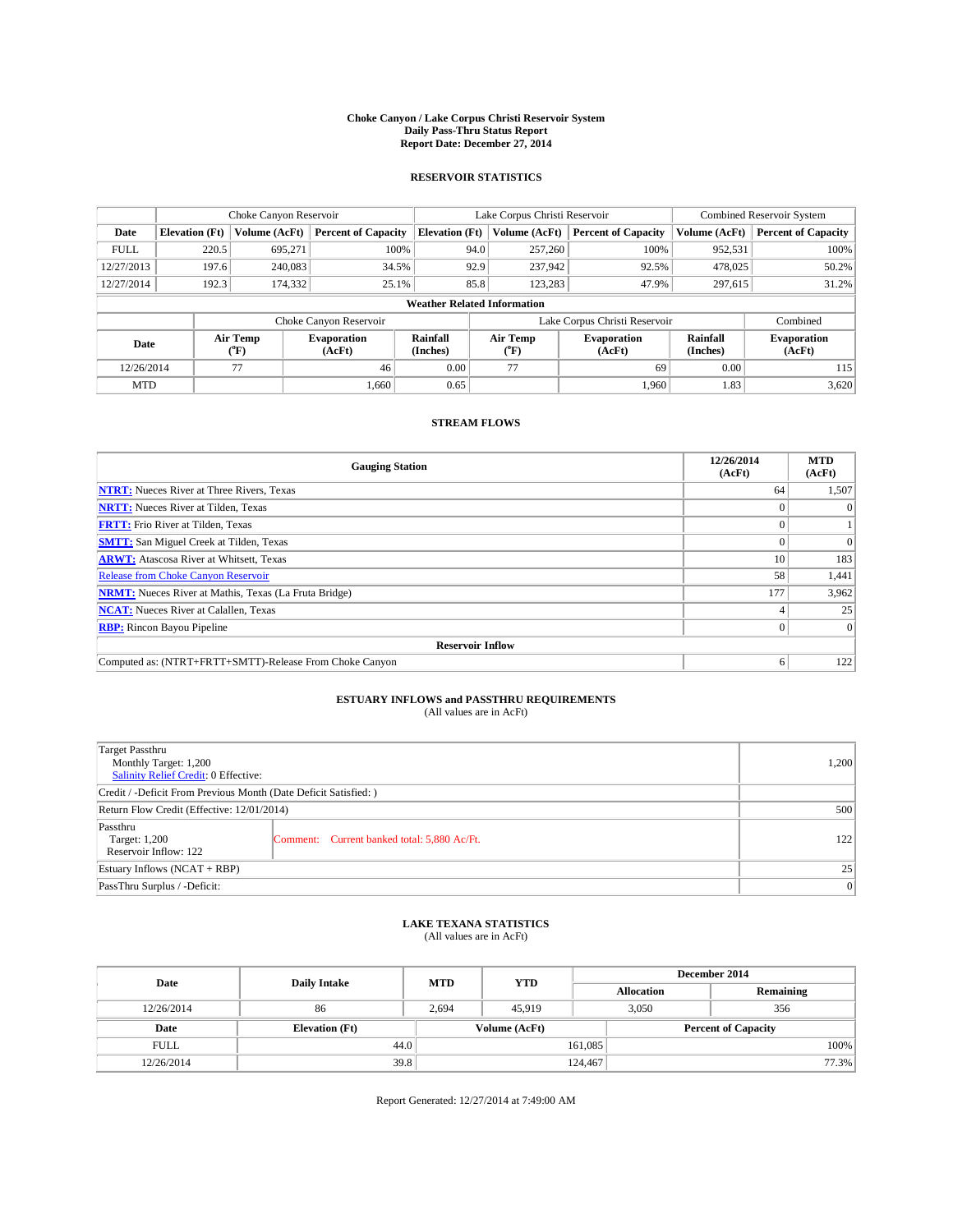#### **Choke Canyon / Lake Corpus Christi Reservoir System Daily Pass-Thru Status Report Report Date: December 28, 2014**

## **RESERVOIR STATISTICS**

|             |                                    | Choke Canyon Reservoir |                              |                       | Lake Corpus Christi Reservoir | <b>Combined Reservoir System</b> |                      |                              |  |
|-------------|------------------------------------|------------------------|------------------------------|-----------------------|-------------------------------|----------------------------------|----------------------|------------------------------|--|
| Date        | <b>Elevation</b> (Ft)              | Volume (AcFt)          | <b>Percent of Capacity</b>   | <b>Elevation</b> (Ft) | Volume (AcFt)                 | <b>Percent of Capacity</b>       | Volume (AcFt)        | <b>Percent of Capacity</b>   |  |
| <b>FULL</b> | 220.5                              | 695.271                | 100%                         | 94.0                  | 257,260                       | 100%                             | 952,531              | 100%                         |  |
| 12/28/2013  | 197.6                              | 240,221                | 34.6%                        | 92.9                  | 237,764                       | 92.4%                            | 477,985              | 50.2%                        |  |
| 12/28/2014  | 192.3                              | 174,332                | 25.1%                        | 85.8                  | 124,078                       | 48.2%                            | 298,410              | 31.3%                        |  |
|             | <b>Weather Related Information</b> |                        |                              |                       |                               |                                  |                      |                              |  |
|             |                                    |                        | Choke Canyon Reservoir       |                       | Lake Corpus Christi Reservoir | Combined                         |                      |                              |  |
| Date        |                                    | Air Temp<br>(°F)       | <b>Evaporation</b><br>(AcFt) | Rainfall<br>(Inches)  | Air Temp<br>(°F)              | <b>Evaporation</b><br>(AcFt)     | Rainfall<br>(Inches) | <b>Evaporation</b><br>(AcFt) |  |
| 12/27/2014  |                                    | 73                     | 79                           | 0.28                  | 75                            | 100                              | 0.18                 | 179                          |  |
| <b>MTD</b>  |                                    |                        | 1.739                        | 0.93                  |                               | 2,060                            | 2.01                 | 3.799                        |  |

## **STREAM FLOWS**

| <b>Gauging Station</b>                                       | 12/27/2014<br>(AcFt) | <b>MTD</b><br>(AcFt) |  |  |  |  |
|--------------------------------------------------------------|----------------------|----------------------|--|--|--|--|
| <b>NTRT:</b> Nueces River at Three Rivers, Texas             | 64                   | 1,570                |  |  |  |  |
| <b>NRTT:</b> Nueces River at Tilden, Texas                   |                      | $\Omega$             |  |  |  |  |
| <b>FRTT:</b> Frio River at Tilden, Texas                     | $\Omega$             |                      |  |  |  |  |
| <b>SMTT:</b> San Miguel Creek at Tilden, Texas               |                      | $\Omega$             |  |  |  |  |
| <b>ARWT:</b> Atascosa River at Whitsett, Texas               | Q                    | 192                  |  |  |  |  |
| <b>Release from Choke Canyon Reservoir</b>                   | 58                   | 1,499                |  |  |  |  |
| <b>NRMT:</b> Nueces River at Mathis, Texas (La Fruta Bridge) | 151                  | 4,113                |  |  |  |  |
| <b>NCAT:</b> Nueces River at Calallen, Texas                 | 34                   | 59                   |  |  |  |  |
| <b>RBP:</b> Rincon Bayou Pipeline                            | $\Omega$             | $\Omega$             |  |  |  |  |
| <b>Reservoir Inflow</b>                                      |                      |                      |  |  |  |  |
| Computed as: (NTRT+FRTT+SMTT)-Release From Choke Canyon      | 6                    | 128                  |  |  |  |  |

# **ESTUARY INFLOWS and PASSTHRU REQUIREMENTS**<br>(All values are in AcFt)

| Target Passthru<br>Monthly Target: 1,200<br>Salinity Relief Credit: 0 Effective: | 1,200                                       |     |
|----------------------------------------------------------------------------------|---------------------------------------------|-----|
| Credit / -Deficit From Previous Month (Date Deficit Satisfied: )                 |                                             |     |
| Return Flow Credit (Effective: 12/01/2014)                                       | 500                                         |     |
| Passthru<br>Target: 1,200<br>Reservoir Inflow: 128                               | Comment: Current banked total: 5,880 Ac/Ft. | 128 |
| Estuary Inflows (NCAT + RBP)                                                     | 59                                          |     |
| PassThru Surplus / -Deficit:                                                     | 0                                           |     |

# **LAKE TEXANA STATISTICS** (All values are in AcFt)

| Date        | <b>Daily Intake</b>   | <b>MTD</b> | <b>YTD</b>    | December 2014 |                            |           |  |
|-------------|-----------------------|------------|---------------|---------------|----------------------------|-----------|--|
|             |                       |            |               |               | <b>Allocation</b>          | Remaining |  |
| 12/27/2014  | 86                    | 2,780      | 46,006        |               | 3,050<br>270               |           |  |
| Date        | <b>Elevation</b> (Ft) |            | Volume (AcFt) |               | <b>Percent of Capacity</b> |           |  |
| <b>FULL</b> | 44.0                  |            |               | 161,085       |                            | 100%      |  |
| 12/27/2014  | 39.8                  |            |               | 124,467       |                            | 77.3%     |  |

Report Generated: 12/28/2014 at 8:20:49 AM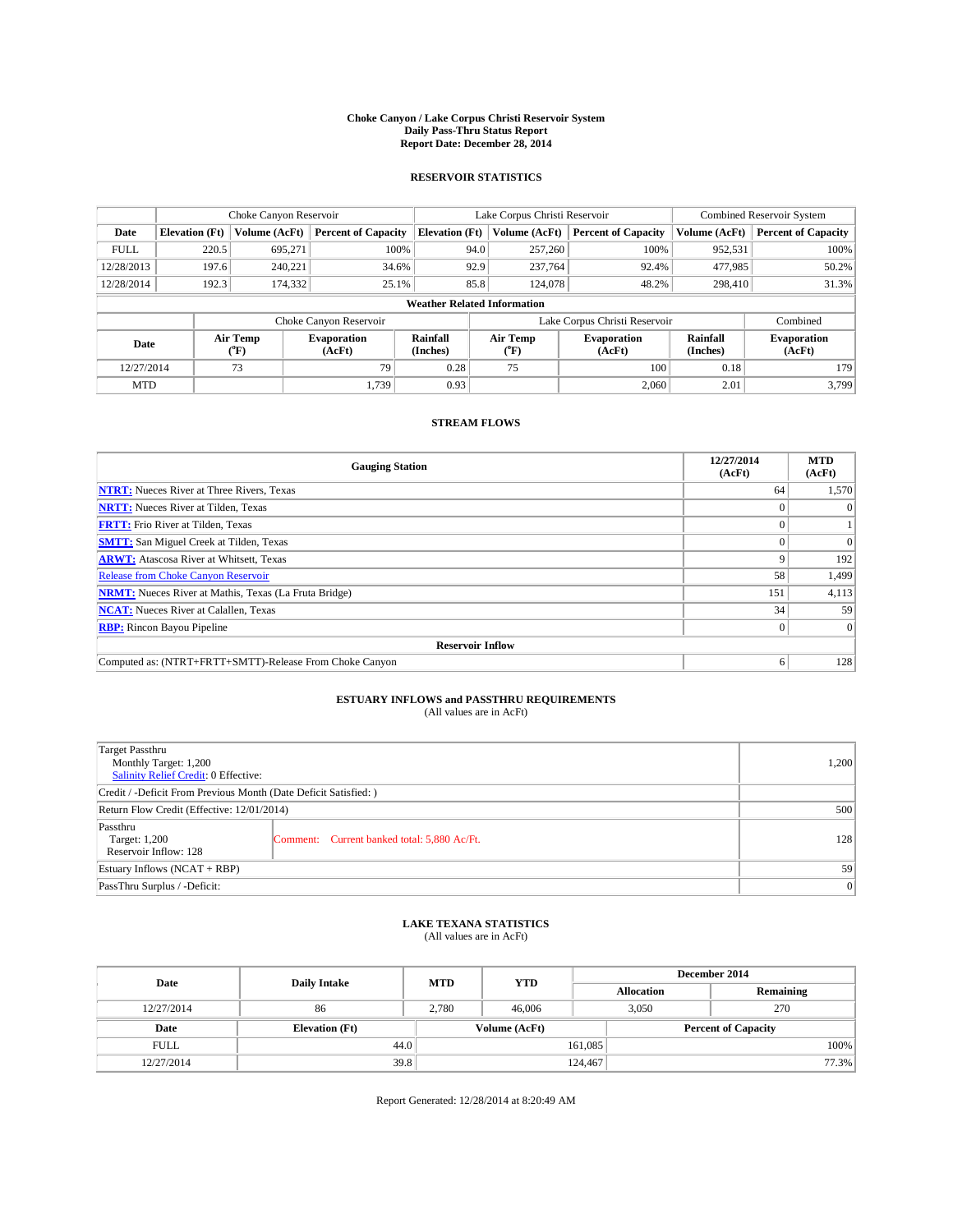#### **Choke Canyon / Lake Corpus Christi Reservoir System Daily Pass-Thru Status Report Report Date: December 29, 2014**

## **RESERVOIR STATISTICS**

|                                    | Choke Canyon Reservoir |                                    |                            |                       | Lake Corpus Christi Reservoir | <b>Combined Reservoir System</b> |                      |                              |
|------------------------------------|------------------------|------------------------------------|----------------------------|-----------------------|-------------------------------|----------------------------------|----------------------|------------------------------|
| Date                               | <b>Elevation</b> (Ft)  | Volume (AcFt)                      | <b>Percent of Capacity</b> | <b>Elevation</b> (Ft) | Volume (AcFt)                 | <b>Percent of Capacity</b>       | Volume (AcFt)        | <b>Percent of Capacity</b>   |
| <b>FULL</b>                        | 220.5                  | 695.271                            | 100%                       | 94.0                  | 257,260                       | 100%                             | 952,531              | 100%                         |
| 12/29/2013                         | 197.6                  | 240,772                            | 34.6%                      | 92.9                  | 237,229                       | 92.2%                            | 478,001              | 50.2%                        |
| 12/29/2014                         | 192.3                  | 174,220                            | 25.1%                      | 85.8                  | 124,210                       | 48.3%                            | 298,430              | 31.3%                        |
| <b>Weather Related Information</b> |                        |                                    |                            |                       |                               |                                  |                      |                              |
|                                    |                        |                                    | Choke Canyon Reservoir     |                       | Lake Corpus Christi Reservoir |                                  |                      |                              |
| Date                               |                        | Air Temp<br>${}^{\prime\prime}$ F) | Evaporation<br>(AcFt)      | Rainfall<br>(Inches)  | Air Temp<br>("F               | <b>Evaporation</b><br>(AcFt)     | Rainfall<br>(Inches) | <b>Evaporation</b><br>(AcFt) |
| 12/28/2014                         |                        | 46                                 | 20                         | 0.11                  | 45                            |                                  | 0.12                 | 20                           |

## **STREAM FLOWS**

MTD  $|$  1,759 1.04 2.060 2.13 3,819

| <b>Gauging Station</b>                                       | 12/28/2014<br>(AcFt) | <b>MTD</b><br>(AcFt) |  |  |  |  |
|--------------------------------------------------------------|----------------------|----------------------|--|--|--|--|
| <b>NTRT:</b> Nueces River at Three Rivers, Texas             | 64                   | 1,634                |  |  |  |  |
| <b>NRTT:</b> Nueces River at Tilden, Texas                   |                      | $\Omega$             |  |  |  |  |
| <b>FRTT:</b> Frio River at Tilden, Texas                     |                      |                      |  |  |  |  |
| <b>SMTT:</b> San Miguel Creek at Tilden, Texas               |                      | $\Omega$             |  |  |  |  |
| <b>ARWT:</b> Atascosa River at Whitsett, Texas               | 10                   | 202                  |  |  |  |  |
| <b>Release from Choke Canyon Reservoir</b>                   | 58                   | 1,556                |  |  |  |  |
| <b>NRMT:</b> Nueces River at Mathis, Texas (La Fruta Bridge) | 153                  | 4,266                |  |  |  |  |
| <b>NCAT:</b> Nueces River at Calallen, Texas                 | 32                   | 91                   |  |  |  |  |
| <b>RBP:</b> Rincon Bayou Pipeline                            | $\Omega$             | $\Omega$             |  |  |  |  |
| <b>Reservoir Inflow</b>                                      |                      |                      |  |  |  |  |
| Computed as: (NTRT+FRTT+SMTT)-Release From Choke Canyon      | 6                    | 134                  |  |  |  |  |

# **ESTUARY INFLOWS and PASSTHRU REQUIREMENTS**<br>(All values are in AcFt)

| Target Passthru<br>Monthly Target: 1,200<br>Salinity Relief Credit: 0 Effective: | 1.200                                       |     |  |  |
|----------------------------------------------------------------------------------|---------------------------------------------|-----|--|--|
| Credit / -Deficit From Previous Month (Date Deficit Satisfied: )                 |                                             |     |  |  |
| Return Flow Credit (Effective: 12/01/2014)                                       | 500                                         |     |  |  |
| Passthru<br>Target: 1,200<br>Reservoir Inflow: 134                               | Comment: Current banked total: 5,880 Ac/Ft. | 134 |  |  |
| Estuary Inflows (NCAT + RBP)                                                     |                                             |     |  |  |
| PassThru Surplus / -Deficit:                                                     | 0                                           |     |  |  |

## **LAKE TEXANA STATISTICS** (All values are in AcFt)

| Date        | <b>Daily Intake</b>   | <b>MTD</b> | <b>YTD</b>    | December 2014 |                            |           |  |
|-------------|-----------------------|------------|---------------|---------------|----------------------------|-----------|--|
|             |                       |            |               |               | <b>Allocation</b>          | Remaining |  |
| 12/28/2014  | 86                    | 2,866      | 46,092        |               | 3,050<br>184               |           |  |
| Date        | <b>Elevation</b> (Ft) |            | Volume (AcFt) |               | <b>Percent of Capacity</b> |           |  |
| <b>FULL</b> | 44.0                  |            |               | 161,085       |                            | 100%      |  |
| 12/28/2014  | 39.8                  |            |               | 124,467       |                            | 77.3%     |  |

Report Generated: 12/29/2014 at 8:14:02 AM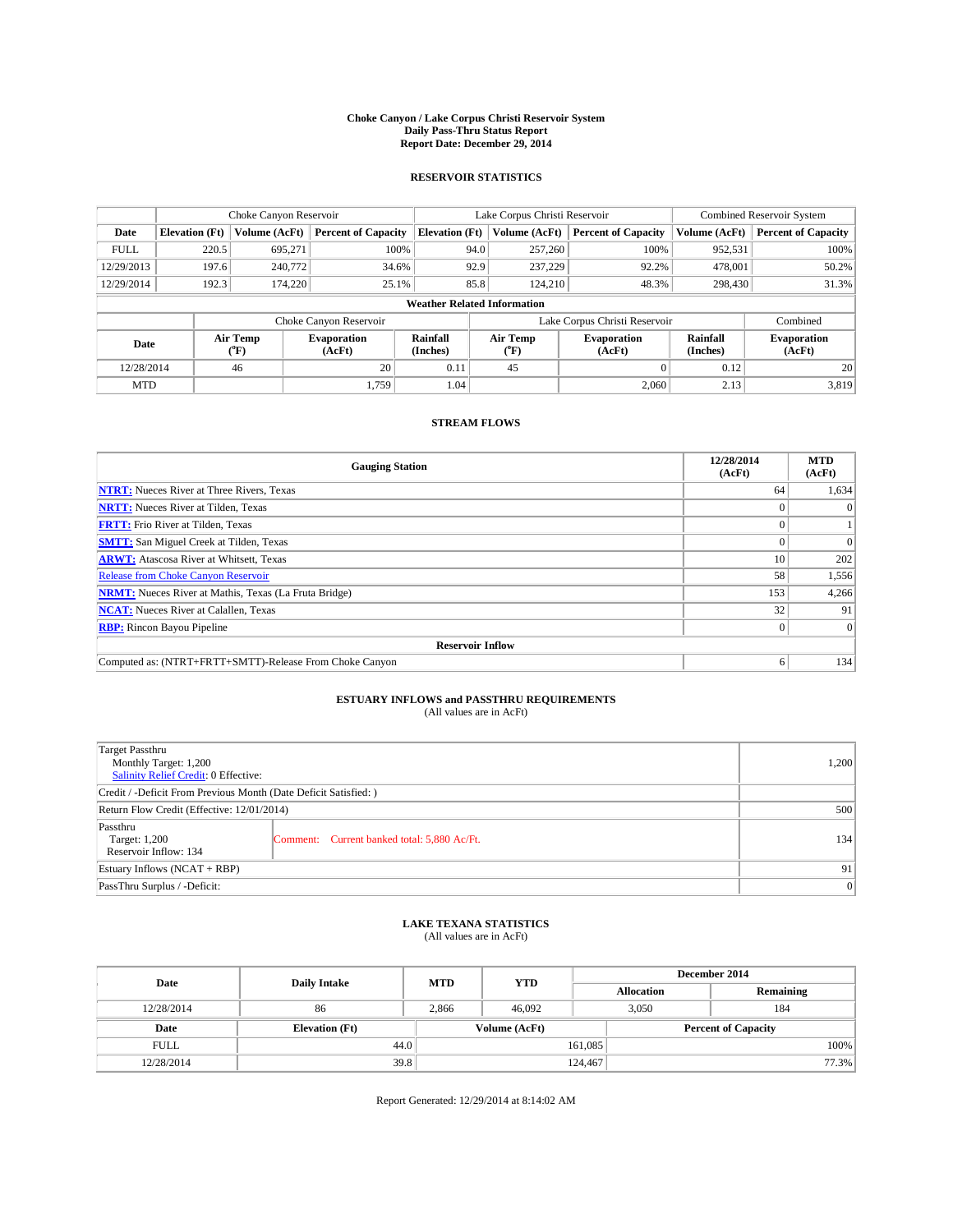#### **Choke Canyon / Lake Corpus Christi Reservoir System Daily Pass-Thru Status Report Report Date: December 30, 2014**

## **RESERVOIR STATISTICS**

|                                    |                       | Choke Canyon Reservoir |                            |                       | Lake Corpus Christi Reservoir                                    | Combined Reservoir System     |                      |                              |
|------------------------------------|-----------------------|------------------------|----------------------------|-----------------------|------------------------------------------------------------------|-------------------------------|----------------------|------------------------------|
| Date                               | <b>Elevation</b> (Ft) | Volume (AcFt)          | <b>Percent of Capacity</b> | <b>Elevation</b> (Ft) | Volume (AcFt)                                                    | <b>Percent of Capacity</b>    | Volume (AcFt)        | <b>Percent of Capacity</b>   |
| <b>FULL</b>                        | 220.5                 | 695,271                | 100%                       | 94.0                  | 257,260                                                          | 100%                          | 952,531              | 100%                         |
| 12/30/2013                         | 197.5                 | 239,394                | 34.4%                      | 93.0                  | 238,300                                                          | 92.6%                         | 477,694              | 50.1%                        |
| 12/30/2014                         | 192.4                 | 174.783                | 25.1%                      | 85.8                  | 123,945                                                          | 48.2%                         | 298,728              | 31.4%                        |
| <b>Weather Related Information</b> |                       |                        |                            |                       |                                                                  |                               |                      |                              |
|                                    |                       |                        | Choke Canyon Reservoir     |                       |                                                                  | Lake Corpus Christi Reservoir |                      | Combined                     |
| Date                               |                       | Air Temp<br>(°F)       | Evaporation<br>(AcFt)      | Rainfall<br>(Inches)  | Air Temp<br><b>Evaporation</b><br>(AcFt)<br>$^{\prime\prime}$ F, |                               | Rainfall<br>(Inches) | <b>Evaporation</b><br>(AcFt) |
| 12/29/2014                         |                       | 58                     | 59                         | 0.00                  | 57                                                               | 54                            | 0.01                 | 113                          |

## **STREAM FLOWS**

MTD  $|$  1,818  $|$  1.04  $|$  2,114  $|$  2.14  $|$  3,932

| <b>Gauging Station</b>                                       | 12/29/2014<br>(AcFt) | <b>MTD</b><br>(AcFt) |  |  |  |  |
|--------------------------------------------------------------|----------------------|----------------------|--|--|--|--|
| <b>NTRT:</b> Nueces River at Three Rivers, Texas             | 64                   | 1,697                |  |  |  |  |
| <b>NRTT:</b> Nueces River at Tilden, Texas                   | o                    | 0                    |  |  |  |  |
| <b>FRTT:</b> Frio River at Tilden, Texas                     | 0                    |                      |  |  |  |  |
| <b>SMTT:</b> San Miguel Creek at Tilden, Texas               | $\Omega$             | $\Omega$             |  |  |  |  |
| <b>ARWT:</b> Atascosa River at Whitsett, Texas               |                      | 211                  |  |  |  |  |
| <b>Release from Choke Canyon Reservoir</b>                   | 58                   | 1,614                |  |  |  |  |
| <b>NRMT:</b> Nueces River at Mathis, Texas (La Fruta Bridge) | 129                  | 4,395                |  |  |  |  |
| <b>NCAT:</b> Nueces River at Calallen, Texas                 | 44                   | 135                  |  |  |  |  |
| <b>RBP:</b> Rincon Bayou Pipeline                            | $\overline{0}$       | $\Omega$             |  |  |  |  |
| <b>Reservoir Inflow</b>                                      |                      |                      |  |  |  |  |
| Computed as: (NTRT+FRTT+SMTT)-Release From Choke Canyon      | 6                    | 140 <sup>1</sup>     |  |  |  |  |

# **ESTUARY INFLOWS and PASSTHRU REQUIREMENTS**<br>(All values are in AcFt)

| Target Passthru<br>Monthly Target: 1,200<br>Salinity Relief Credit: 0 Effective: | 1,200                                       |     |
|----------------------------------------------------------------------------------|---------------------------------------------|-----|
| Credit / -Deficit From Previous Month (Date Deficit Satisfied: )                 |                                             |     |
| Return Flow Credit (Effective: 12/01/2014)                                       | 500                                         |     |
| Passthru<br>Target: 1,200<br>Reservoir Inflow: 140                               | Comment: Current banked total: 5,880 Ac/Ft. | 140 |
| Estuary Inflows (NCAT + RBP)                                                     | 135                                         |     |
| PassThru Surplus / -Deficit:                                                     | 0                                           |     |

# **LAKE TEXANA STATISTICS** (All values are in AcFt)

| Date        |                       | <b>MTD</b> | <b>YTD</b>    | December 2014     |                            |           |  |
|-------------|-----------------------|------------|---------------|-------------------|----------------------------|-----------|--|
|             | <b>Daily Intake</b>   |            |               | <b>Allocation</b> |                            | Remaining |  |
| 12/29/2014  | 85                    | 2.951      | 46,177        | 3.050             |                            | 99        |  |
| Date        | <b>Elevation</b> (Ft) |            | Volume (AcFt) |                   | <b>Percent of Capacity</b> |           |  |
| <b>FULL</b> | 44.0                  |            |               | 161,085           |                            | 100%      |  |
| 12/29/2014  | 40.0                  |            |               | 126,098           |                            | 78.3%     |  |

Report Generated: 12/30/2014 at 8:02:17 AM